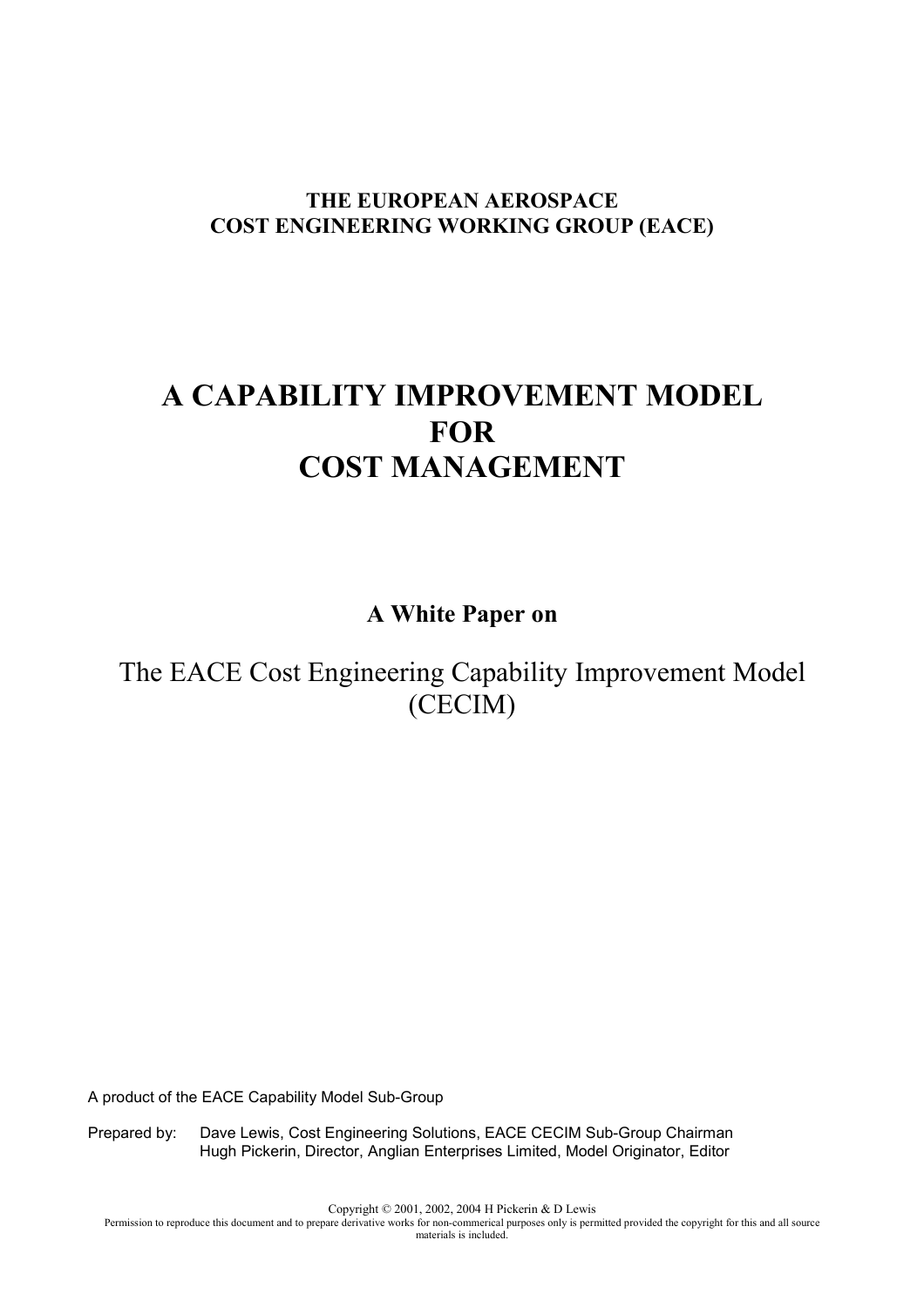# A Capability Improvement Model For Cost Management: The EACE Cost Engineering Capability Improvement Model (CECIM)

# Lewis, D. and H. Pickerin

# FOREWORD

Inaugurated by the European Space Agency (ESA) and the European space industry organisation, Eurospace, the first meeting of EACE, the European Aerospace Cost Engineering Working Group, was held at the European Space Agency Technology Centre, Noordwijk, in January 1999. The following aims and objectives were ratified at that time:

- To promote the function of Cost Engineering to the benefit of the Aerospace sector.
- To provide a forum for the exchange of experience, information and ideas relating to Cost Engineering activities.
- To stimulate and contribute to improvement in the tools, databases, and methodologies applied in the Cost Engineering process.
- To maintain cognisance of industry approaches to cost reduction trade-offs, including technology application, manufacturing processes etc.
- To identify training opportunities relating to Cost Engineering.

There was a consensus within the Working Group that Cost Management did not receive, within Europe, the recognition that benefits other disciplines. Three main reasons for this were cited:

- Within 'Technology' companies, Cost Management and Cost Engineering are considered less important than mainstream value-adding activities like design.
- Lack of formal identity for Cost Engineering. Despite the existence of professional institutions such as the Association Of Cost Engineers, Cost Engineering is not perceived to be a profession.

Engineers see Cost Engineers as accountants, accountants see us as engineers.

Lack of formally recognised training and qualifications.

It became apparent at the third Working Group meeting at ESRIN, Rome, in November, 1999 that the objectives of the Working Group were not being advanced expeditiously. Subsequent to this workshop, a small group reached the conclusion that the development of a Capability Improvement Model would go some way to establishing the reputation of the Working Group.

Work performed by the Software Engineering Institute (SEI) at Carnegie Mellon University in the United States had previously outlined a framework for development of such a model and this resulted in the creation of the Systems Engineering Maturity Model [1] that is now widely used by industry and government as a measure of organisational competence and process maturity within the Systems Engineering discipline.

At the fourth Working Group meeting, held at DASA, Bremen, in February 2000 [2], the authors proposed that a Sub-Group should be established with the objective of developing a Capability Improvement Model for Cost Engineering and volunteers were sought to participate in model development. The ultimate composition of the Sub-Group was as follows:

| Emmanuel Adjari      | Astrium (France)               |
|----------------------|--------------------------------|
| Martin Dunkley       | Airbus UK                      |
| Peter Fray           | MoD Defence Procurement Agency |
| Giancarlo Filippazzo | Agenzia Spaziale Italiana      |
| David Greves         | European Space Agency          |
| John Henson          | Westland Helicopters Ltd       |
| Dave Lewis           | Cost Engineering Solutions Ltd |
| Hugh Pickerin        | Anglian Enterprises Ltd        |
| Bennie Schreiber     | European Space Agency          |
| Ian Taylor           | British Aerospace Military A/C |
|                      |                                |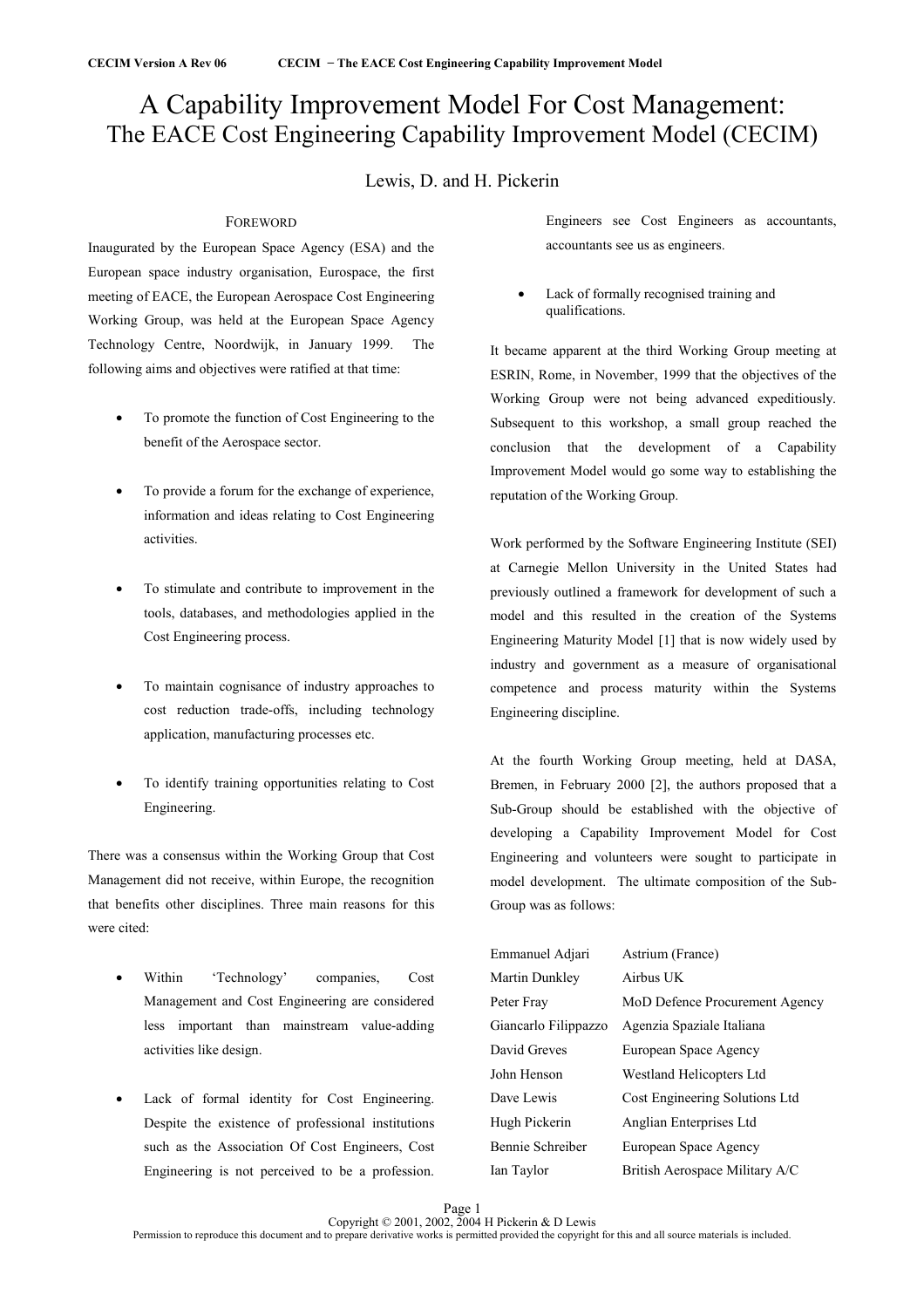# I. A DEFINITION OF COST ENGINEERING

In embarking on the development of the model it was important to have an understanding of the roles and responsibilities associated with the Cost Management/Cost Engineering domain. A brainstorming session previously conducted by EACE had arrived at the following scope definition and this was used as a basic reference for the work of the Sub-Group:

- Cost Estimation
- **Scheduling**
- Risk Analysis
- Cost Control
- Development of Cost Models
- Data Collection
- Cost Management/Engineering Process Evaluation
- Tools Evaluation and Development
- Cost Estimating Methods & Processes Development
- Validation of Input Data
- Analysis of Supplier Proposals
- Cost Reduction and Improvement
- Value Analysis
- Design to Cost
- Definition of Costing Requirements
- Economic Appraisal
- Preparation and Evaluation of Business Plans
- **Benchmarking**
- Cost as an Independent Variable (CAIV)
- Participation in IPPT (Integrated Product/Process Team)
- Support to/Participation in Cost Negotiations
- Achievement of Value for Money (from suppliers)
- Communicate Findings

# II. MODEL ARCHITECTURE

The CECIM model developed by the European Aerospace Cost Engineering Working Group (EACE) adopts a similar approach to the Software Engineering Institute 'Systems Engineering Capability Maturity Model' (SE-MM) developed at Carnegie Mellon University [1]. The architecture segregates Cost Engineering Process Areas (on the process side) from Generic Practices (on the capability side), which relate to increasing process capability. This architecture, which separates process-specific characteristics from the capability-related characteristics, is chosen to enable organisations to establish a process and then evaluate the effectiveness of that process on a continuing basis. Within the process side of the EACE CECIM, nineteen Process Areas have been defined to date, whilst the capability side retains the six levels of process implementation of the SEI SE-MM as follows:

- Not Performed
- Performed Informally
- Process Planned and Tracked
- Process Well Defined
- Quantitatively Controlled
- Continuously Improving

The model architecture, as shown in Figure 1, enables the use of a consistent appraisal methodology across the Process Areas. It clearly distinguishes essential, basic Cost Engineering process elements (the Process Side) from process management-focused elements (the Capability Side).

### III. MODEL CAPABILITY SIDE

There are six capability maturity levels on the capability side of the model. These levels, which are shown in Figure 2, are arranged in a hierarchical fashion and build one upon the other.

Organisations should consider using the CECIM to identify and prioritise process improvement projects, remembering that all candidate improvements should be satisfy the primary aim of supporting their strategic objectives. An organisation that uses the CECIM should prioritise the process areas relative to their strategic objectives and aim for improvement in the highest priority process areas first. It may be too expensive for most organisations to aim for Levels 4 or 5.

Assigned to each capability level are common features or groupings of generic practices appropriate to the capability level. Generic practices are a series of activities applying to the management and measurement of the process. These are used during appraisal to determine the capability of the process. The capability levels are described overleaf: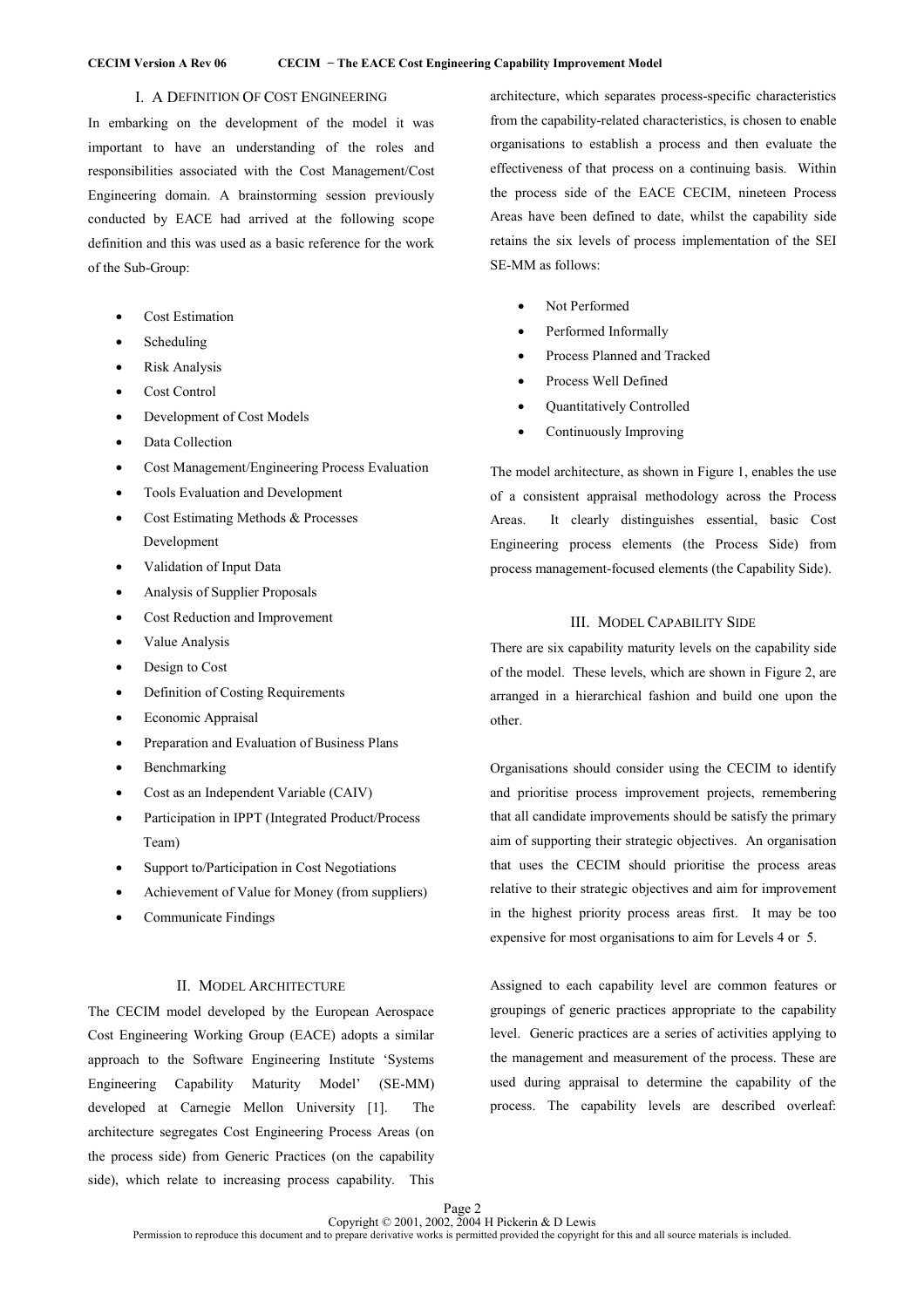

Figure 1: Cost Engineering Maturity Model Architecture

### *Level 0: The Not Performed Level*

There is a general failure to perform the Base Practices in the Process Area. This is likely to occur within an organisation that is new to Cost Management/Cost Engineering disciplines or new to the specific Process Area. Organisational objectives may be achieved, but without evidence of consistency, or recognition of the causal factors. Products resulting from the process are not easily identifiable.

# *Level 1: The Performed Informally Level*

At this level the Base Practices are normally performed. However, consistent planning and tracking of the performance is missing. Performance tends to depend on individual knowledge and effort. The quality of work products relies on individuals' perception. Experience of the individual seems to be the key factor: processes do not seem to be repeatable.

#### *Level 2: The Planned And Tracked Level*

At this level planning and tracking have been introduced and performance according to specified procedures can be verified. The work products conform to standards that provide for implementation of corrective action when variances in the standard of the work products are indicated. The organisation will use measurements to track the Process Area performance, which enables the management of activities based on actual performance. The primary distinction between this level and the Level 1 activity is that the performance of the process is planned and managed. Therefore it is repeatable but not necessarily across the enterprise. Common features and generic practices for the Planned and Tracked Level are summarised overleaf: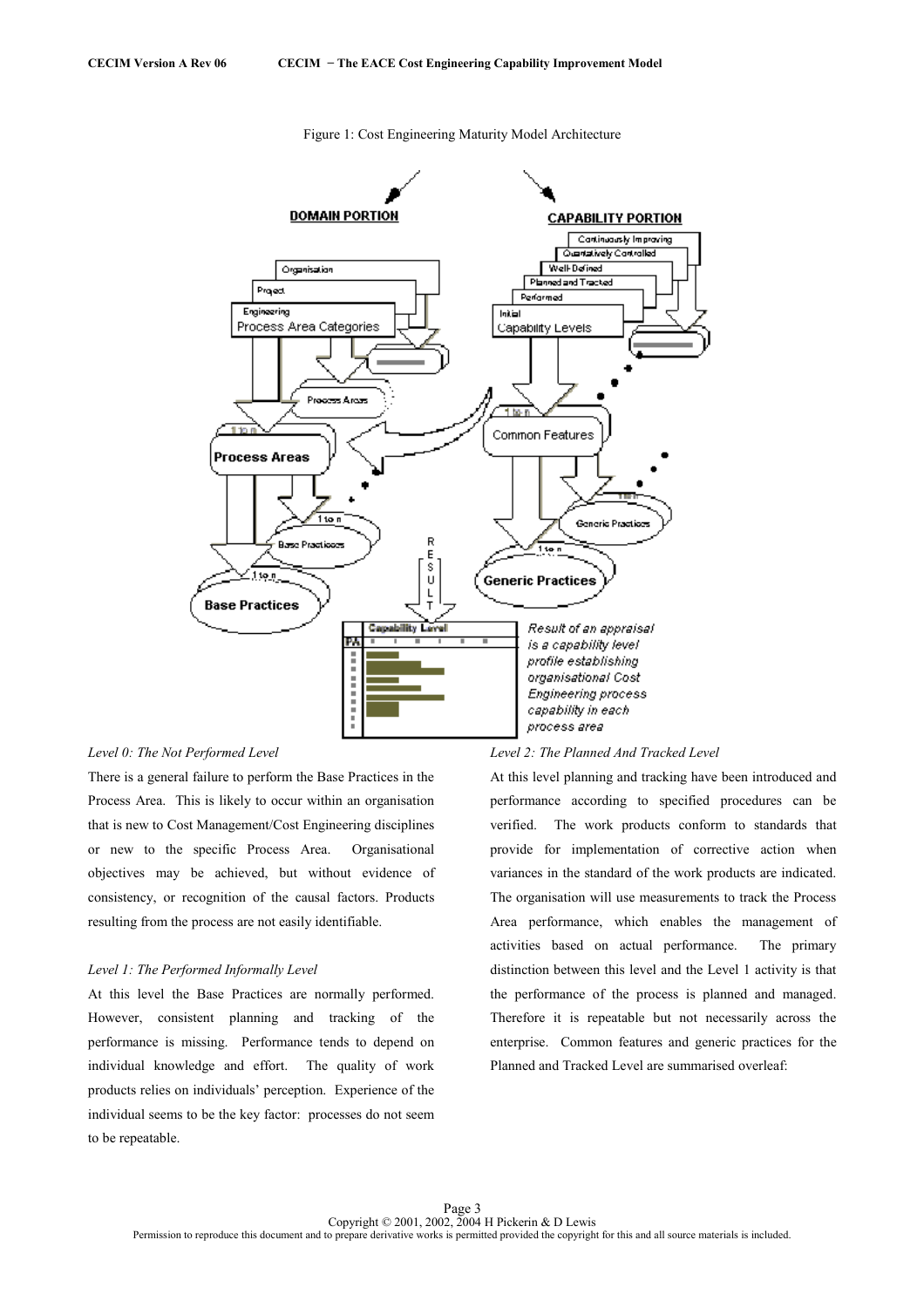



- i. PLAN PERFORMANCE:
	- Allocate adequate resources.
	- Assign responsibilities.
	- Document the process.
	- Plan the process.
	- Ensure training.
	- Provide appropriate tools.
- ii. DISCIPLINE PERFORMANCE:
	- Use plans, standards, and procedures.
	- Do configuration management.
- iii. TRACK PERFORMANCE:
	- Track the status of the process area against the plan using measurement.
	- Take corrective action, when the progress varies significantly from that planned.

iv. VERIFY PERFORMANCE:

- Verify compliance of the process with applicable standards and/or procedures.
- Verify compliance of work products with the applicable standards and/or requirements through audit.

# *Level 3: The Well Defined Level*

At this level the Base Practices are performed throughout the organisation using approved, tailored standards and documented processes. The primary distinction from Level 2 is that the process is planned and managed *throughout* the organisation using accepted standard processes. Data from using the process are gathered systematically and used to determine whether or not the process should be modified or improved. Common features and associated generic practices for Level 3 are shown right:

- i. DEFINE A STANDARD PROCESS:
	- Standardise the process.
	- Document a standard process or family of processes for the organisation.
- ii. TAILOR THE STANDARD PROCESS:
	- Tailor the enterprise's standard process family to create a well-defined process that addresses the particular needs of a specific programme.
	- Perform the Defined Process.
	- Use a well-defined process.
	- Perform defect reviews.
	- Use well-defined data.

# *Level 4: The Quantitatively Controlled Level*

At this level, measured goals are established for each defined process and the associated work products. Detailed measures on performance are collected and analysed.

This enables a quantitative understanding of the process and improves the ability to predict performance. The primary distinction between this level and Level 3 is that the defined process is quantitatively understood and controlled. The common features and generic practices for Level 4 are shown below:

- i. ESTABLISH MEASURABLE QUALITY GOALS: Establish quality goals.
- ii. MANAGE PERFORMANCE OBJECTIVELY:
	- Determine process capability.
	- Use process capability. Take corrective action, when the process is not performing within its capability.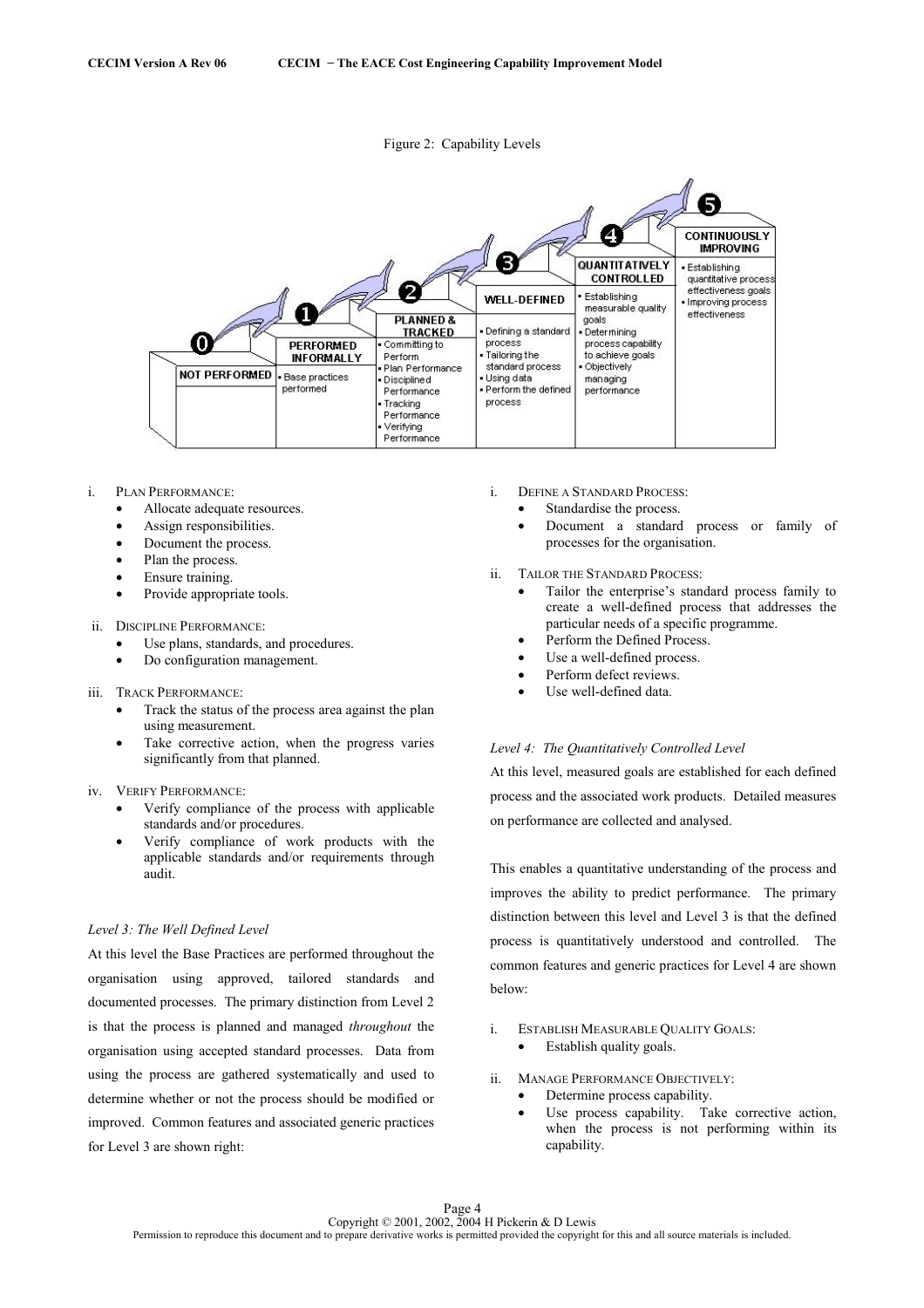# *Level 5: The Continuously Improving Level*

This is the highest achievement level of process capability. The organisation has established quantitative, as well as qualitative, performance targets based on its strategic goals. Continuous process improvement towards achievement of these goals using timely, quantitative performance feedback has been established. Further improvements are achieved by pilot testing of new ideas and tools improvement. The primary distinction from Level 4 is that the processes undergo continuous refinement and improvement, based on a quantitative understanding of the impact of changes to the process. Common features and generic practices for Level 5 are shown right:

- i. IMPROVE ORGANISATIONAL CAPABILITY:
	- Establish process effectiveness goals. Based on the strategic goals of the organisation.
	- Improve the standard process continuously. By changing the organisation's standard process family to increase its effectiveness.
- ii. IMPROVE PROCESS EFFECTIVENESS:
	- Perform causal analysis of process defects.
	- Eliminate defect causes.
	- Improve the defined process continuously by changing the defined process to increase its effectiveness.

| PA 01: Cost Estimating          | PA 11: Ensure Process Quality       |
|---------------------------------|-------------------------------------|
| PA 02: Cost Modelling           | PA 12: Design to Cost & CAIV        |
| PA 03: Cost Control & Analysis  | PA 13: Supply Chain Management      |
| PA 04: VA / VE & Cost Reduction | PA 14: Knowledge Management         |
| PA 05: Planning                 | PA 15: Capital Asset & Resource Mgt |
| PA 06: Risk Management          | PA 16: Business Analysis            |
| PA 07: Competences Management   | PA 17: Business Case Development    |
| PA 08: Define the Process       | PA18: Audit                         |
| PA 09: Improve the Process      | PA19: Cost Allocation               |
| PA 10: Integrate Disciplines    |                                     |

Table 1: Cost Engineering Process Areas

#### III. MODEL PROCESS SIDE

Each Process Area (PA) is a set of related Cost Engineering process characteristics, which, when performed collectively, facilitate the overall Cost Engineering function. The PAs are composed of Base Practices (BPs), which are defined as activities that are essential to the achievement of the purpose of the Process Area. The PAs are shown in Table 1. A detailed description of each PA along with a listing of its associated Base Practices is shown at Appendix A.

Within the Sub-Group, some discussion has taken place regarding the application of the model to project life cycles.

Clearly life cycles can vary by industry (e.g. the aircraft industry life cycle is significantly different to that of the consumer electronics industry, both in terms of product life and time-to-market). The life cycles can also vary by perspective, however, for instance the customer will focus on the acquisition life cycle, the contractor will be concerned with the development life cycle, whilst the focus of the enduser will tend to concentrate on the operational life cycle.

# IV. DEPLOYMENT FOR ORGANISATIONAL APPRAISAL

The first step in developing a profile of the organisation's capability is to determine whether all the Base Practices are implemented. The second step is to assess how well the Base Practices are implemented and managed. To do this we need to look at each Base Practice in the context of the common features and the generic practices. Consideration of both the Base Practices (from the Domain Process Areas) and the generic practices (from the generic Capability definitions) thus results in a process capability profile that can determine the current level of implementation. We can then select improvement activities that can lead to attainment of the level that the enterprise targets. The use of the model for organisational appraisal is illustrated in Figure 3.

Following consideration, EACE have concluded that the CECIM Process Area guidelines will be capable of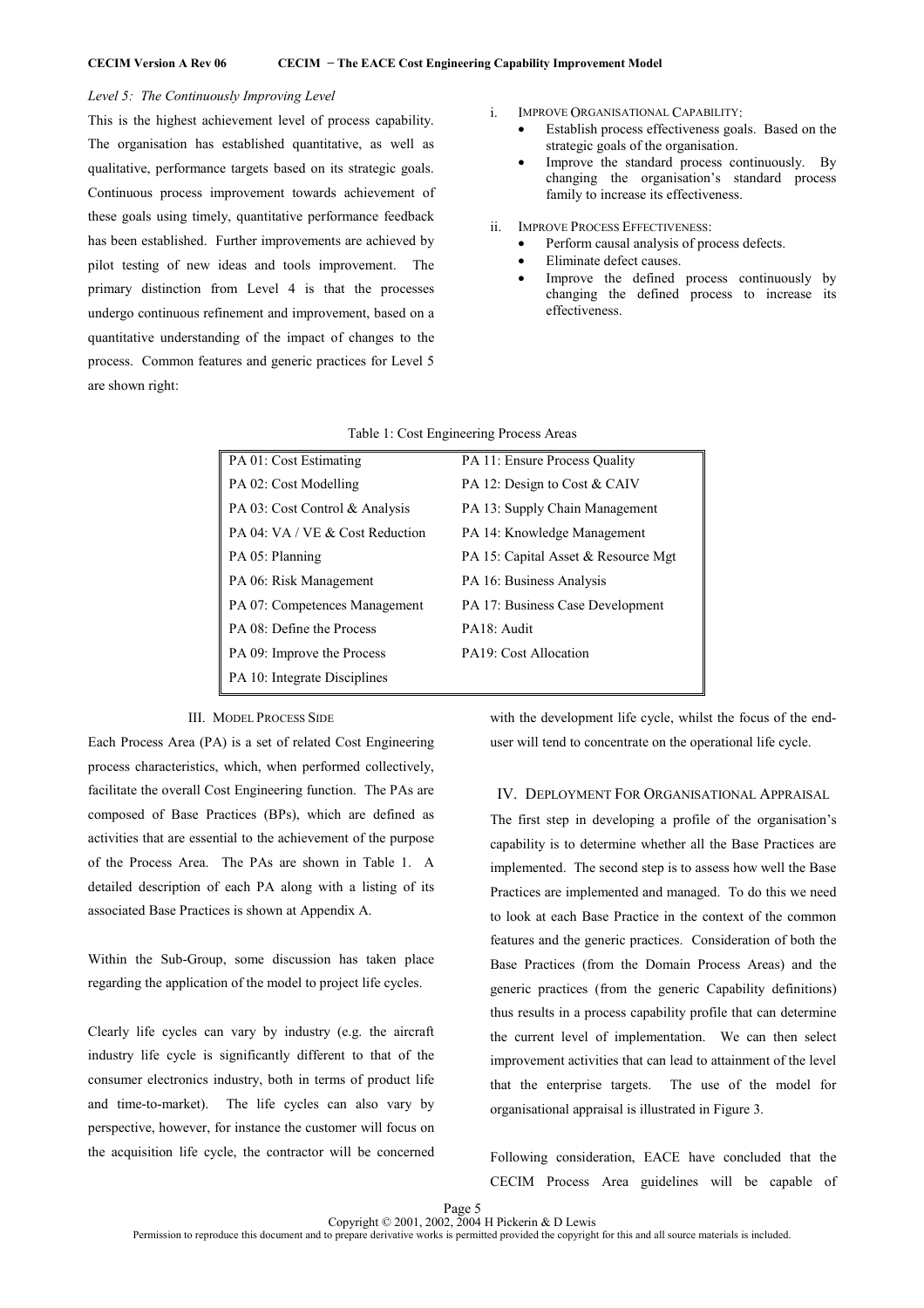

Figure 3: CECIM Enterprise Appraisal

application during any phase of a system life cycle. Appropriate life cycle definitions already exist and these can be determined from the relevant industry standards.

# V. NEXT STEPS

Planned next steps for the model are to implement improvements based on operational experience. To this end, EACE are seeking to open dialogue with organisations that would be interested in piloting the deployment of the model with a view to reporting back to the Sub-Group before the end of 2001.

In addition, EACE intend to circulate other organisations with an interest in Cost Management and Engineering matters with the intent of securing further input and comment on the model and, finally, obtaining full ratification of the model, leading to general recognition and ultimate adoption as a recognised standard.

# VI. SUMMARY

The Capability Maturity Model establishes characteristics essential to a good Cost Management and Engineering process. The major benefit to the organisation is that the CECIM should enable improvement of the Cost Engineering process without necessarily driving changes in culture. This supports the objective of the provision of a methodology and tool for application in the achievement of organisational imperatives by ensuring optimisation of cost, schedule, and performance within the enterprise.

The development of the CECIM has served to confirm the scope and identity of the Cost Management and Engineering domain and thus helps to serve the needs of the Cost practitioner and of the individual EACE participant.

It is felt that the Process Area and Base Practice definitions that have been established during CECIM development form a valuable contribution to the knowledge base of EACE and a potential foundation for a "Book Of Knowledge" for the European Cost Management and Engineering community. This in itself could prove a suitable subject for investigation by a future EACE Sub-Group.

# VII. CONTACT POINTS

Correspondence, particularly comments leading to future improvement of the CECIM are welcome. In particular,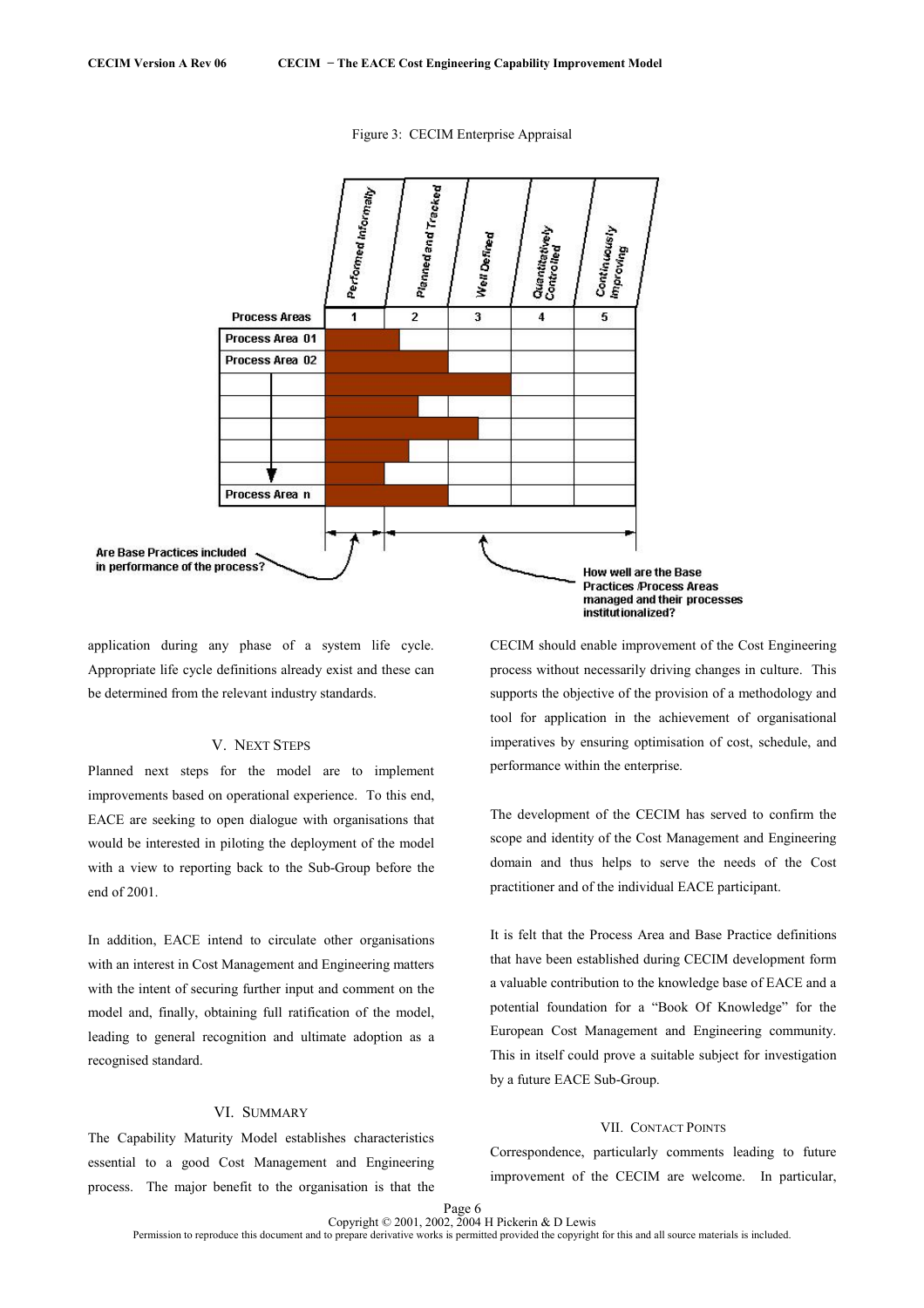EACE are keen to solicit enquiries from practitioners, Cost Management and Engineering related organisations, government agencies, institutions and corporations who may be interested in participating in the future development of the CECIM, or to collaborate with EACE on piloting CECIM implementation.

We look forward to hearing from you.

| Dave Lewis:    | $\text{admin}(a) \text{costeng-solutions.com}$ |
|----------------|------------------------------------------------|
| Hugh Pickerin: | hpickerin@anangle.com                          |

### VIII. FOOTNOTES

In 2004, work commenced to develop a modified assessment methodology using the requirements defined in emerging standard ISO/IEC 15504 'Information Technology – Process Assessment': the appendix to this document forms the basis of a compliant Process Reference Framework within the meaning of ISO/IEC 15504, whilst the details of the model Capability dimension are being updated in parallel to correspond to the ISO/IEC 15504 definitions. None of these factors in any way reduces the validity of the existing definitions of the Domain and Capability dimensions as described herein and it is envisaged that organisations will elect to use either the method outlined herein or the 15504 compliant extension depending on the context and constraints associated with the purpose for which CECIM is being used.

### **REFERENCES**

1. Bate, R., D. Kuhn, C. Wells, J. Armitage, G. Clark, K. Cusick, S. Garcia, M. Hanna, R. Jones, P. Malpass, I. Minnich, H. Pierson, T. Powell and A. Reichner, 1995. A Systems Engineering Capability Maturity Model, Version 1.1, Pittsburgh, Pennsylvania: Carnegie Mellon University.

Proceedings, 4<sup>th</sup> European Aerospace Working Group on Cost Engineering, DASA, Bremen 29 Feb – 1 Mar, 2000

### ACKNOWLEDGEMENTS

The authors would like to thank the following Sub-Group members who have participated in CECIM development:

E. Adjari, Astrium (Fr); M. Dunkley†, Airbus UK; G. Filippazzo†, Agenzia Spaziale Italiana; P. Fray, Ministry of Defence SPS/DPA; D. Greves††, European Space Agency/ESTEC; J. Henson† Westland Helicopters Ltd; I. Taylor†, British Aerospace Systems; B. Schreiber, ESA/ESTEC.

† Member, EACE Steering Group, ††Chairman, EACE.

In addition, the authors wish to acknowledge the hospitality of the following organisations in hosting meetings of the Sub-Group:

Airbus UK, Westland Helicopters Ltd, ESA/ESTEC, Astrium UK.

Finally, the authors and EACE wish to acknowledge the prior work performed under the auspices of the Software Engineering Institute at Carnegie Mellon University, without which this work would not have been possible, and for permission to use the general CMM architecture, utilise the Capability definitions, reproduce Figures 1, 2 and 3, and adapt Process Areas 06, 08, 09, 10 and 11 royalty-free (these portions Copyright © 1995 by Carnegie Mellon University). CMM and Capability Maturity Model are service marks of Carnegie Mellon University.

The Sub-Group would like to thank Chris Patterson, who has typed this paper in her own time, from a varied and untidy collection of inputs.

Portions of this work have been submitted for publication within Vol 8, Concurrent Engineering, Research and Applications Journal (pub. Technomic Publishing Co. Inc.).

# ACRONYMS

| <b>ACWP</b> | <b>Actual Cost Of Work Performed</b>           |
|-------------|------------------------------------------------|
| BCWP        | Budgeted Cost Of Work Peformed                 |
| BCWS        | Budgeted Cost Of Work Scheduled                |
| BOE         | <b>Basis Of Estimate</b>                       |
| BOM         | <b>Bill Of Material</b>                        |
| ВP          | <b>Base Practice</b>                           |
| CAIV        | Cost as an Independent Variable                |
| CBA         | Cost Benefit Analysis                          |
| CBS         | Cost Breakdown Structure                       |
| <b>CER</b>  | <b>Cost Estimating Relationship</b>            |
| <b>CMM</b>  | Capability Maturity Model                      |
| <b>CPA</b>  | Critical Path Analysis                         |
| <b>CPI</b>  | Cost Performance Index                         |
| DTC         | Design to Cost                                 |
| EBS         | <b>Estimating Breakdown Structure</b>          |
| EVA         | Earned Value Analysis                          |
| FAST        | Function Analysis System Technique             |
| <b>FCAC</b> | Forecast Cost At Completion                    |
| ITT         | <b>Invitation To Tender</b>                    |
| OBS         | Organisation Breakdown Structure               |
| MOD         | Ministry of Defence                            |
| PА          | Process Area                                   |
| PBS         | Product Breakdown Structure                    |
| PERT        | Programme Evaluation & Review Technique        |
| PТ          | <b>Product Tree</b>                            |
| QMAC        | Questionnaire on Methods & Allocation Of Costs |
| R & D       | Research & Development                         |
| RFQ         | <b>Request For Quotation</b>                   |
| ROI         | Return On Investment                           |
| ROM         | Rough Order Of Magnitude                       |
| sow         | Statement Of Work                              |
| SPI         | Schedule Performance Index                     |
| SPS         | Specialist Procurement Services (MOD)          |
| SWOT        | Strength, Weakness, Opportunity, Threat        |
| VA/VE       | Value Analysis, Value Engineering              |
| WBS         | Work Breakdown Structure                       |
| WIP         | Work In Progress                               |

WPD Work Package Description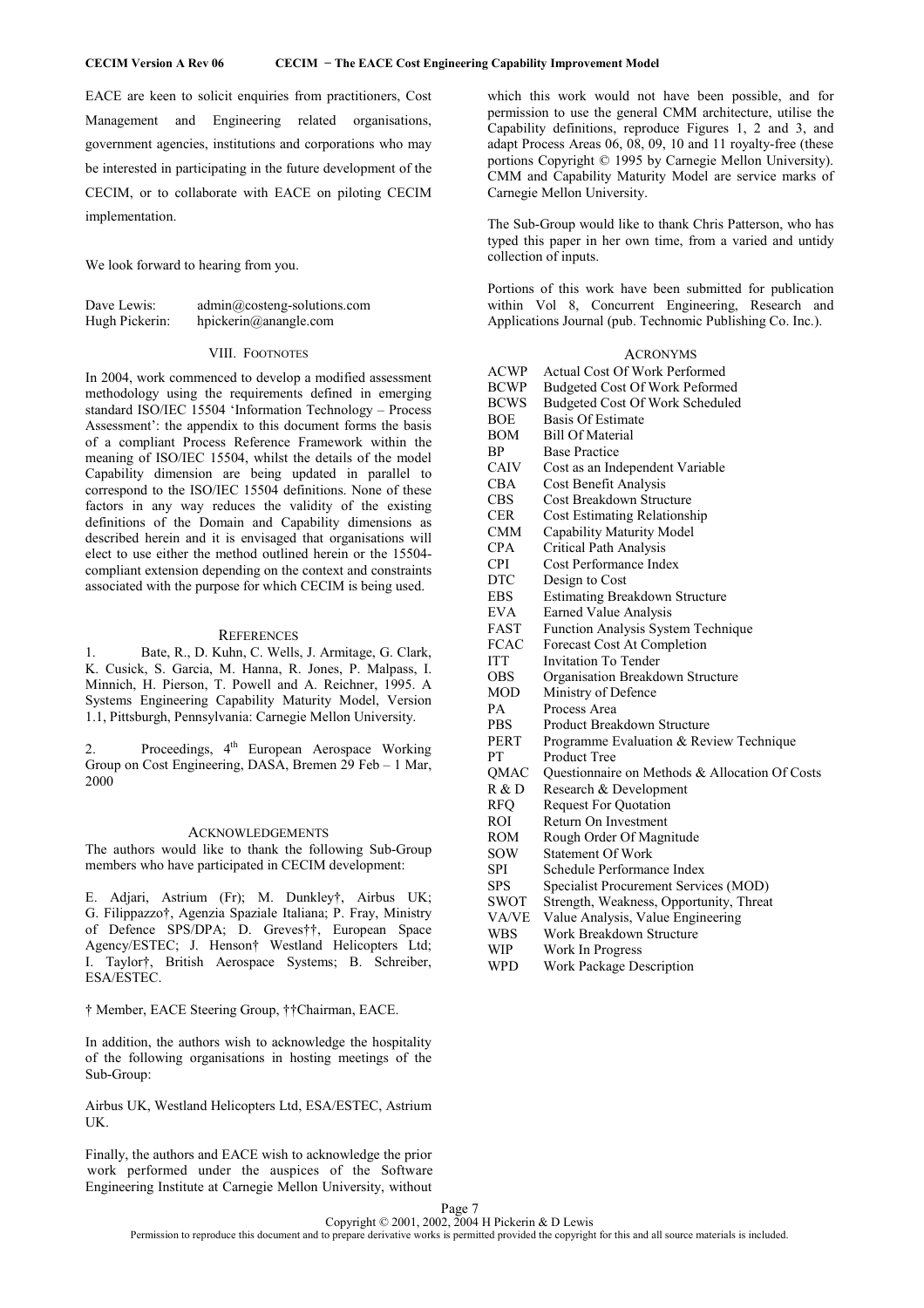# **Appendix A: CECIM Process Area and Base Practice Descriptions**

# **Process Area 01: Cost Estimating**

### **Process Area Description**

The purpose of COST ESTIMATING is to establish the costs of performing the envisaged work, as a basis for negotiation and subsequent engagement. The Process Area relates specifically to the activities that are performed prior to engagement, typically during proposal preparation.

Cost Estimating requires that a detailed analysis of the scope of work (both explicit and implicit) is performed and that the project objectives are clearly identified. Cost Estimating includes estimation of the cost of the Typical Product Outputs, the resources required, consideration of lessons learned, risk assessment, currency exposure consideration, and presentation of costs estimates to senior management for review and approval. It is important to fully understand the class of estimate required and tailor the process accordingly before commencing any estimate.

# **Base Practices**

- 01. Understand Customer Needs
- 02. Classes of Estimate
- 03. Develop Metrics
- 04. Create WBS, OBS & PBS
- 05. Generate Target Costs
- 06. Establish Preliminary Programme Plan
- 07. Generate Make/Buy Plan
- 08. Obtain Material Costs
- 09. Generate Detailed Estimates for In-House Work
- 10. Agree Foreign Exchange Rates
- 11. Compilation of Works Cost
- 12. Calculate Contingency
- 13. Utilisation of Learning Curve
- 14. Issue Definitive Estimate
- 15. Cost Justification

# **Base Practice Descriptions**

### **Base Practice 01: Understand Customer Needs**

# Description:

Analyse request from customer, internal or external, including all requirements, specifications etc associated with the request. Contact relevant people to ensure clear understanding and documenting of the needs, statement of work etc. Prior to commencing any estimating activity, establish and agree the level or class of estimate (see BP02) and ensure that all parties are aware of the commercial considerations (e.g. tender requirements, customer's contract pricing instructions).

Typical Work Outputs:

- Basis of Estimate (BOE)
- Hardware and Verification Matrix
- Preliminary Design and Development Plan
- Industrial Plan
- Contract pricing instructions (e.g. Fixed, Firm-Fixed etc.).

*Note: The level to which the customer requirements can be determined will identify inputs to the "weak points" in risk identification (PA06/BP01) and determine the confidence level in the estimate being generated (PA01/BP02).* 

*The pricing conditions will determine the level of escalation or de-escalation to be included in the works cost generated in BP11. For Fixed Price contracts a VoP (Variation Of Price) formula may be included in the requirements, alternatively, the organisation may be invited to develop the VoP basis for the recovery of escalation. For Firm-Fixed price contracts, the organisation will need to ensure that escalation is included in the works cost.* 

# **Base Practice 02: Classes of Estimate**

### Description:

Ensure that both customer (Internal and External) and estimator have a clear understanding of the class of estimate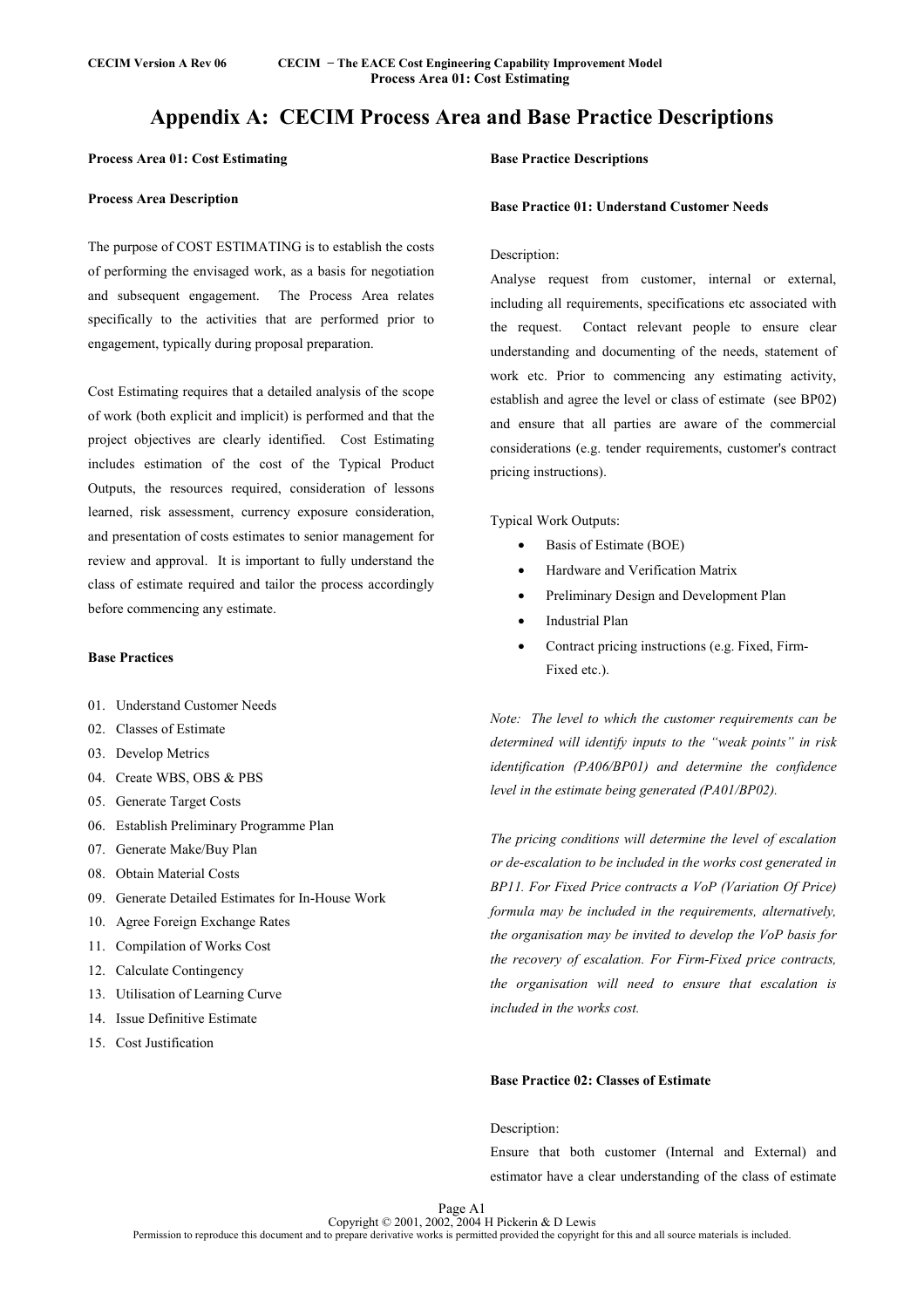### **CECIM Version A Rev 06 CECIM − The EACE Cost Engineering Capability Improvement Model Process Area 01: Cost Estimating**

required. At this stage it is essential to ensure that the class of estimate required is compatible with the level of information available. Whatever means are used to describe classes of estimate it is essential that the definition is fully understood by all parties and the appropriate level is agreed prior to commencing an estimate.

### Typical Work Outputs:

• Definition of Class of Estimate

*Note: The "class of estimate" will be an input to the risk identification process (PA06/BP01). Classes of estimate can be defined by number, e.g. class 1, 2, and 3 etc or descriptor, e.g. Rough Order of Magnitude (ROM), budgetary, fixed and firm, etc or percentage, e.g.* ± *10% etc.* 

### **Base Practice 03: Develop Metrics**

### Description:

Metrics should be established to assist in the introduction of estimating consistency. Accordingly, each activity that is subject to direct estimation within the scope of the estimating process should be analysed and metrics defined. Metrics form the basis of any Cost Estimating Relationships (CERs) that are developed. To ensure consistency, all metrics should be documented and circulated amongst those involved in the production of estimates. All metrics should be the subject of periodic review based on feedback from costs incurred and lessons learned. It is essential that any changes resulting from this review process be reflected in any models used.

Typical Work Outputs:

**Standard Metrics Definitions** 

*Note: The CERs will be developed in PA02/BP04, Cost Modelling Data Analysis.* 

# **Base Practice 04: Create WBS, OBS & PBS**

# Description:

Once the statement of work, and thereby the scope of the activity, has been agreed between estimator and customer, it is essential to define the work content and construct the estimate according to a systematic framework. Typically this will involve the utilisation of one or more hierarchical structures in order to describe the task content, the deliverable elements or the division of responsibility, e.g. an agreed Work Breakdown Structure (WBS), Estimating Breakdown Structure (EBS), Product Breakdown Structure (PBS – "Product Tree"), etc.

The formats of the WBS, OBS and PBS will be influenced by the nature of the work that is to be performed and the work products that will be delivered. Other requirements that should be taken into account in defining the methodology to be applied in the design of the structures are those relating to the organisation's internal processes, e.g. those of Project Control, Project Office and Cost Accounting; those relating to customer and contractual requirements; constraints and conventions associated with the presentation of the information, e.g. layout, use of well-understood or preferred graphical or textual format.

Whatever format is used it is essential that the same framework is used to monitor collected costs during the Project or Product lifecycle and thereby enable direct comparison between estimate and incurred cost in any feedback loop.

Typical Work Outputs:

- Product Tree
- Work Breakdown Structure
- **Estimating Breakdown Structure**

*Note: To ensure consistency between the estimating and planning processes (PA05/BP02), the same WBS should be used in both cases. When determining the WBS an input will be the "make/buy" policy (PA13/BP01) and co-contractor considerations.* 

*In the event of a successful engagement, the WBS will form the basis, after revision as appropriate, for the collection and segregation of the associated costs (PA03/BP02).* 

*On certain types of contract, for "cost visibility" the client may want to agree the WBS. This may also be necessary on certain types of institutional contracts both at the estimating and post award stages (PA18/BP03).*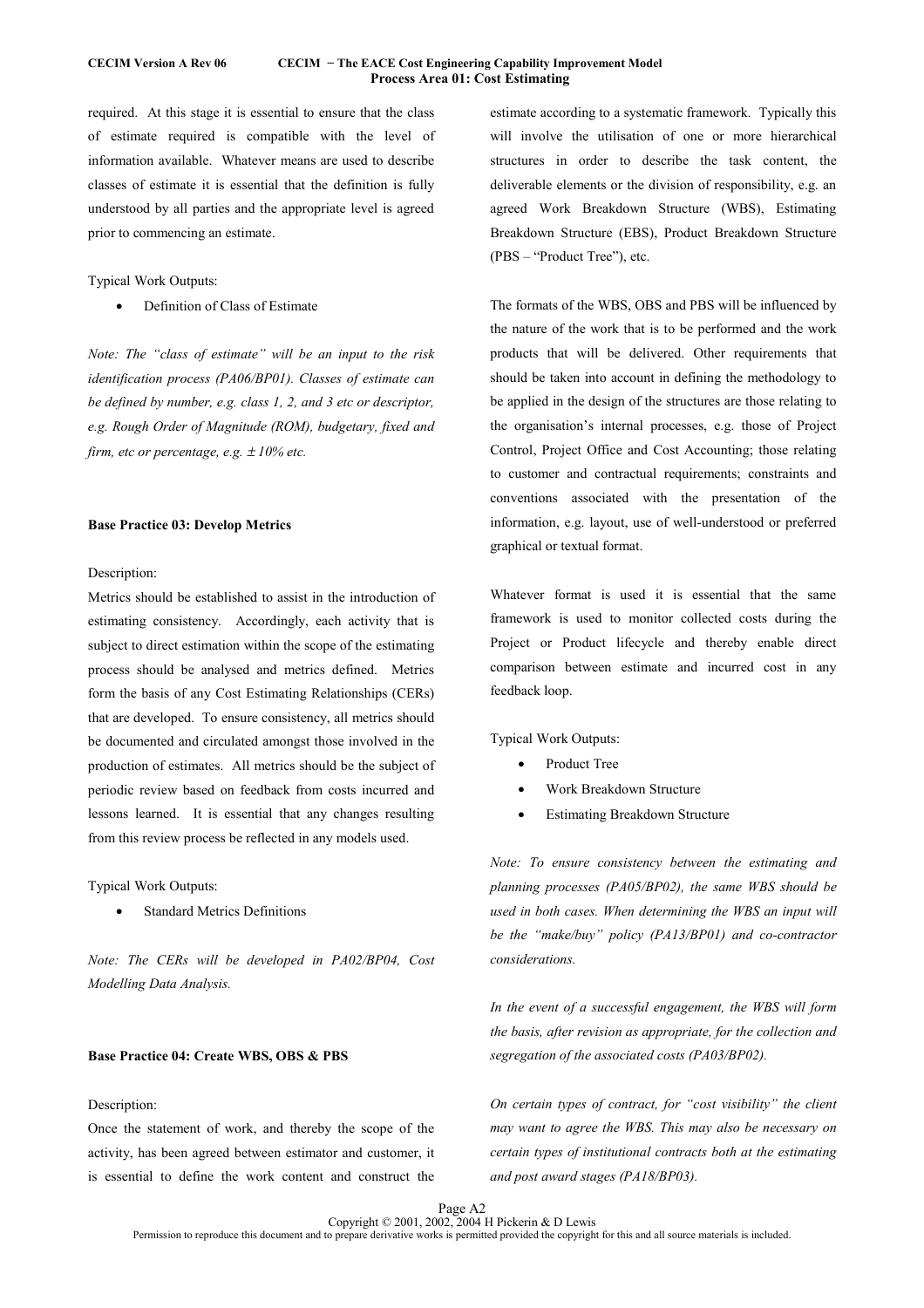### **Base Practice 05: Generate Target Costs**

#### Description:

It is vital that when targets are set they are realistic and achievable. Utilise customer and/or market intelligence or an externally-imposed target to establish the target price for the work that is to be performed. Perform budget allocation against the WBS, taking full life-cycle costs into account. Establish cost targets based on historic costs and trends, adjusted for factors including batch/lot sizes and multi-year buy arrangements, technological advances and maturity, source dependencies etc., to determine budget contributions. Determine appropriate contractual basis type for effort. Apply weighted factoring to determine cost targets.

### Typical Work Outputs:

• Target Cost Register

*Note: Target costs will be required to ensure "value for money" and to enable comparison between quotes (PA13/BP02). Target costs can be generated using individual CERs (PA02/BP05) or interpretation of knowledge assets (PA14/BP02).* 

### **Base Practice 06: Establish Preliminary Programme Plan**

### Description:

Each work package requires a preliminary plan, using either GANTT or PERT. These plans can be resourced and are used by the estimators to allocate the costs over time in order to determine forward load, to assess cash flow, to allocate payments to milestones and to ensure any conflicts on resource/facility limits are taken into account within the estimate. The schedule is also an important consideration in assessing schedule risk and subsequent commercial contingencies

Typical Work Outputs:

Summary Schedule

*Note: The planning data required should be an output from PA05/BP03.* 

### **Base Practice 07: Generate Make/Buy Plan**

#### Description:

From the preliminary schedule and the make/buy plan the estimator will need to know which items are to be estimated as "in house" manufacture and which should be subcontracted as purchased items. It is important that this distinction is made as many enterprises apply different process additions to each element of an estimate.

Typical Work Outputs:

• Make/Buy Plan

*Note: This is a parallel exercise with Supply Chain Management PA12/BP01, where the detailed analysis on make/buy strategy takes place.* 

### **Base Practice 08: Obtain Material Costs**

#### Description:

A detailed schedule of all materials requirements must be created: the Bill of Material (BOM) or relevant engineering drawing(s) should provide the input for this activity where they are available. This schedule is the tool by which all materials costs, including bought-out and sub-contract items are collected. Separate costs should be identified for each listed item. Whenever possible, firm quotes should be obtained for all items. If quotes are not available and costs are extrapolated from previous similar items, or else estimated, this should be clearly identified and an appropriate provision in the form of contingency/risk should be identified and included in the estimate.

Typical Work Outputs:

• 3-point estimates for supply and sub-contract items

*Note: This Base Practice applies to all items within the estimate that are to be sourced outside the local organisation for inclusion in the estimate. Estimates can either be generated by the suppliers (PA13/BP05) or by use of CERs, models, database etc (PA02/BP04 or PA14/BP02). Whichever method is employed, an assessment of the*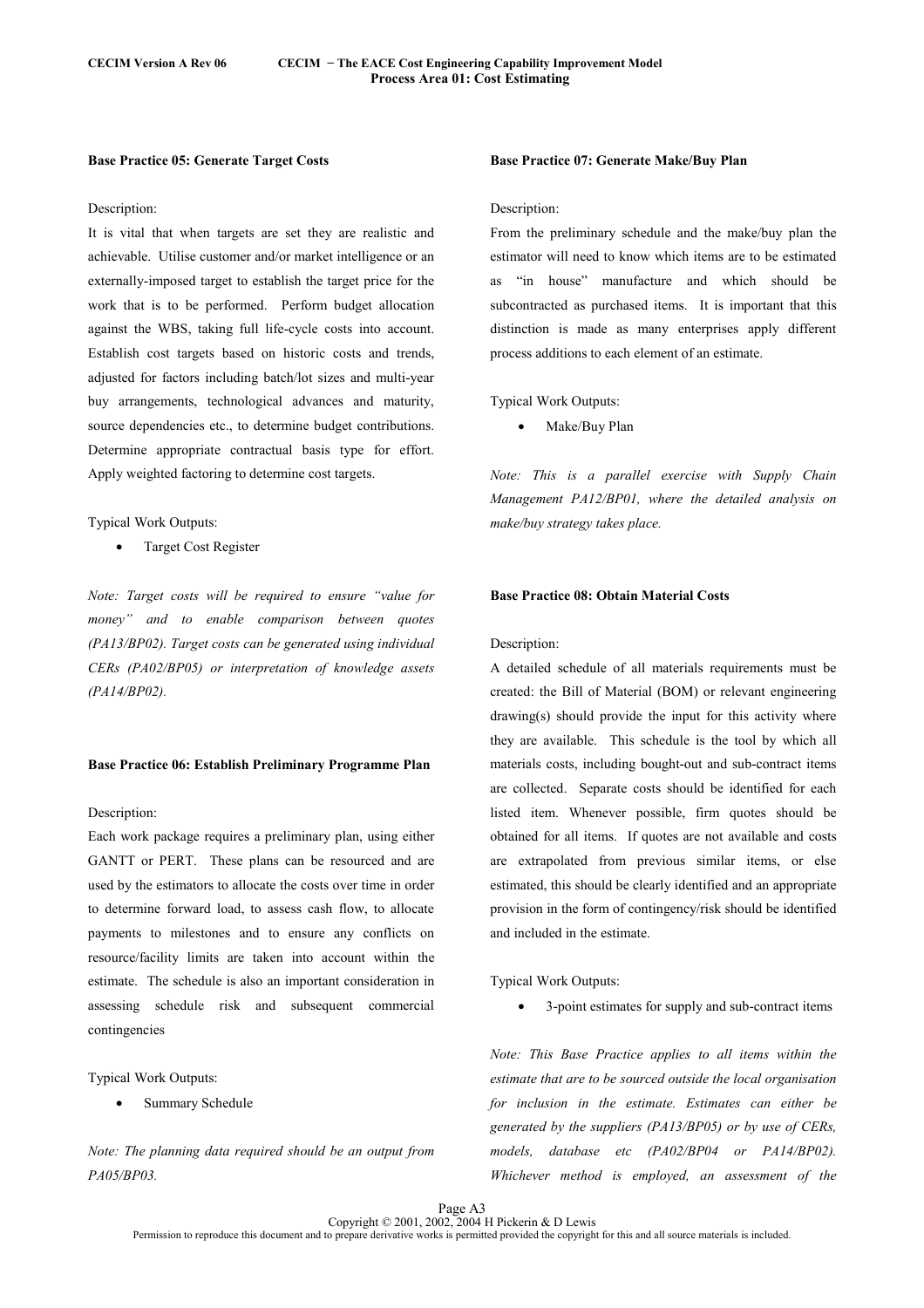*suppliers' historical performance, using the Knowledge database PA 14, along with an assessment on the value of the CERs will be required as an input into the risk identification PA06/BP01. The 3-point estimate defines the minimum, maximum and most-likely cost for the item.* 

# **Base Practice 09: Generate Detailed Estimates For In-House Work**

### Description:

In the case of in-house work, each line item will also require an estimate of labour hours and these should include both the time to perform the work itself and the positioning time involved in preparing to perform the work. The method of carrying out the detailed labour estimate will vary from task to task depending on various factors. The most important of these factors will be the level of information available which will decide the method of estimate. Whatever method of estimate is chosen, it is crucial that a consistent approach is taken; this includes ensuring agreement at the outset of all standards that are to be applied, and communication of the standards to all stakeholders. For best practice, it should be assumed that work will be performed by appropriately-skilled personnel operating in correctly-equipped facilities under routine conditions (i.e., at a normal work-rate). Adjustments should then be applied to account for deviations from this scenario, by the use of learning allowances and contingencies.

Typical Work Outputs:

• 3-point estimates for internal work

*Note: learning curve analysis can be carried out in the knowledge database PA14/BP02 or by appropriate industry standards. Utilisation of the learning curve is addressed in BP13. The method of estimating (standard) will be determined in PA08, Define Enterprise Cost Engineering process. The Cost Breakdown structure will be generated resulting from the Cost Allocation (PA19/BP03). The 3-point estimate defines the minimum, maximum and most-likely cost for the item.* 

### **Base Practice 10: Agree Foreign Exchange Rates**

### Description:

During the discussions on the customer requirements, foreign currency issues should have been identified and clarified. The customer may require all cost/price data to be submitted in a specified currency. Moreover, the customer may require the use of a fixed notional exchange rate relative to the local currency. Should either condition apply, it is essential that there is clear understanding of the exchange rates to be used in calculations. It is equally important that any raw material prices and sub-contract or vendor quotes are provided on the required basis or that conversion rates are established to provide compatibility with the requirements.

Typical Work Outputs:

• Exchange rates and protection requirements

*Note: It may be appropriate to seek protection against currency exchange-rate fluctuation (e.g. 'hedging') and some provision for this may need to be included in the risk assessment or in the base estimate. Moreover, some form of insurance may be available to protect against bad debts on exports. Depending on the Cost Accounting methods that are applied within the organisation (PA19), these costs may be able to be included directly within the estimate. Alternatively they may be covered within the indirect costs.* 

### **Base Practice 11: Compilation of Works Cost**

### Description:

The works cost is the summation of all the elements of an estimate. Depending on the customer requirements and the Cost Accounting system employed, the Works Cost may include calculated provisions related to factors such as batch size, amortisation, estimating contingency and learning allowance, and any such cost elements should be clearly justified and all assumptions fully documented. The application of labour and process rates within the estimate must be well-defined in order to provide for traceability.

In presenting the Works Cost, the interpretation of the term must be clearly understood, since several models exist, e.g.: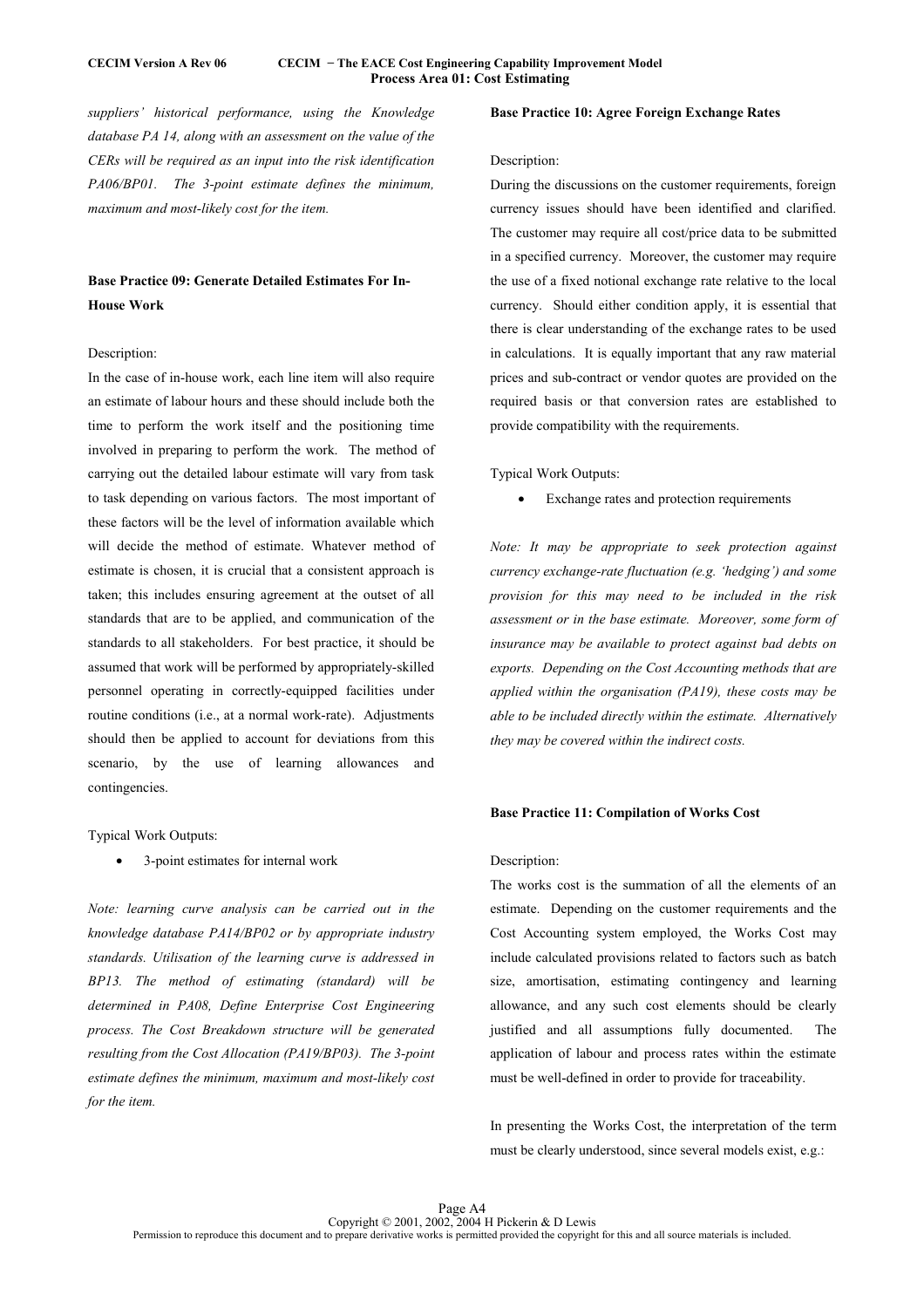# **CECIM Version A Rev 06 CECIM − The EACE Cost Engineering Capability Improvement Model Process Area 01: Cost Estimating**

- 1. Production cost including normal estimating allowances such as batch production, learning, scrap and rework.
- 2. Production cost plus technical risk contingencies.
- 3. As (2) above plus finance charges, packing insurance and transport costs (consistent with Incoterms), import/export duties, escalation and currency fluctuations.

### Typical Work Outputs:

• Works Cost

*Note: There must be a clear understanding of the difference between Works Cost and Ex-Works selling price.* 

*Depending on the basis of the contract and the payment conditions, some jurisdictions and Cost Accounting Systems allow direct provision for financing charges related to the capital employed in performing the work (i.e. cost of money), this being a function of cash-flow analysis. Where this is the case, these costs are typically not included in the Works Cost. Cash-Flow analysis is addressed at PA17/BP02.* 

*Escalation/de-escalation considerations will depend on the commercial requirements identified in PA01/BP01, Understand Customer Needs.* 

*Care should be taken when summing 3-point estimates, since the minimum, maximum and most-likely works cost cannot be obtained by merely by summing the minimum, maximum and most-likely costs of the constituent elements.* 

### **Base Practice 12: Calculate Contingency**

# Description:

This will vary depending on the class of estimate and the definition. However, the main drivers for assessing the amount of contingency to add to the basic estimate will be the quality of the information and the input from the Risk **Assessment.** 

Typical Work Outputs:

Contingency to be included "in price"

*Note: Resulting from the Risk Analysis (PA06), a detailed risk assessment will be furnished. A probability chart has been found to be an effective means of communicating the relationship between cost and risk in order to facilitate decision on the value of contingencies that should be held and the extent of risk that the organisation is prepared to sustain within the pricing strategy. The extent of customer oversight of contingencies and risks that are held within the price will vary according to the type of contract and the customer requirements. In some circumstances, formulaic arrangements may exist in order to determine the acceptable value of contingencies that may be held within the price, e.g. the Pricing and Forecasting Group of the Defence Procurement Agency (UK Ministry of Defence - previously SPS - Specialist Procurement Services) negotiates such arrangements with UK defence contractors.* 

### **Base Practice 13: Utilisation of Learning Curve**

# Description:

As described at BP09 the basic estimate should assume a fully trained, experienced operator who is familiar with the task. However, in reality, this is rarely the case, particularly at the start of a new contract. It is therefore necessary to make an allowance for the time taken to learn the job. The usual method of calculating learning is by applying learning curve theory to a notional settled down value. There are several methods of applying learning curves and each organisation will have their preferred options. Learning is normally only applied to labour hours, although some schools of thought advocate applying learning to material costs to allow for excessive scrap rates during the learning phase.

Typical Work Outputs:

Learning Curve

*Note: Output is to BP09. The concept of learning infers continuous improvement over successive production items. The curve is normally defined by the following equation:*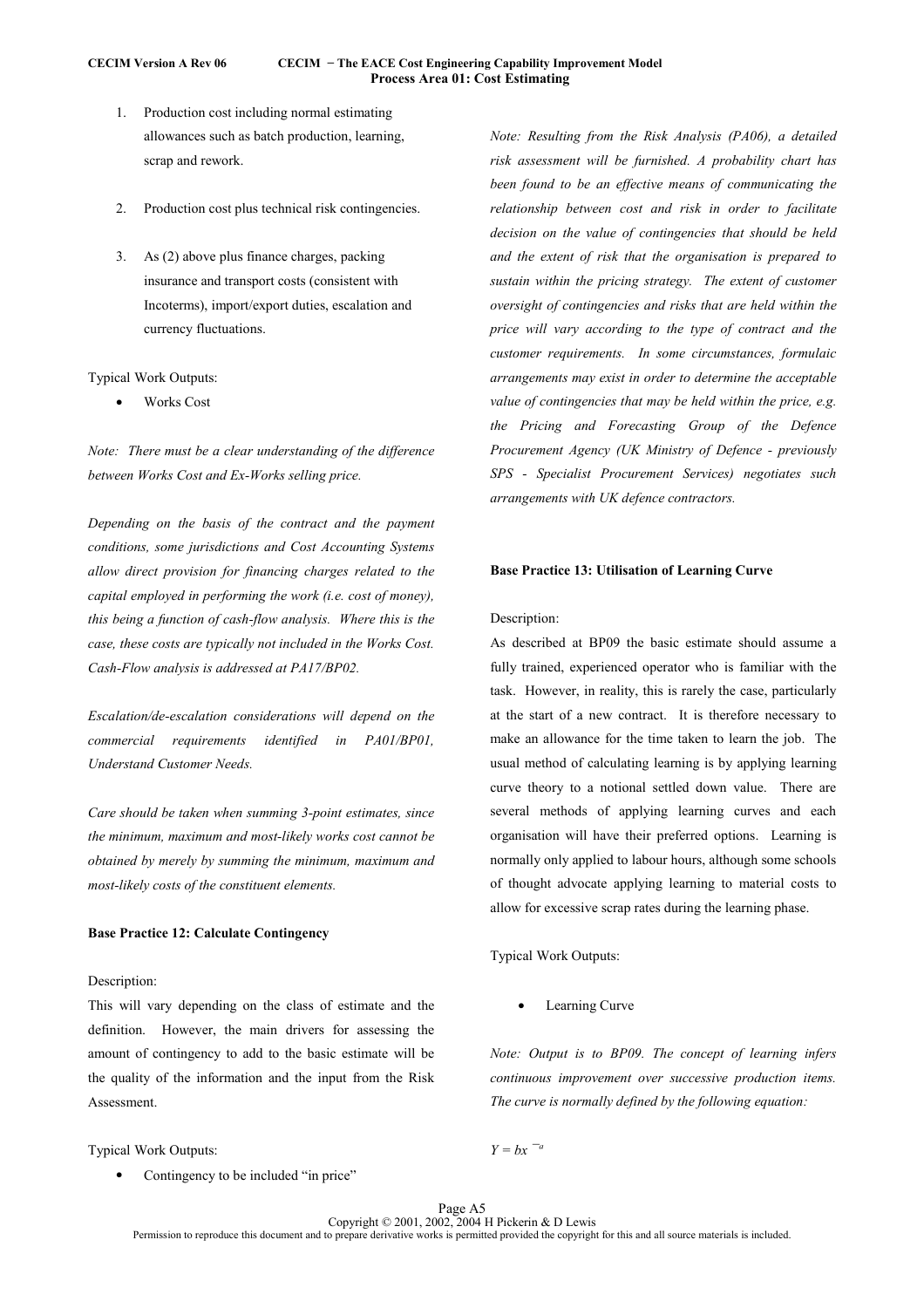### **CECIM Version A Rev 06 CECIM − The EACE Cost Engineering Capability Improvement Model Process Area 01: Cost Estimating**

 $\overline{a}$ 

*Where Y represents the time or cost of the xth unit, b the value, in hours or cost at constant economic conditions, of the first unit i.e. the time or cost of the first unit, x is the unit number within the series, and a is the exponent or slope of the curve (learning rate):* 

| Learning Curve % | $Exponent(-a)$ |
|------------------|----------------|
| 95               | .0740          |
| 90               | .1520          |
| 85               | .2345          |
| 80               | .3219          |
| 75               | .4150          |

# **Base Practice 14: Issue Definitive Estimate**

# Description:

Once the estimate is completed to the requirements of the customer as defined at BP01 the issue of the estimate should be controlled in the same way as any other technical document. To this end it is necessary to have a method for tracking any future changes to the technical or contractual elements that could impact the value of the estimate. The estimate should be revised and reissued as needed.

Typical Work Outputs:

• Definitive estimate, including works cost, contingency and cash analysis

*Note: Document configuration issues are capability domain considerations.* 

# **Base Practice 15: Cost Justification**

# Description:

When complete the estimate will be approved by enterprise management. This approval should include a review of the target cost set in PA01/BP05 against the estimate generated in PA01/BP14. The assessment will include an analysis of lessons learned and historical data, risk contingency and planning, class of estimate, cost reductions including those resulting from VA/VE, forward load implications, cash flow and adherence to cost accounting requirements.

Typical Work Outputs:

Cost justification analysis

*Note: The cost justification brings together all aspects of the estimate for presentation and approval to organisational management. This Base Practice concerns the capability of the Cost Engineering function to present & justify the basis of the estimate and therefore the application of individual processes. Inputs to the justification will be an assessment of historical performance using the knowledge database (PA14/BP02), any potential cost improvements probably resulting from VA/VE considerations (PA04/BP04), input from the risk assessment (PA06/BP03), resource and capital considerations resulting from the assessment carried out in PA15 and a check on cost allocation issues from PA19.*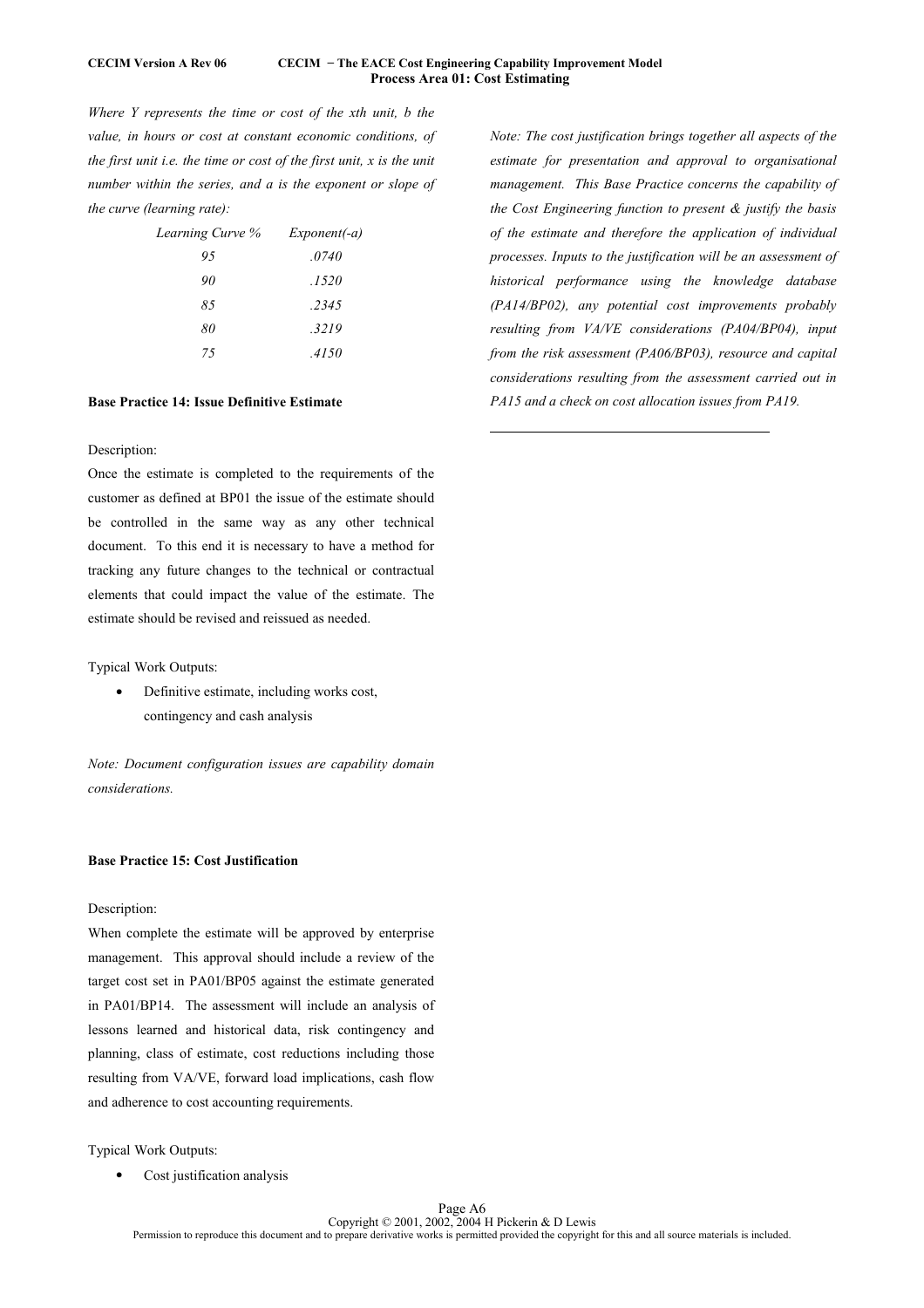### **CECIM Version A Rev 06 CECIM − The EACE Cost Engineering Capability Improvement Model Process Area 02: Cost Modelling**

# **Process Area 02: Cost Modelling**

# **Process Area Description**

The purpose of COST MODELLING is the provision of tools and processes to support the creation of consistent and robust estimates. This may include the application of parametric techniques or the use of a more-detailed, bottoms-up, method. In brief terms simple mathematical relationships are developed and as these increase in complexity they become a "model". A model is a series of equations, ground rules, assumptions, relationships, constants and variables that describe and define the condition being studied. The Cost Model is frequently deployed and accessed as a computer software implementation.

# **Base Practices**

- 01. Preliminary Model Design
- 02. Identify System Information Requirements
- 03. Data Collection
- 04. Data Analysis
- 05. Develop Models
- 06. Calibrate and Validate Models
- 07. Model Maintenance

### **Base Practice Descriptions**

### **Base Practice 01: Preliminary Model Design**

#### Description:

This will be dependent upon customer requirements, and may take the form of flowcharts to represent the model structure and storyboards to depict the user interface screens. The problems that will invariably arise throughout the development process can be minimised by the use of a requirements specification (classification requirements, storage and data access) and an agreed statement of work. The use of such documents will also provide a clear foundation on which to proceed. The model inputs and outputs will need to be defined together with the transfer functions.

Preliminary Design

# **Base Practice 02: Identify System Information Requirements**

### Description:

This will be largely dictated by the customer requirements, which may also dictate the means by which the model is to be deployed and accessed. In terms of complexity and difficulty, software models that are required to be multi-user and those required to interface with external systems generally impose a greater challenge on the developer than independent standalone models. Where necessary, training in IT skills may be required and external consultation with IT specialist companies may be called for.

Typical Work Outputs:

Requirement Specification.

# **Base Practice 03: Data Collection**

### Description:

There needs to be a systematic approach to data collection. The model being developed will dictate the nature of the data required. Data should be systematically collected from a number of sources such as manufacturing process information, material specifications, cost or financial charging systems, schedule, and quality requirements. Data mining techniques may be applied where large quantities of related data are available. The data will need to be sanitised, the nature of the data required being determined by the model.

Typical Work Outputs:

- Data for modelling
- Classifications of data
- Storage requirements

*Note: These requirements are a necessary input to PA14 Knowledge Management* 

Typical Work Outputs:

Model Definition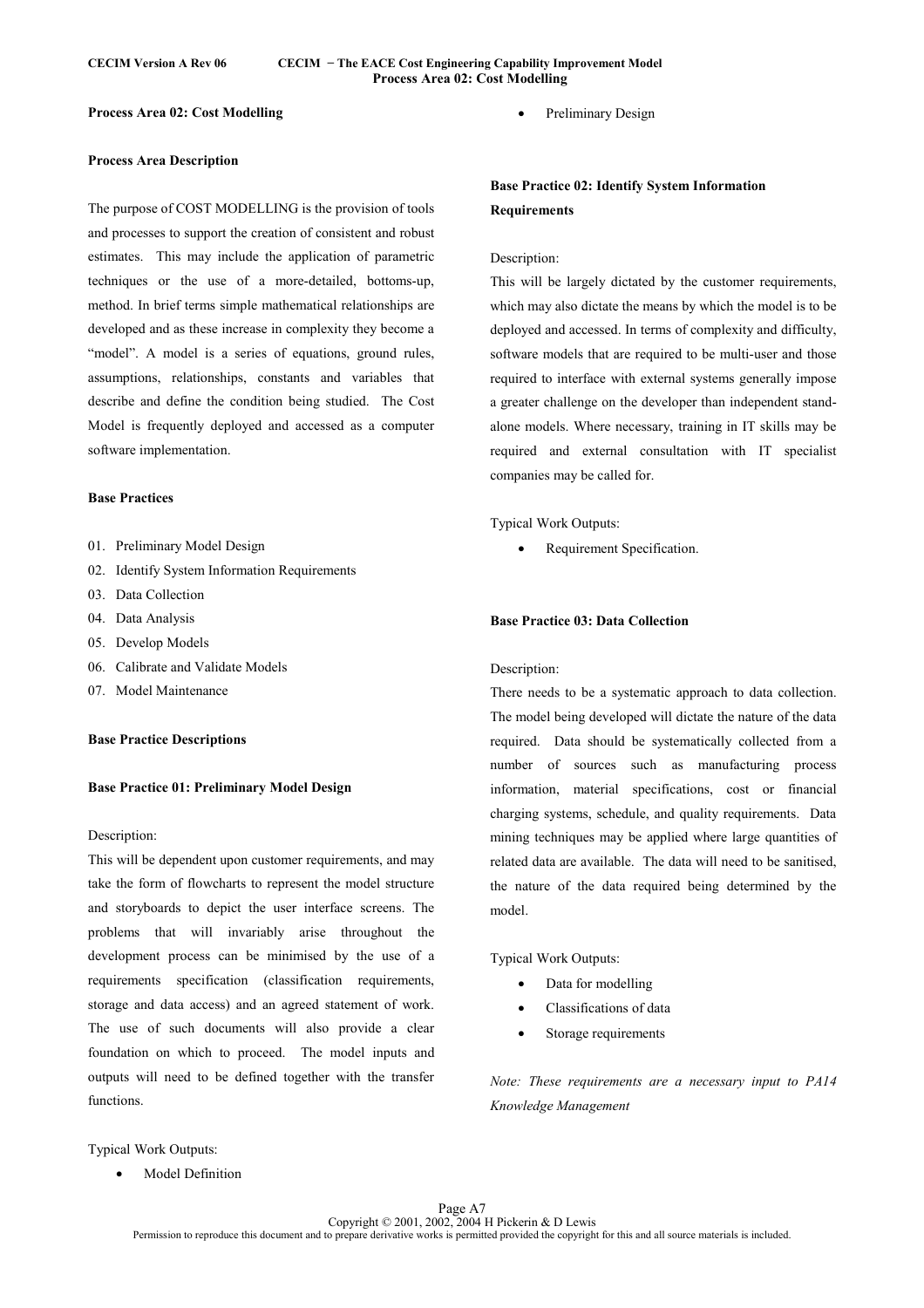### **CECIM Version A Rev 06 CECIM − The EACE Cost Engineering Capability Improvement Model Process Area 02: Cost Modelling**

### **Base Practice 04: Data Analysis**

### Description:

The data collected will need to be organised by category, normalised and computed. The cost drivers will be identified and utilised to develop CERs. The CERs are developed on the basis of technical or physical characteristics of the products and systems and are used to identify the important parameters that have a significant impact on costs. Use statistical analysis, ensuring population count is large enough, to test the validity and sensitivity of the data.

Typical Work Outputs:

- CERs
- Categorised Data

*Note: CERs are mathematical relationships that express cost as a function of one or more cost driving variables. These relationships can either be cost-cost variables (e.g. manufacture hours against quality hours) or cost-non cost variables (e.g. engineering hours against the number of drawings). CER development depends on an understanding of mathematical and statistical techniques, a subject too complex to discuss within the constraints of this paper.* 

## **Base Practice 05: Develop Models**

# Description:

While a SOW will provide the foundation upon which the model is to be based, it is essential to maintain frequent customer contact throughout the development process. Not only does this provide the customer with visibility of progress, it also provides them with the opportunity to request minor changes. Model development should follow a logical systems approach with version control and change documentation procedures in place. At pre-determined intervals (e.g. gate reviews) customer acceptance must be obtained before embarking on the next stage of development. In parallel with the development, it is important that the developers create clear documentation both to assist the user, and to provide for subsequent maintenance and update. Documentation may take the form of online help and / or hard copy documentation

Typical Work Outputs:

- Change Control Requirements
- Customer Acceptance

*Note: Gate reviews will ensure timely availability of project deliverables and the existence and adequacy of future planning to assure completion of the model in accordance with requirements.* 

 *It is important for the analyst to remember that conditions change through technology or improvements within the enterprise; this will need consideration in the design.* 

#### **Base Practice 06: Calibrate and Validate Models**

### Description:

Where possible, known and validated data should be used as an input to calibrate and validate the model's output. In circumstances where the model represents a known or familiar process, it may be easy to validate the output. It should be noted that the model will invariably give a slightly different result to actual values and thus it may be difficult to verify the accuracy of the model. Where significant differences occur it will be necessary to review the model and identify and correct any mistakes. In situations where there are many unknowns or the process is unfamiliar, it is recommended that comparisons be made against results generated using alternative methods of deriving an estimate. Close attention should be paid to determining any limitations to model fidelity and confirming the validity of responses over the full range of scenarios defined in the requirement. For models that are to be deployed as software applications, comprehensive User Acceptance Testing should be performed by many potential users, in order to gain user acceptance and provide additional confirmation of validity and robustness.

Typical Work Outputs:

- Calibrated model
- Validated model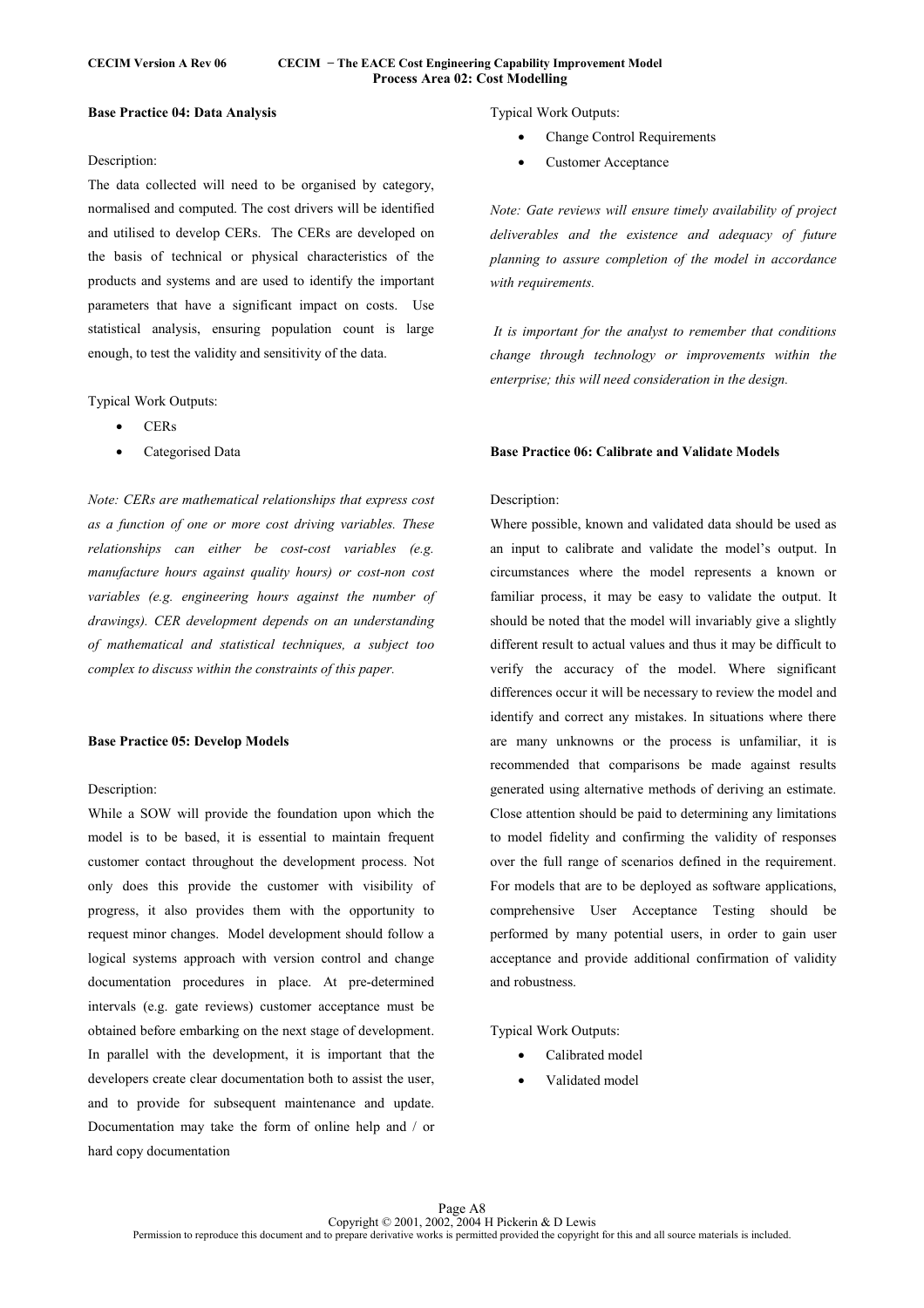### **Base Practice 07: Model Maintenance**

### Description:

Consideration should be given to the responsibility for future enhancements. The model owner (or developer) should be responsible for implementing any enhancements requested by the customer and resolving any problems with the model should they arise. In certain situations this may require some form of maintenance agreement being put in place. The customer has responsibility for ensuring that the data the model uses remains up to date and should ensure that adequate procedures are in place to review the data periodically. Feedback loop techniques are required to ensure timely update of data and procedures. In addition, provision should be made for routine re-evaluation of the on-going applicability for the defined purpose of the model.

Typical Work Outputs:

 $\overline{a}$ 

• Maintenance Agreement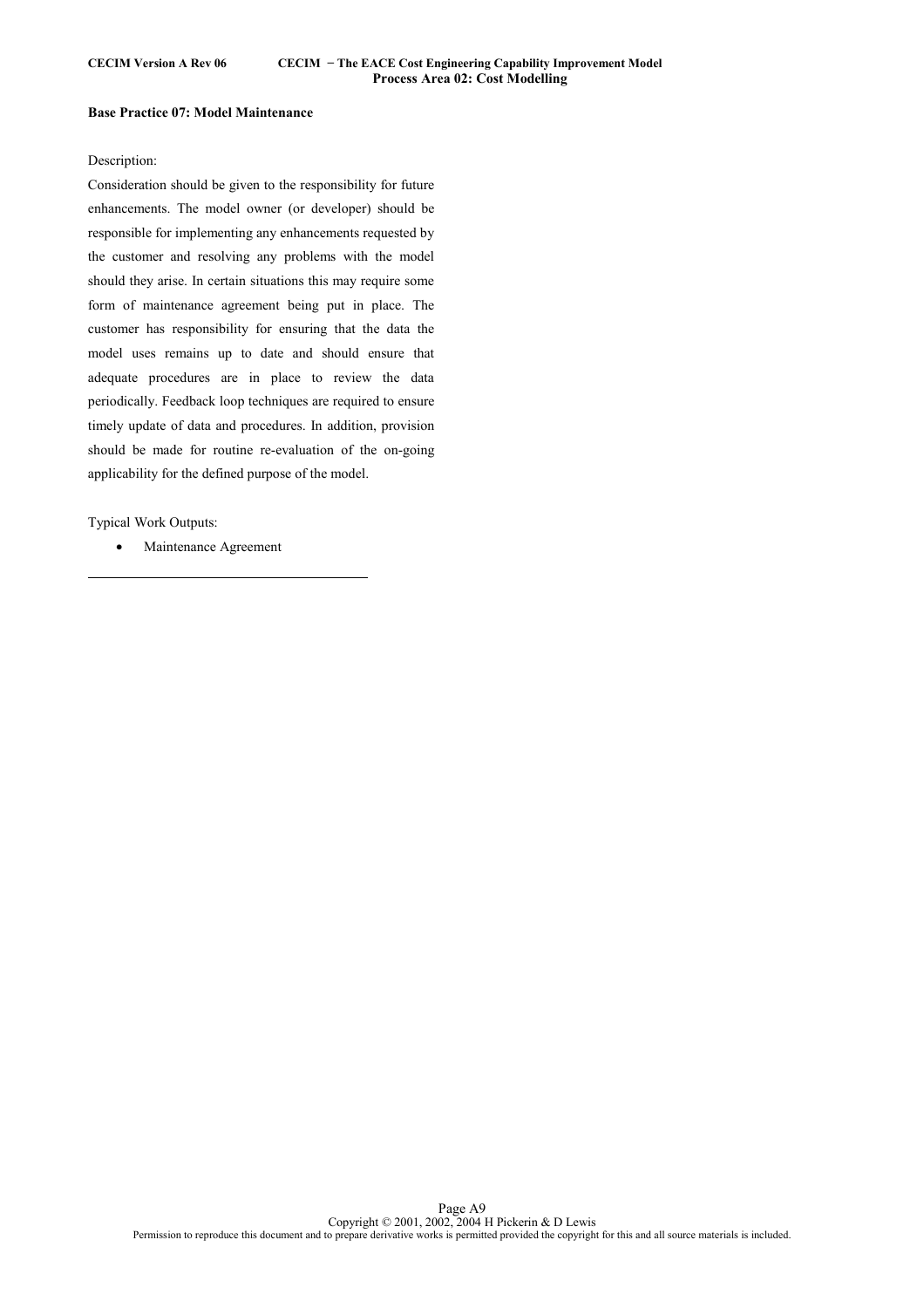# **CECIM Version A Rev 06 CECIM − The EACE Cost Engineering Capability Improvement Model Process Area 04: VA / VE & Cost Reduction**

# **Process Area 03: Cost Control & Analysis**

# **Process Area Description**

The purpose of COST CONTROL AND ANALYSIS is to monitor and control the costs against the baseline plan. The Cost Estimate generated in PA01 is validated and revised against the contract conditions. The baseline is then created.

On a periodic basis this baseline is compared against the actual value of work performed and the extent of remaining work in order to establish outturn costs. Cost Control and Analysis includes an update of the resources required, risk management, performance measurement using earned value techniques and evaluation of currency situations.

# **Base Practices**

- 01. Establish Requirements
- 02. Confirm WBS
- 03. Revise Estimate
- 04. Establish Baseline
- 05. Collect Costs
- 06. Performance Measurement
- 07. Estimate to Completion
- 08. Assimilation of Lessons Learned

# **Base Practice Descriptions**

# **Base Practice 01: Establish Requirements**

# Description:

The adequacy of the existing processes to control the work needs to be confirmed. This is achieved by review of the content of any applicable contract and examination of all internal (i.e. corporate/ divisional /departmental etc.) and external (i.e. customer-mandated) requirements. Methods of cost allocation and cost reporting should be reviewed to determine their adequacy. Examination of the extent, depth and frequency of cost information available through the established accounting, cost reporting and management information system(s) should be performed, in order to determine the capability of meeting the requirements. It may be necessary to consider the need for tailoring the standard cost collection or reporting approach in order to meet the requirements.

Typical Work Outputs:

- Project Plan
- Updated hardware/verification matrix
- Design and development plan
- Updated industrial plan.

*Note: This is a similar exercise to Understand Customer Needs in PA01/BP01, the difference being that it is necessary to track all the changes made to the definition between submitting the estimate to the customer and receipt of goahead to commence the work.* 

# **Base Practice 02: Confirm WBS**

# Description:

Review the WBS created during the estimating phase (PA01/BP04) and implement revisions as necessary to provide improved resolution and appropriate visibility for control purposes. Adjust the WBS to account for any revisions to project scope, product tree or work distribution. The output will be used to create the Work Package codes against which actual costs will be collected.

Typical Work Outputs:

- Work Breakdown Structure Revisions
- Work Package Code Register

*Note: The WBS generated for the original proposal (PA01/BP04) should be used as the basis. As far as possible a generic WBS should be implemented across all projects, to provide a systematic framework for comparison. This will enable easier capture and analysis of information within the Knowledge database PA14.* 

### **Base Practice 03: Revise Estimate**

### Description:

Confirm or revise as appropriate all contributory estimates generated (PA01), taking into account contingencies. Ensure the integrity and coherence of all sub-contract estimates. Re-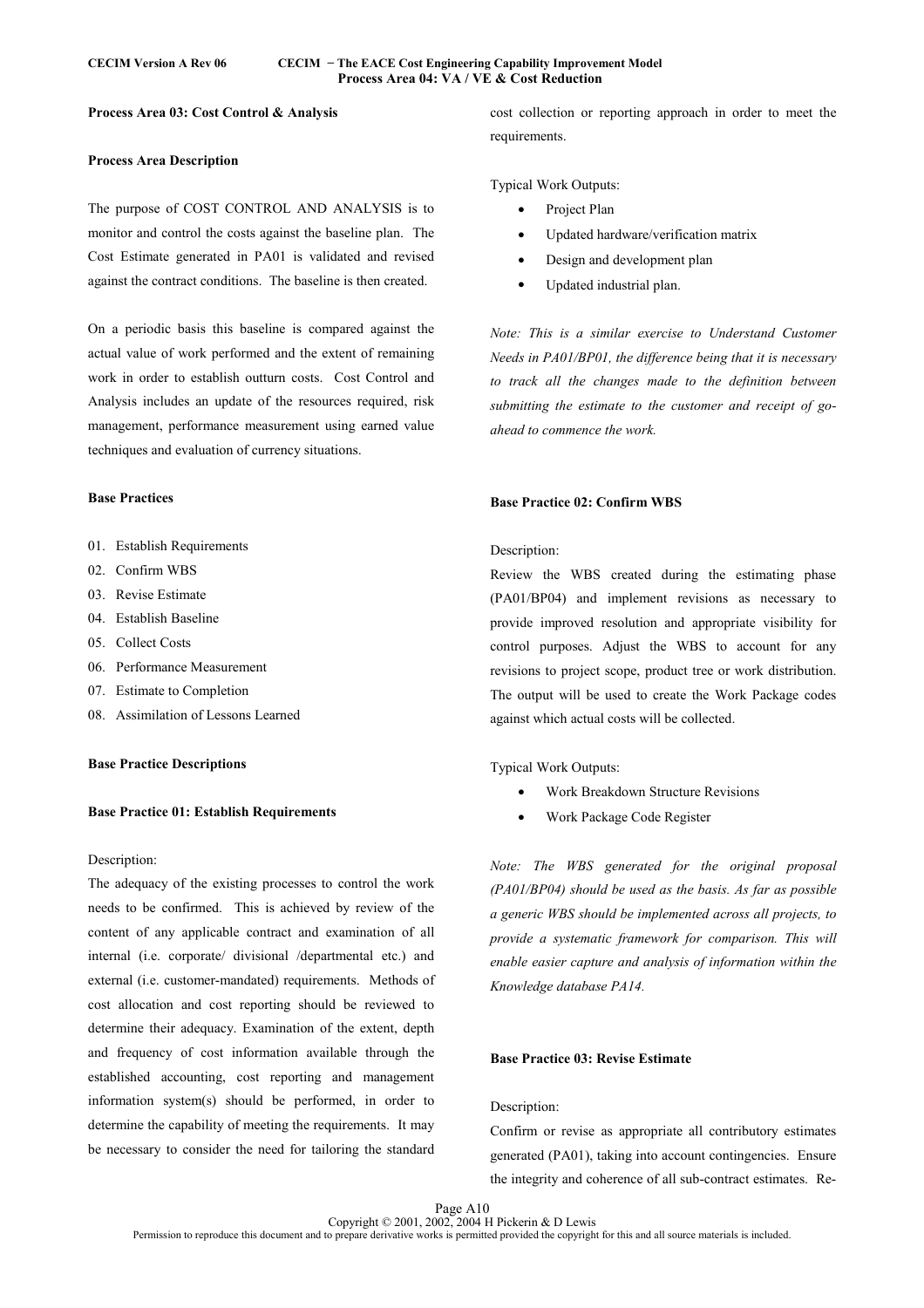# **CECIM Version A Rev 06 CECIM − The EACE Cost Engineering Capability Improvement Model Process Area 04: VA / VE & Cost Reduction**

allocate estimates to align with any revisions that have been implemented to the WBS (BP02).

Typical Work Outputs:

- Revised internal and sub-contract estimates.
- Subcontract payment plan.

*Note: This is a re-iteration of the activities carried out in PA01. Particular emphasis should be placed on those areas that have changed between the enterprise approved estimate (PA01/BP15) and contract award. Committing estimates should be sought from suppliers (PA13) to enable cash and milestone payment calculations to be finalised. There should be a complete re-assessment of the risks (PA06).* 

# **Base Practice 04: Establish Baseline**

### Description:

Once the estimates have been revised (BP03) it is necessary to establish the detailed and resourced schedule and then allocate resources against all activities in order to define the time-phased expenditure relative to the revised estimate. Any changes to the project timetable or activity durations that have been agreed should be taken into account. The resulting time-phased expenditure curve defines the cost Baseline (BCWS – Budget Cost of Work Scheduled). Cost collection against defined Work Package codes can commence when the Baseline has been established.

Typical Work Outputs:

• Budgeted Cost of Work Scheduled

*Note: The budget at complete (BAC) is the total approved budget assigned to an element of work from inception to completion. It is synonymous with the sum of the time-phased budgeted cost of work scheduled (BCWS). The BCWS becomes the baseline, the strictly controlled, time phased, budget against which performance can be measured. This will be used for schedule performance evaluation in BP06.* 

# **Base Practice 05: Collect Costs**

### Description:

Collect and ratify all costs incurred against the project and ensure that these are coherent with the organisation breakdown structure and agreed method of cost allocation (e.g. overheads calculation and apportionment). Monitor and control expenditure in accordance with the established baseline.

Typical Work Outputs:

- Incurred Cost Reports
- Commitment analysis

*Note: In performance measurement this metric is called the ACWP, (Actual Cost of Work Performed). This is the sum of all costs incurred and recorded in accomplishing the work performed, as shown in the general ledger accounts. This will be used to determine cost performance in BP06* 

# **Base Practice 06: Performance Measurement**

# Description:

Track work progress against the project plan relative to actual cost and baseline cost in order to determine the adequacy of performance relative to plan. Assess Earned Value (EV) of completed work. Monitor variances and predict likely outturns of project schedule and cost through projections based on observed trends.

Typical Work Outputs:

- Earned Value Analysis
- Cost Performance Index (CPI)
- Schedule Performance Index (SPI)

*Note: Earned Value Analysis compares the value of the work that has been accomplished with the actual costs incurred and time taken to perform it. This is compared to the planned costs and duration predicted for the accomplishment. The metric BCWS defines the relationship between planned cost and duration. Implicit in this metric is the understanding that a defined work scope is represented by the BCWS, such that progress can be defined by reference to the extent of the work that should have been completed*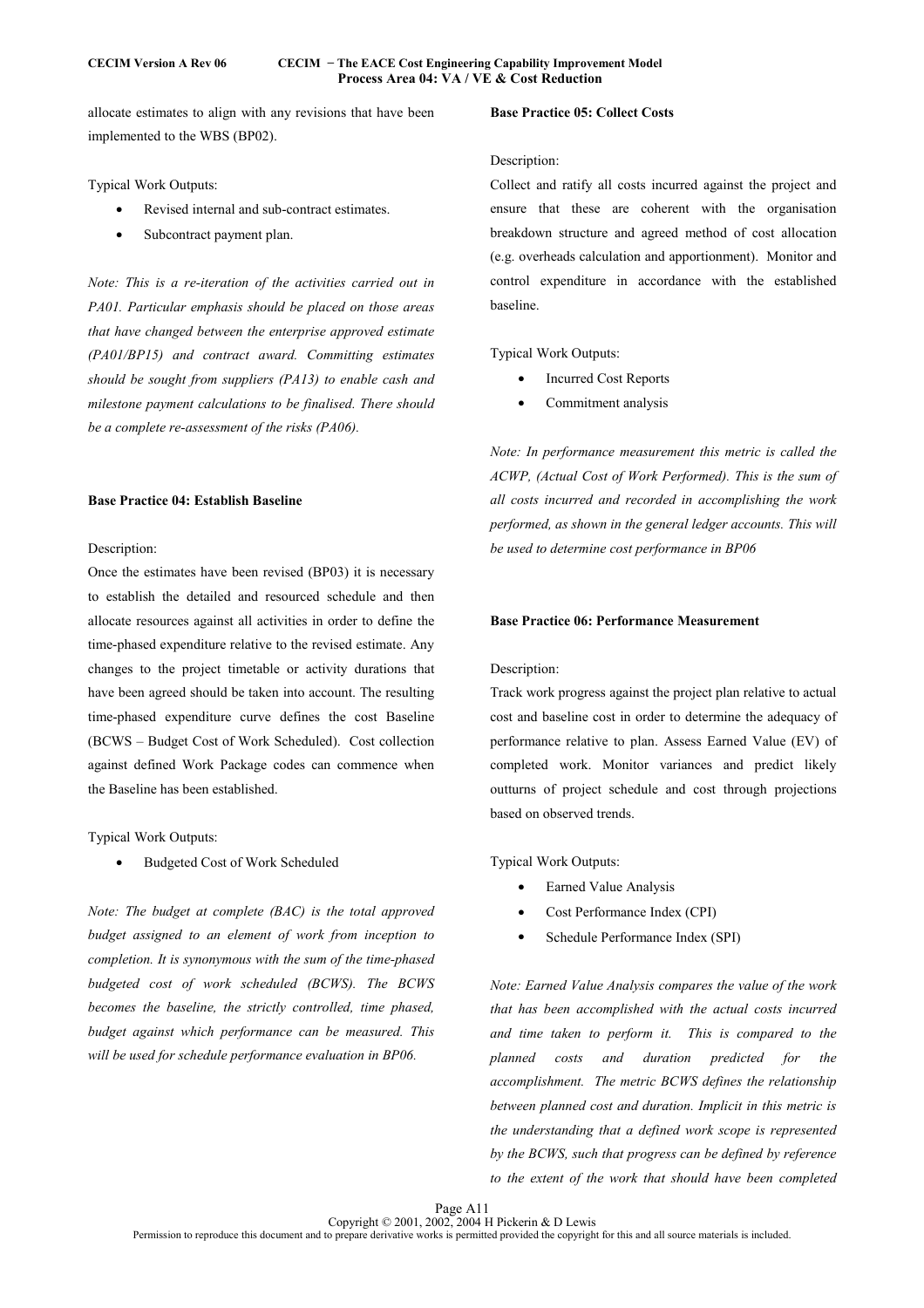## **CECIM Version A Rev 06 CECIM − The EACE Cost Engineering Capability Improvement Model Process Area 04: VA / VE & Cost Reduction**

*within a given time relative to the portion of that work that was actually completed within this time. The progress metric is known as BCWP (Budget Cost of Work Performed). The associated actual costs are defined as ACWP (Actual Cost of Work Performed). Several analyses can be performed when these metrics are available.* 

*The CV (Cost Variance) is the difference between the Budget Cost of Work Performed (BCWP) and the Actual Cost of Work Performed (ACWP):* 

 *CV = BCWP – ACWP* 

 *Where a positive variance indicates an 'under-run' (spent too little) and a negative variance indicates an 'over-run' (spent too much).* 

*The CPI (Cost Performance Index) is a measure of cost efficiency or productivity, which is calculated as: -* 

*CPI = BCWP / ACWP* 

*Where a CPI>1 indicates that efficiency is better than planned, whilst a CPI<1 indicates efficiency is worse than planned.* 

*The SPI (Schedule Performance Index) is a measure of schedule efficiency or productivity, which is calculated as follows: -* 

### *SPI = BCWP / BCWS*

*Where an SPI>1 indicates that efficiency is better than planned, whilst an SPI<1 indicates efficiency is worse than planned.* 

### **Base Practice 07: Estimate to Completion**

# Description:

Bottom up re-estimates of costs to complete should be compiled on a regular basis, taking into account performance, agreed changes and progress in order to validate the project cost outturn. The estimate to completion will include an update of the cost of sales (i.e. the value of payments by the

customer for work done) and the cost of orders (i.e. the value of the work that the customer has agreed to pay for).

Typical Work Outputs:

- **Estimate to Complete**
- **Estimate at Complete**
- Cash Analysis
- Sales and orders forecast

*Note: A verification of the estimate should be carried out periodically using bottom up techniques.* 

 *EAC = ACWP+ ETC.* 

*The ETC (Estimate To Complete) is the estimated cost to complete all remaining, authorised, work from Time Now to completion.* 

*The Budget At Complete is the authorised value of the overall effort. An independent, synthetic estimate of the Forecast-At-Complete costs can be established using metrics:* 

*FCAC = ACWP + (BAC-BCWP)* 

*An independent synthetic estimate of the forecast completion date can be derived to compare against the results of the critical path analysis:* 

*(BCWP-BCWS)/(BCWP/Elapsed months)* 

### **Base Practice 08: Assimilation of Lessons Learned**

# Description:

Cost and schedule performance information from prior projects should be utilised in performance assessment and forecasting. Ensure availability of normalised data from previous projects to support re-use of data.

Typical Work Outputs:

- Lessons Learned Analysis
- Project Close-Out Report

*Note: Capture of required data is included in Knowledge Management PA14.*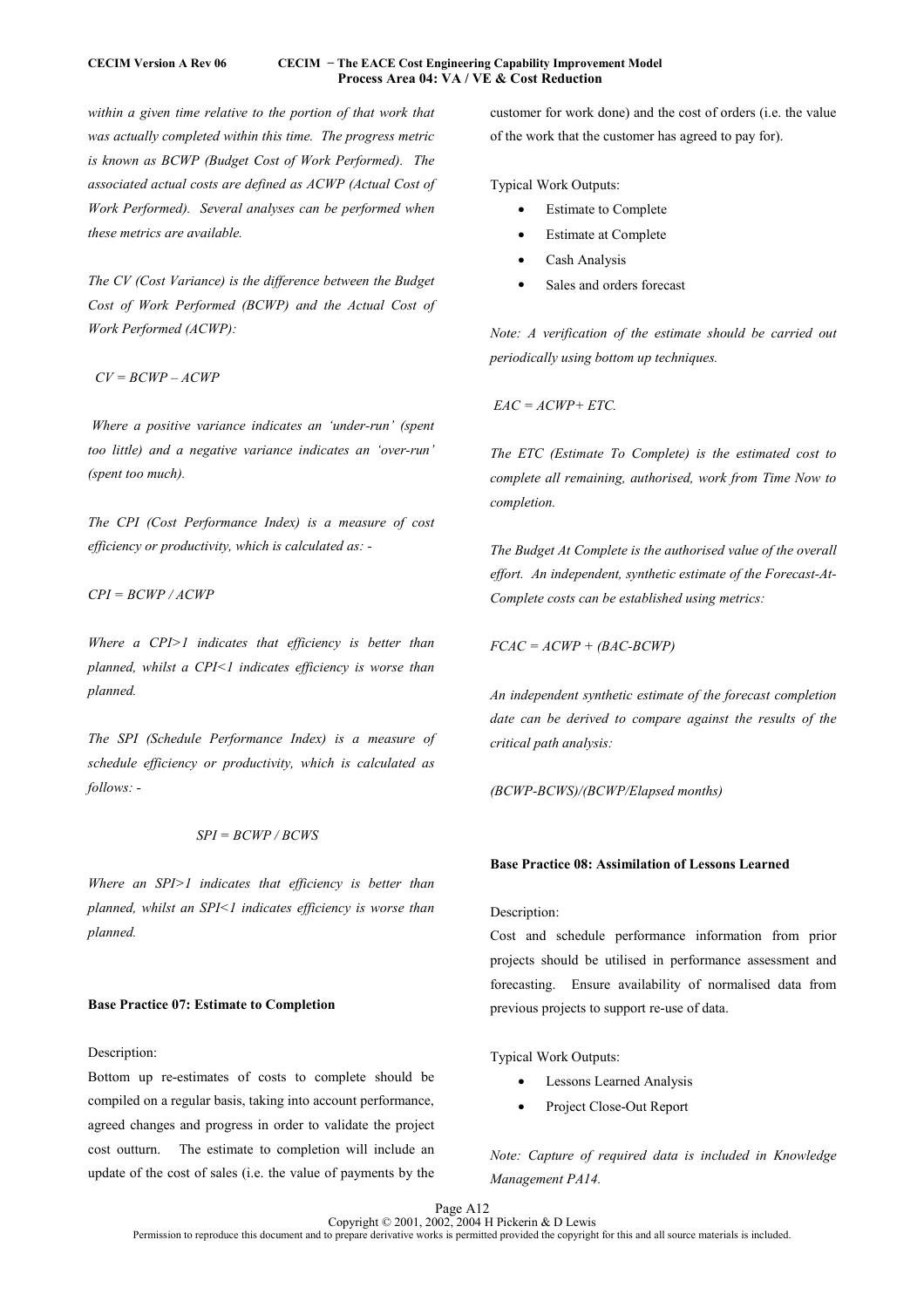# **Process Area 04: VA / VE & Cost Reduction**

# **Process Area Description**

VA / VE (Value Analysis and Value Engineering) is a function oriented, systematic approach to the provision of value in a product, system or service. Often this improvement is focused on cost reduction, but other improvements such as customer quality and performance are important in the "value" equation.

VE is unique because it is based on function analysis, not only cost reduction. It requires the examination of the functions of a product or process. A technique often used is the Function Analysis System Technique (FAST), which defines a basic function and models its relationship with higher and lower level functions by determining how the functionality is delivered and testing the validity of the each function by asking why it is performed. Creative techniques are then used to define alternate means of performing the function at lowest cost without degrading quality or performance.

### **Base Practices**

- 01. Gather Information
- 02. Consider Alternatives
- 03. Analyse Alternatives
- 04. Develop Proposals
- 05. Implementation

# **Base Practice Descriptions**

# **Base Practice 01: Gather Information**

### Description:

Gather essential information so that the functions of the item or system can be analysed. What is it, what does it do, what does each function cost.

Typical Work Outputs:

- **Function Analysis**
- Breakdown of Function Costs

# **Base Practice 02: Consider Alternatives**

### Description:

Consider the alternatives that are capable of performing the basic functions. Use creative techniques like brainstorming and involve all team members.

# Typical Work Outputs:

• Analysis of alternatives

*Note: Brainstorming is employed in order to maximise creative output within a restricted time. All ideas are assumed to be equally valid and worthy of subsequent analysis. Within the session, judgement and criticism are prohibited to encourage maximum participation from all team members. The output of this analysis is to BP03.* 

#### **Base Practice 03: Analyse Alternatives**

#### Description:

Compare alternatives generated (BP02) with the requirements criteria. If they do not meet the criteria, they are dropped. The remainder are then ranked in order of feasibility and cost.

Typical Work Outputs:

- Retained alternatives
- Feasibility and cost analysis

*Note: The input to this activity is from BP02. The refined alternatives are ranked in order of feasibility and cost and then provide the input to BP04.* 

### **Base Practice 04: Develop Proposals**

#### Description:

The most promising alternatives are developed into proposals for review. The proposals are analysed for technical viability, estimated cost, accuracy, advantages and disadvantages.

Typical Work Outputs:

• Proposals for presentation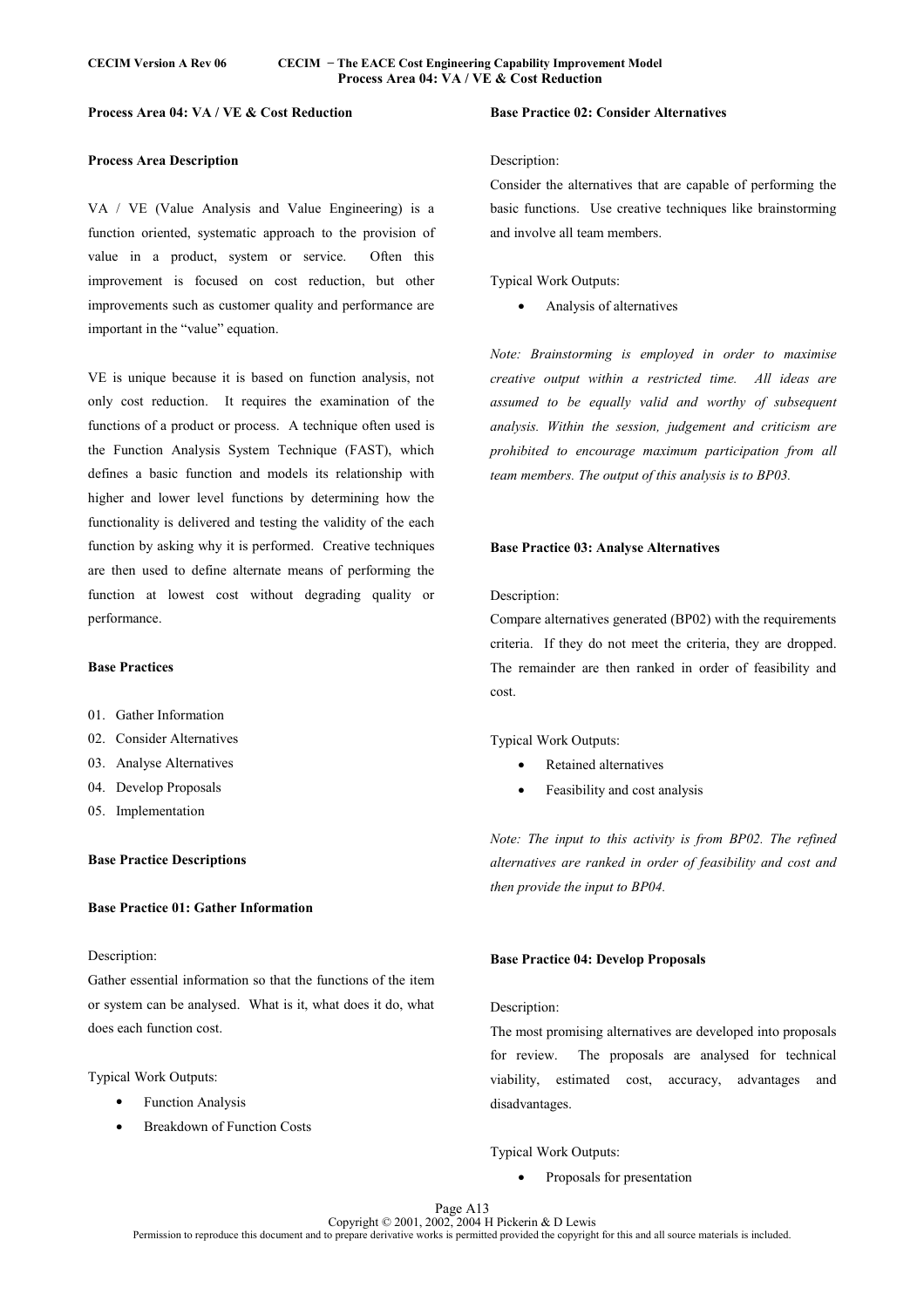*Note: The input to this activity is from BP03. The output from this activity is a formal proposal to the key stakeholders. Any presentation should be tailored to the audience but should include illustrations, drawings etc. All contributions from participants should be acknowledged along with any barriers.* 

# **Base Practice 05: Implementation**

### Description:

The developed alternatives are presented to a review panel. Following acceptance, implementation should commence with the creation of a detailed implementation plan. After implementation has commenced, the plan should be monitored to ensure realisation of the anticipated benefits.

Typical Work Outputs:

 $\overline{a}$ 

• Implementation Plan

*Note: The implementation plan should be realistic (using base practices described in PA05 Planning), responsibilities should be well defined with key barriers to implementation identified in BP04 anticipated and mitigated by use of risk techniques described in PA06 (Risk Planning). Benefits should be measured using process techniques described in PA11(Ensure Quality).*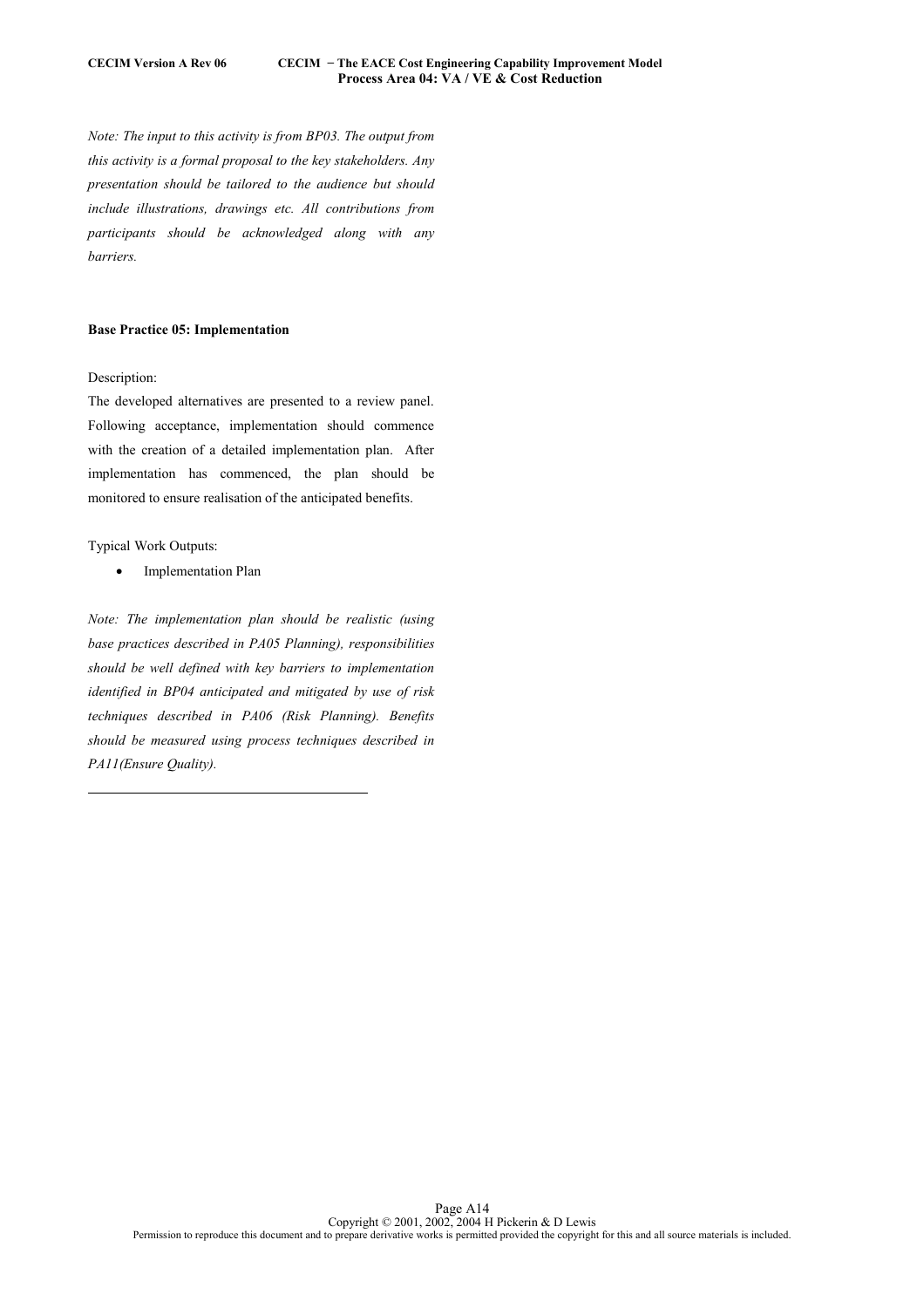### **CECIM Version A Rev 06 CECIM − The EACE Cost Engineering Capability Improvement Model Process Area 05: Planning**

# **Process Area 05: Planning**

# **Process Area Description**

The purpose of PLANNING is to provide a dynamic model to describe the anticipated behaviour of the project, in terms of what should be done and when it should be done, in order to accomplish the stated objectives. The model should be baselined at the outset and then updated during the period of performance in order to monitor and control the schedule.

Project planning involves a detailed consideration of all the activities needed to complete the project, estimates of how long each activity will take and definition of the relationships between the activities. The relationships order and constrain the activities and thus define establish how the project proceeds and how quickly it can be completed.

# **Base Practices**

- 01. Establish Requirements
- 02. Confirm WBS
- 03. Preliminary Schedule
- 04. Critical Path Analysis
- 05. Set Target Schedules
- 06. Schedule Status
- 07. Lessons Learned

# **Base Practice Descriptions**

### **Base Practice 01: Establish Requirements**

### Description:

Activity schedule planning requirements for a given engagement will depend on the complexity of the undertaking, the Work Breakdown, the number of people, disciplines/functions and organisations involved, the dependencies between their activities, the requirements of the customer and the methods of reporting and control that are to be applied. Where complex systems are being planned and where the work content will be distributed between separate organisations or locations, a nested or layered approach is frequently employed. In this case, the compatibility between planning and reporting tools and techniques employed by the participants should be investigated. Careful consideration

must be given to the achievement of balance between the level of detail manifest within the plan and the requirement for flexibility to respond to future changes in scope or approach within the undertaking. An over-elaborate plan should be avoided, since this will prove difficult to maintain. Where there is a need to control and integrate the work of different organisations or sites, this can be achieved within the plan by the use of milestones to identify transactions and interfaces between the participating organisations: performance against the schedule requirements should be capable of being monitored and controlled effectively by the selection of milestones that align to key points in the progress of the project: these are likely to correspond to events with financial significance, e.g. payment triggers, or events with control significance, e.g. gate reviews. To provide benefit in performance measurement terms, it is important that the relationship between the activities presented in the schedule planning and those presented in the cost planning is clear.

Typical Work Outputs:

- Project Plan
- Schedule Architecture
- Hardware/Verification Matrix
- Design and Development Plan
- Industrial Plan

*Note: This Activity is carried out concurrently (same exercise) with PA01/BP01, Understand Customer Needs during the proposal phase and with PA03/BP01, Establish Requirements, during the contract phase. The cost allocation is provided byPA19.* 

# **Base Practice 02: Confirm WBS**

### Description:

Review initial WBS and implement revisions as necessary to provide improved resolution and appropriate visibility for control purposes. Adjust for any revisions to project scope, product tree and work distribution.

Typical Work Outputs:

- Work Breakdown Structure Revisions
- Schedule architecture map to WBS, key control points and Work Package Codes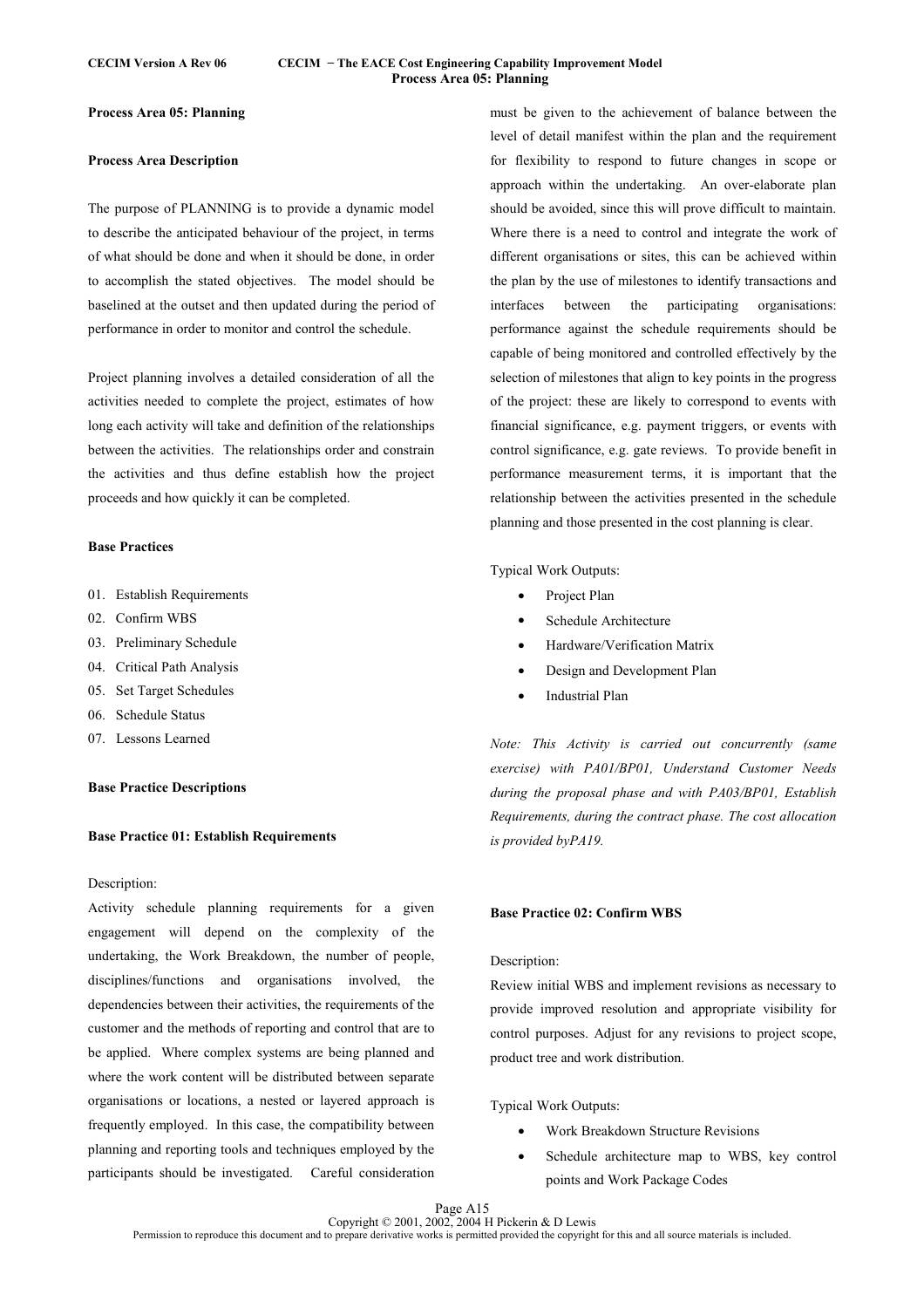### **CECIM Version A Rev 06 CECIM − The EACE Cost Engineering Capability Improvement Model Process Area 05: Planning**

*Note: This Activity is carried out concurrently (same exercise) with PA01/BP04, Create WBS, OBS, PBS (Product Tree), during the proposal phase & with PA03/BP02, confirm WBS post-award.* 

### **Base Practice 03: Preliminary Schedule**

# Description:

This requires detailed consideration of the activities required to complete the project. There is a need to determine realistic durations of the time needed to complete each activity and to evaluate the relationships between the activities. It is frequently helpful to adopt a top-down tiered approach, incorporating an increasing level of detail at each successive level. This assists in defining the durations of the phases of the lifecycle to be covered within the plan. External constraints should be taken into account, for example the availability of resources or facilities needed to perform the work. These relationships establish how the project will proceed and identify the duration of the project. Once the durations, logical relationships and constraints have been established, it may be necessary to rearrange the remaining elements of the work sequence in order to achieve the customer needs. Given an understanding of the effort involved in performing each defined work element, the schedule will assist in identification resource requirements to complete the project in accordance with customer needs.

### Typical Work Outputs:

Level 1, 2 and 3 schedule

*Note: The preliminary Programme schedule is required in PA01/BP06, Cost Estimating, Determine Preliminary Programme Plan, and for the Risk Identification PA06/BP01.* 

### **Base Practice 04: Critical Path Analysis**

### Description:

Once the links between activities have been established, it is possible to calculate, for any activity, the earliest date on which it could start: this is accomplished by calculating the sum of the durations of all activities on each logical path leading to the start of the activity: the earliest start date is the shortest overall duration. Similarly, the latest start date is the longest possible duration. By calculating each logical path through from the start of the project to the end of the final activity, it is possible to determine the longest possible path from the first activity to the last activity: this is the critical path. By repeating the logic path tracing process in reverse, i.e. working from the final activity back to the start of the project, it is similarly possible to calculate the earliest and latest finish dates for each activity. The forward and backward analyses are known as the 'forward pass' and the 'backward pass' respectively. The information obtained thus enables the analyst to determine which activities must be started on time in order for the plan to be completed to schedule and which activities can be delayed without impacting the outturn. Moreover, it potentially enables the overall duration to be reduced by reducing durations, e.g. by making additional resources available in order to complete critical activities earlier. Risk mitigation action is also possible since the information provided by the Critical Path Analysis may identify means by which the sequence of activities can be rearranged to reduce the criticalities.

Typical Work Outputs:

- Preliminary critical path analysis
- Schedule optimisation

### **Base Practice 05: Set Target Schedules**

### Description:

Once BP04 is complete the schedule target can be set. This represents the schedule that must be achieved in order to complete the work by the target end-date and provides the baseline for schedule reporting.

Typical Work Outputs:

• Target Schedule

*Note: Target dates are set for the original project plan so that as work progresses the current schedule and actual dates (BP06) can be compared to the original plan. The*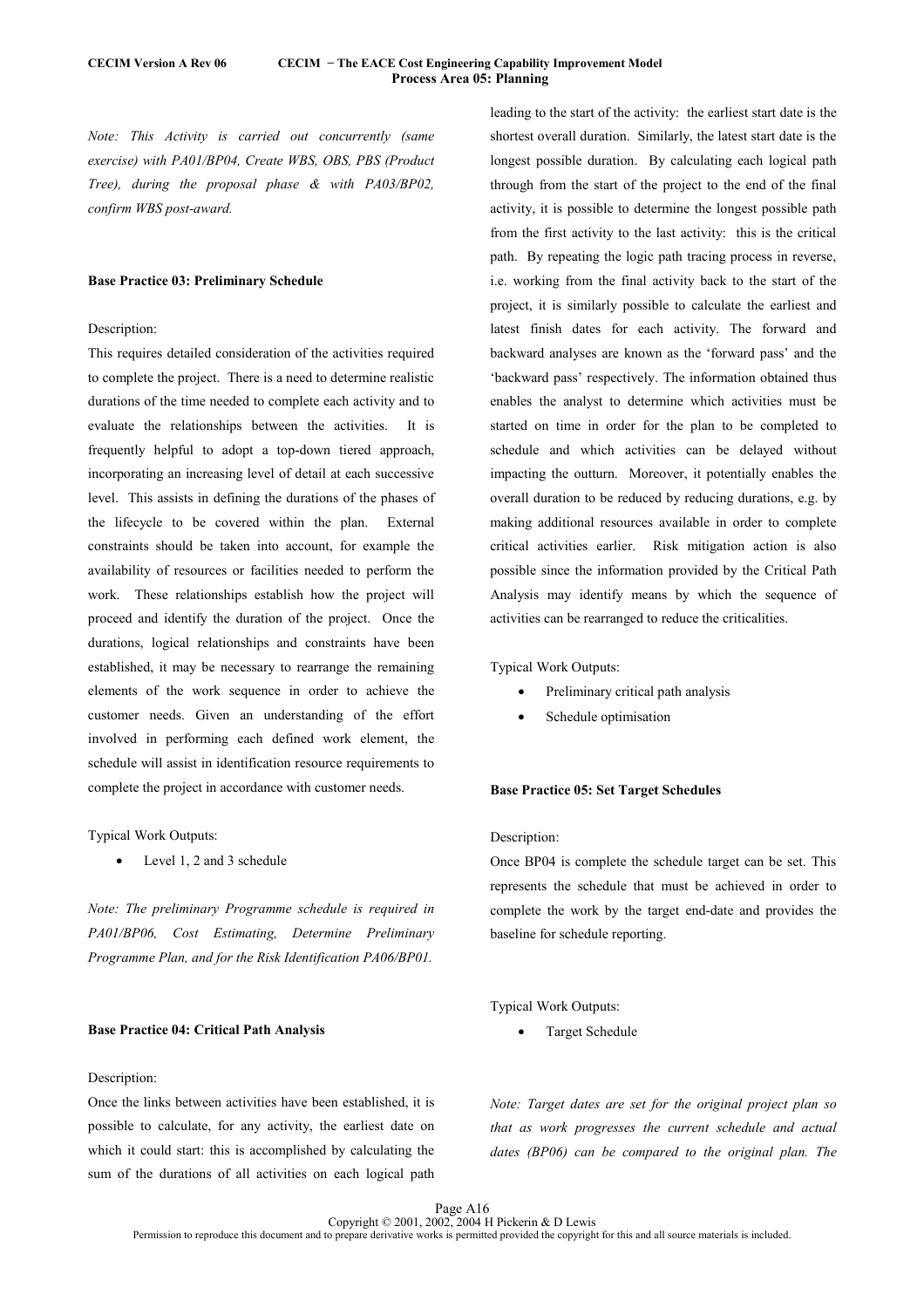# **CECIM Version A Rev 06 CECIM − The EACE Cost Engineering Capability Improvement Model Process Area 05: Planning**

 $\overline{a}$ 

*target schedule will be used in PA03/BP04 to establish the BCWS.* 

Project close-out report

*Note: Capture of required data is included in Knowledge Management PA14.* 

### **Base Practice 06: Schedule Status**

# Description:

Once work is underway, the progress against the target schedule should be monitored and updated regularly. Any activity that has been started or finished since the previous update should be progressed as should all activities already underway. Where activity completion dates are expected to alter as a result of greater or lesser progress than expected, the schedule should be revised accordingly. Such alterations will lead to changes to the critical path and this must therefore be analysed in order to identify and resolve changes and impacts. Where there is a shortfall in progress, replanning, for example the allocation of additional resources, should be contemplated if the work is to be completed in accordance with the plan.

### Typical Work Outputs:

• Updated Schedule Analysis and Critical Path

*Note: The targets for comparison of the update are generated in BP05. The output from the analysis is required for performance measurement (PA03/BP06) and will impact the time at which future costs are incurred and the Estimate to Complete (PA03/BP07). The Critical Path Analysis should be compared against the independent forecast completion date generated in PA03/BP07, Cost analysis, Prepare Estimate to Completion* 

# **Base Practice 07: Lessons Learned**

# Description:

Cost and schedule performance information from prior projects should be utilised in all performance assessment and forecasting activity. It is therefore important to ensure that normalised data is available from previous projects to support re-use of data.

Typical Work Outputs:

• Lessons Learned Analysis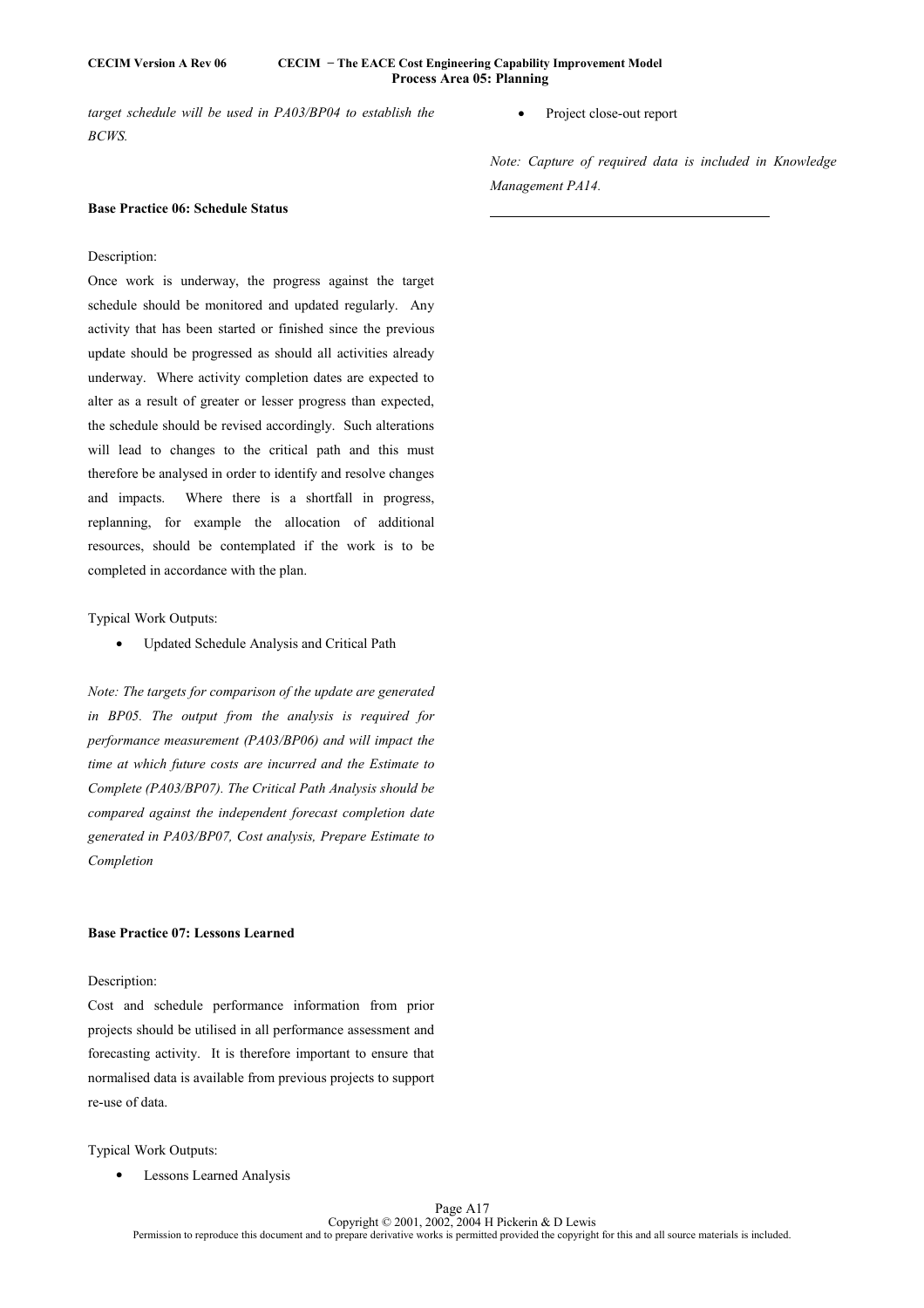### **CECIM Version A Rev 06 CECIM − The EACE Cost Engineering Capability Improvement Model Process Area 06: Risk Management**

# **Process Area 06: Risk Management**

# **Process Area Description**

The purpose of RISK MANAGEMENT is to identify, assess, monitor and mitigate risks to ensure the success of the project. For Cost Engineering this Process Area is essential to the definition of the cost-risk trade-space and the prediction of outturn costs.

All projects have risks that are not easily recognisable and these must be identified and reflected within the estimating process. All potential risks, both known and unknown, need to be identified prior to engagement in order to plan and estimate successfully. Capitalisation of lessons learned and the application of brainstorming techniques are two of the means used to identify potential risks. Costs need to be identified both for reducing the probability of the risks happening and for reducing the gravity of the risks should appropriate triggers activate them.

# **Base Practices**

- 01. Risk Identification
- 02. Risk Analysis
- 03. Financial Quantification
- 04. Risk Reduction Planning
- 05. Risk Monitoring and Control

# **Base Practice Descriptions**

# **Base Practice 01: Risk Identification**

# Description:

A risk register should be compiled in order to capture all risks that may impact on project performance. Conventionally, all members of the project team and discipline specialists are involved in this activity. Risk capture may involve the performance of a SWOT (Strengths, Weaknesses, Opportunities, Threats) analysis which should help to identify the risks and may identify means for reducing gravity or probability of risk realisation.

Typical Work Outputs:

• SWOT Analysis

*Note: output is to BP02. The development of risk checklists is highly recommended. The SWOT analysis provides a structured analysis framework that can be applied to an individual project or to the overall business area to identify the following characteristics:* 

*Strengths - i.e. what are the robust aspects of the undertaking?* 

*Weaknesses - i.e. in what respects is the undertaking deficient?* 

*Opportunities - i.e. what improvements could be made?* 

*Threats - i.e. which issues, if not addressed, may undermine the success of the venture?* 

*Each category contributes to the formulation of a strategy or plan that will be designed to exploit Opportunities and overcome Threats. In developing the strategy or plan, the intent should be to reduce reliance on Weak areas and maximise the utilisation of Strong areas.* 

### **Base Practice 02: Risk Analysis**

### Description:

Establish risk gravities and probabilities for each risk identified in BP01 and rank against thresholds in order to establish treatment priorities. The project team members should contribute to the determination of the threshold values. Risk avoidance and/or mitigation strategies should be developed and the use of cause and effect diagrams may be useful in this activity. For each risk identified, trigger events should be defined: these are the events that will initiate the actions to reduce the gravity of the risk.

Typical Work Outputs:

- Risk weighting and scattering diagram
- Cause and effect analysis

*Note: Input from BP01, output to BP03. Cause and Effect Diagrams, also known as Fishbone diagrams, are not able to show complex cause and effect linkages. Tree Diagrams and*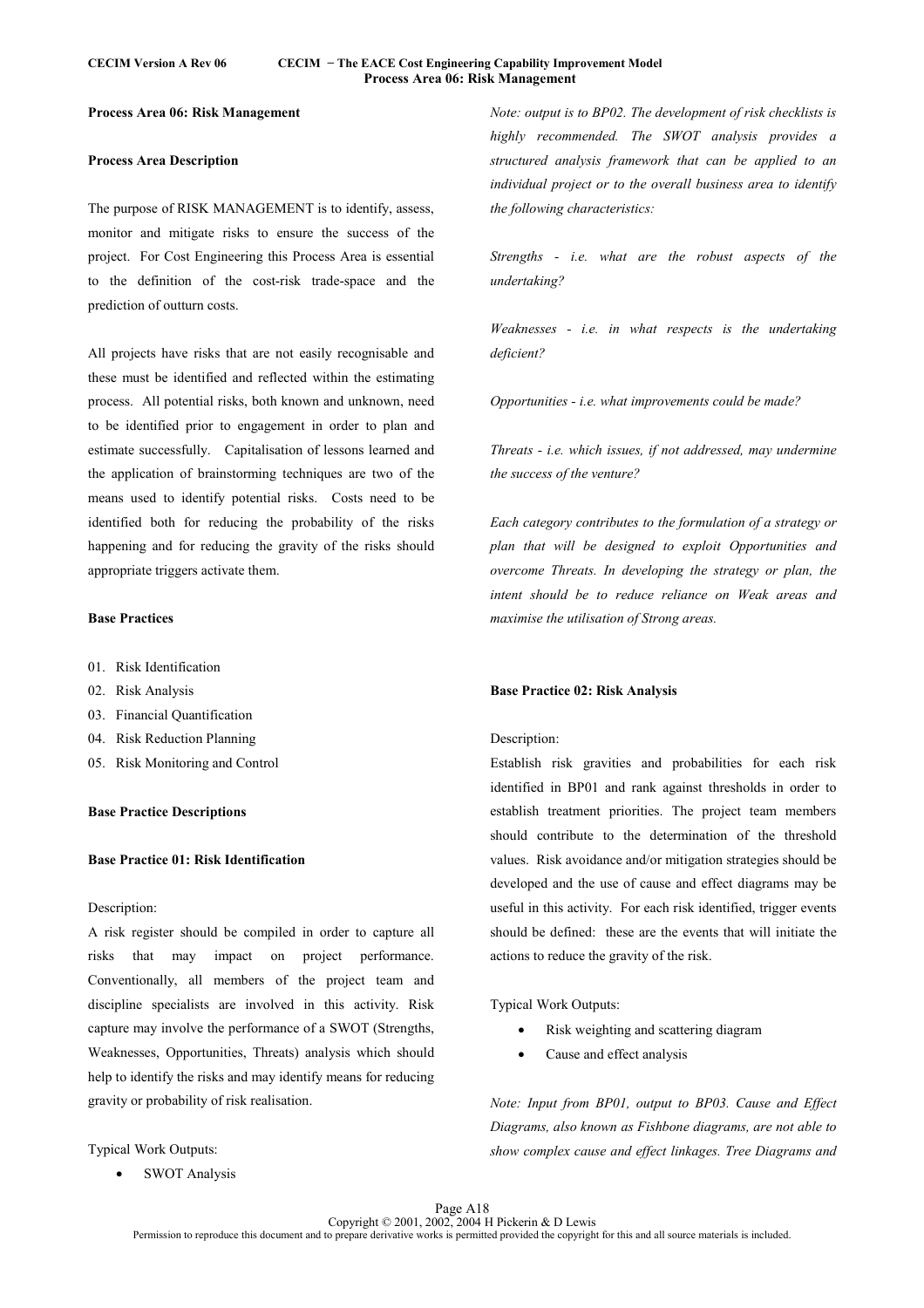### **CECIM Version A Rev 06 CECIM − The EACE Cost Engineering Capability Improvement Model Process Area 06: Risk Management**

*Relation Diagrams may be more suitable where this is necessary.* 

### **Base Practice 03: Financial Quantification**

### Description:

The cost impact of realising each risk and the associated avoidance and mitigation strategies should be determined. Ensure that the rationale for financial provisions is clear, delineating those risks that are not separately addressed (i.e. included in project general contingencies or margins) and those risks for which specific provision is required. Ensure that each risk path is unequivocal (i.e. does not include mutually exclusive risks) and that costs are uniquely identified (i.e. are not covered by separate provisions in different areas of the WBS).

Typical Work Outputs:

- Risk cost estimates
- Risk impact summary

*Note: Input from BP02, output to BP04.* 

### **Base Practice 04: Risk Reduction Planning**

### Description:

It is important to quantify the programmatic impact of realising each identified risk versus the impacts of the associated avoidance and mitigation strategies. The interdependence of cost and schedule in outturn prediction must not be overlooked, i.e. an avoidance or mitigation strategy with low implementation costs can prove unacceptably expensive when it results in late delivery and associated penalties. Risk trigger dates should be identified and plans prepared by which mitigation and avoidance strategies are to be implemented. The costs associated with consequent schedule extensions should be identified and taken into account in formulating the risk strategy. Where the programmatic impact is favourable, the risk costs should be updated, where the programmatic impact is unacceptable, an alternative strategy should be established.

Typical Work Outputs:

- List of triggers
- Risk Plan

*Note: Input is from BP03. The risk reduction and mitigation actions will impact on the schedule developed in PA05/BP03 Planning, preliminary schedule. The probability reduction actions (PRA) will need inclusion in the works cost generated in PA01/BP11 Estimating, Compilation of Works Cost. The Gravity Reduction Actions (GRA) will become part of the contingency generated in PA01/BP12. Risk triggers should be identified on the project plan (PA05/BP06) and included in the risk plan for monitoring in BP05.* 

### **Base Practice 05: Risk Monitoring and Control**

# Description:

Risk status should be routinely monitored and corrective action initiated in a timely manner. The risk condition of any activity will change as time proceeds and so the gravity and probability of identified risks should be subject to routine reassessment. Previously-identified risks must be retired when their onset is no longer possible and due revisions made to the provisions held against their eventuality. When risks are realised, the cost and schedule provisions must be released in time to implement corrective action. To address new risks as they become apparent, means to capture them and implement appropriate revisions to cost and schedule should be established.

Typical Work Outputs:

• Updated Risk Plan

*Note: The risk plan is output from BP04. Triggers are identified on the schedule maintained in PA05/BP06. The risk provisions included in the baseline determined in PA03/BP04 should be transferred to the budgets for individual work elements when the risk is triggered. Change Control measures should be in place to ensure that movements are recorded. On risk retirement, related provisions may be transferred to margins or returned to general provisions.*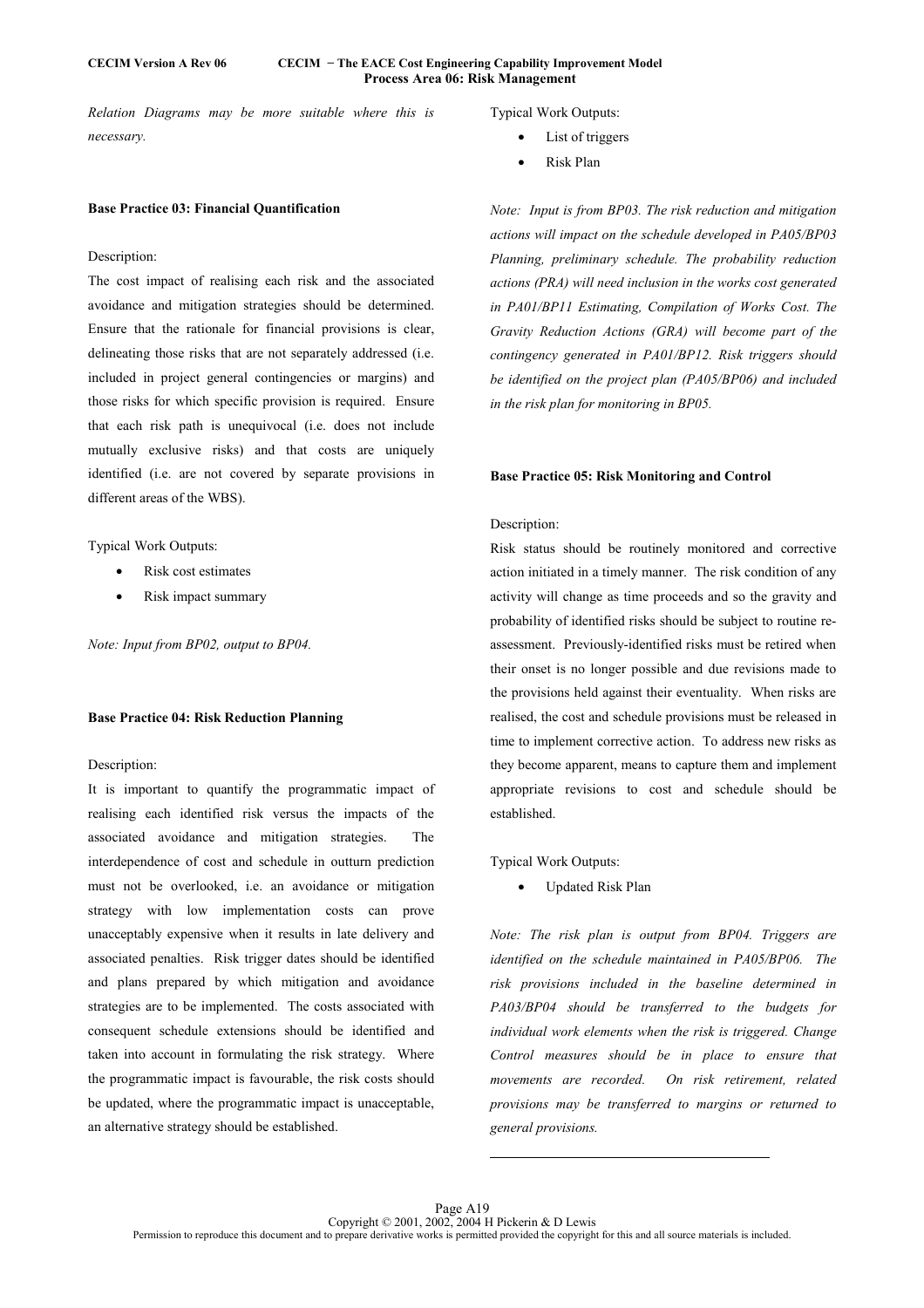# **Process Area 07: Competences Management**

# **Process Area Description**

The purpose of COMPETENCES MANAGEMENT is to ensure that the necessary knowledge and skills are available to achieve the objectives of Cost Engineering within the organisation. The available knowledge and skill requirements (competences) need to be identified and compared to the organisations needs. Training, either internally or externallysourced, may be used to remedy identified shortcomings.

Competence improvement is not limited to the classroom but includes all aspects of skills enhancement and the building of knowledge.

# **Base Practices**

- 01. Identify Needed Improvements in Skills and Knowledge
- 02. Evaluate and Select Appropriate Mode of Acquiring Knowledge and Skills
- 03. Prepare Training Manuals
- 04. Train Personnel
- 05. Maintain Records of Training and Experience

### **Base Practice Descriptions**

# **Base Practice 01: Identify Needed Improvements in Skills and Knowledge**

### Description:

This Base Practice determines the improvements that are needed in skill and knowledge within the organisation. Skill and knowledge needs derive directly from organisational requirements. Current and future requirements are related to the organisational strategies and the requirements of the current workload. The extent to which the requirements can be met from within current establishment resources can be determined by the creation of a skills and knowledge matrix for existing personnel. Comparison of existing skills and knowledge assets with current and future requirements will thus enable the needed improvements to be defined. The ability of the organisation to deliver the needs from within the establishment will become apparent by examination of the capabilities that can be delivered by existing training programmes and the entry skills required to undertake the training. Project inputs can help to identify existing deficiencies, which may be remedied through training or acquisition of skills and knowledge by other means. Skills and knowledge improvements can also be achieved through the delivery of enhancements in Information Technology assets and the potential for making-good any deficits through such means should be investigated. Identification of skill and knowledge needs should also address how training delivery can be consolidated to achieve efficiencies of scale, and how training needs can be reduced by the implementation of common tools.

Typical Work Outputs:

- Training needs
- Skill and competence database.

*Note: Additional training requirements for individuals can be identified through the appraisal process. Each project or function within the enterprise should maintain a training plan against its specific needs.* 

# **Base Practice 02: Evaluate and Select Appropriate Mode of Acquiring Knowledge and Skills**

### Description:

Project and organisation needs should be analysed since they may place constraints on the means by which current skills and knowledge can be augmented. In addition to conventional training courses, alternative means of skills transfer, such as the use of consultants, or acknowledged discipline experts may be appropriate.

Whilst it is likely that this activity will focus on improving the skill-base of the organisation, other means of skill and knowledge acquisition should not be overlooked, particularly when the cost of developing the necessary competence does not result in residual benefit to the organisation: under such circumstances there is a strong argument in favour of outsourcing to counter the skill deficit.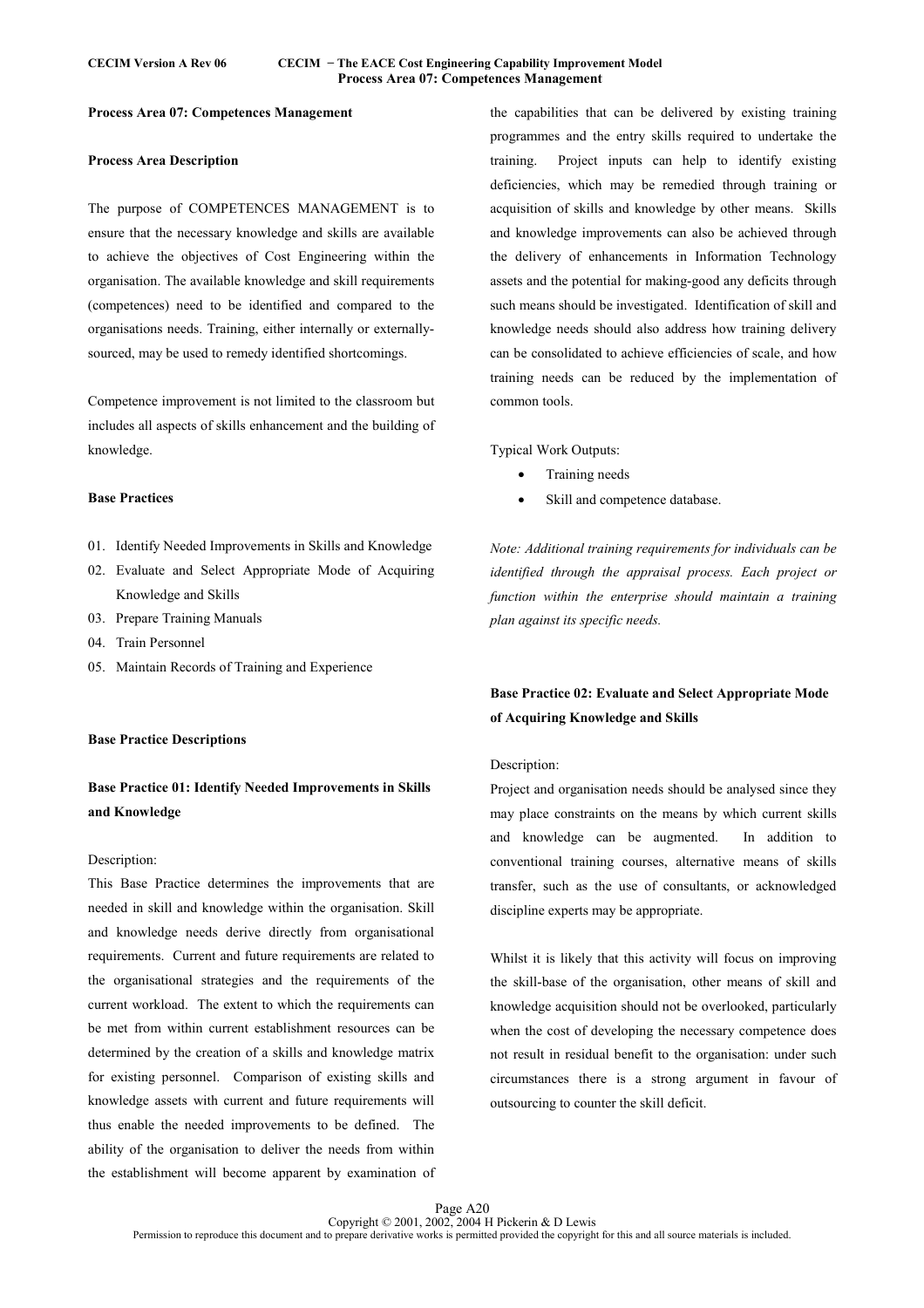### **CECIM Version A Rev 06 CECIM − The EACE Cost Engineering Capability Improvement Model Process Area 07: Competences Management**

Typical Work Outputs:

- Study result on how to acquire knowledge
- Assessment of skill types
- Training Plan
- Alternate skill sources

*Note: The organisational objectives, the availability of core skills internally and the deadlines for availability of the required skills will influence the costs of training programme delivery.* 

# **Base Practice 03: Prepare Training Materials**

### Description:

Where skills and knowledge are to be augmented through training delivery, it is important to address the design of training materials in a systematic manner. Thus, it may be appropriate to establish clear requirements to describe the scope of training, the means by which the training is to be delivered, the expected result of training and the means by which effectiveness are to be verified. Training materials may be developed within the organisation or else by an external contractor. In either case, procedures should be developed to evaluate and improve the effectiveness of any training, and this is likely to include provisions for initial pilots and review of training materials both by domain experts and by trainees from the pilot courses.

### Typical Work Outputs:

- Course Description
- Training Material

*Note: Course description should include intended audience, the training objective, training duration requirement, and the criteria to determine satisfactory completion of the training.* 

# **Base Practice 04: Train Personnel**

Personnel should be trained to meet the requirements of the training plan using the materials developed in BP03

Typical Work Outputs:

- **Trained Staff**
- Analysis of course problems

*Note: to ensure retention of knowledge, training should be provided on a Just-in-Time basis. It is important to ensure that the existing skill level of course candidates is carefully established to ensure that the training is appropriate. Incentives could be considered to improve uptake of training. Consideration should be given to Computer Based Training.* 

# **Base Practice 05: Maintain Records of Training and Experience**

### Description:

In order to maintain awareness of current capability, it is important that records are maintained to track the training that each employee has received. These records should inform recruitment activity and measures should exist to ensure the capture and validation of the skills and knowledge of new entrants and to update the records following termination.

Courseware material should be stored in a manner that facilitates future access and controls the configuration of training assets. Means of promoting the awareness of available training materials should be considered in order to encourage elective participation.

Typical Work Outputs:

- Training and competence records
- Configured training materials
- Record of revisions

*Note: Records are kept of all employees training to aid the appraisal process and to inform the assignment of staff and managers. Lessons learned from the training sessions should be included in updates to course materials.*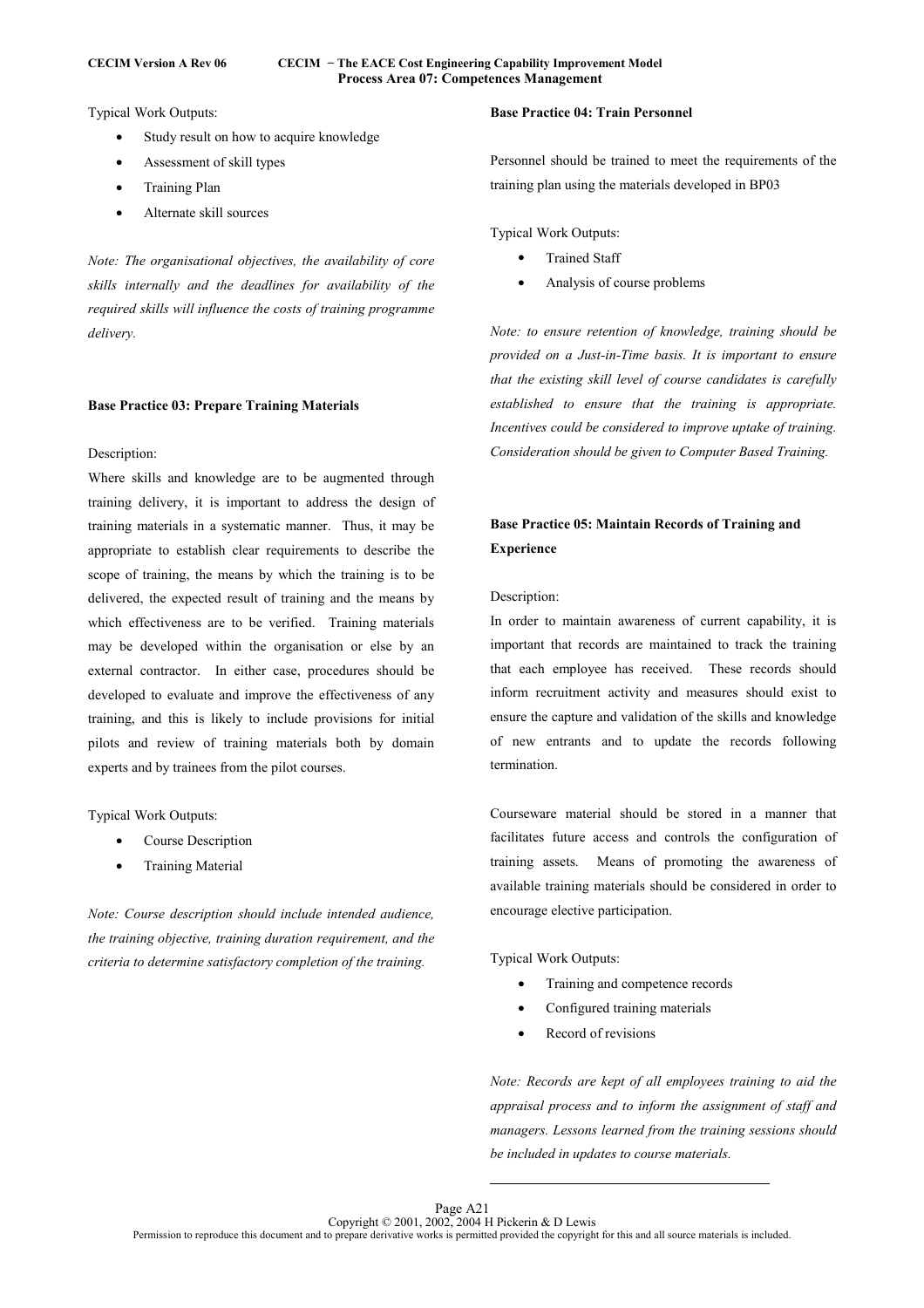**Process Area 08: Define Organisation's Cost Engineering Process** 

### **Process Area Description**

The purpose of DEFINE ORGANISATION'S COST ENGINEERING PROCESS is to create and manage the standard Cost Engineering process, which can then be tailored to specific circumstances. This process involves defining, collecting and maintaining the process that meets the business objectives of the organisation as well as the needs of the client.

#### **Base Practices**

- 01. Establish Goals for the Organisation's Cost Engineering Process
- 02. Develop a Well-Defined Standard Cost Engineering Process
- 03. Define Guidelines for Tailoring the Standard Process for Special Situations

### **Base Practice Descriptions**

# **Base Practice 01: Establish Goals for the Organisation's Cost Engineering Process**

### Description:

Internal and external drivers will impact the Cost Engineering process within the organisation. This must be recognised in order to establish the standard practice. The process goals should consider the financial, quality and human resource issues important to the success of the operation as well as the requirements of the client.

Typical Work Outputs:

- Goals of Cost Engineering Function
- Requirement of Standard Process

*Note: The goals of the Cost Engineering function will be an input to the Knowledge database requirements (PA14/BP01) and will be used to define the required process BP02* 

# **Base Practice 02: Develop a Well-Defined Standard Cost Engineering Process**

### Description:

The organisation's standard Cost Engineering process is developed using the goals generated in BP01 and by reference to the organisational, national and international standards. New processes should be added as required. The organisation's standard Cost Engineering process should be documented and placed in the company procedure system

Typical Work Outputs:

- **Standard Process**
- Inputs to Training
- Inputs to Process Improvement

*Note: Requirements may need to consider prevailing institutional or industry requirements (e.g. standard conditions of tender) and international standards e.g. ISO.* 

# **Base Practice 03: Define Guidelines for Tailoring the Standard Process for Special Situations**

### Description:

Since the organisation's standard Cost Engineering process may not be suitable for every situation, guidelines for tailoring it are needed. The guidelines should be designed to fit a variety of situations, whilst not allowing any undertaking to bypass standards that must be followed or substantial and important practices prescribed by the policy of the organisation.

Typical Work Outputs:

• Tailored Guidelines for new Standard Process

*Note: Guidelines should be set to enable a tailored approach to the classes of estimate in PA 01/BP02, Cost Estimating Classes of estimate. The Base Practice will also determine when it is appropriate to apply alternative techniques to the estimating process (Cost Modelling PA02/BP07, DTC PA12/BP43). Tailoring may also take account of the skills and experience of the practitioners (PA07/BP04).*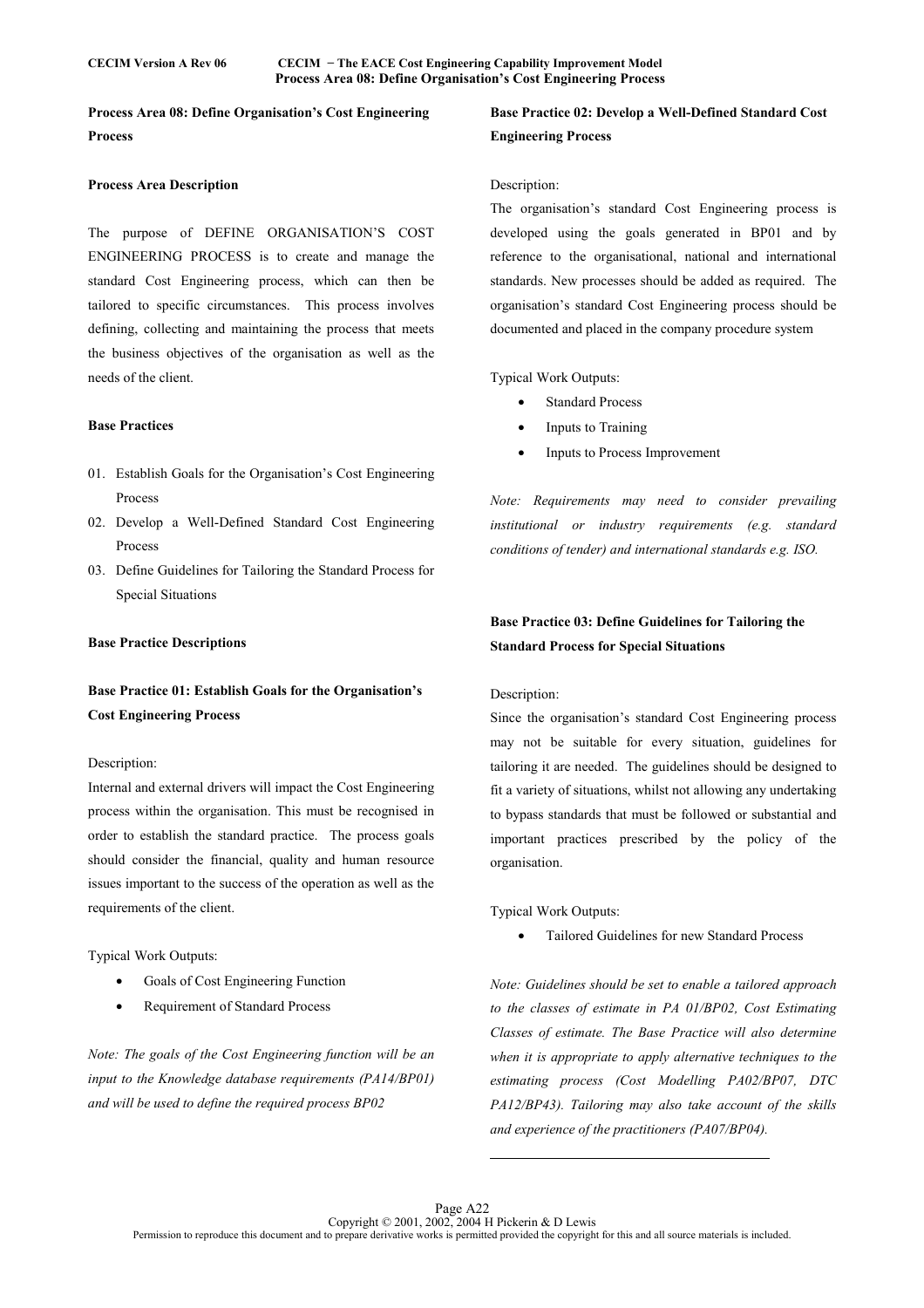### **CECIM Version A Rev 06 CECIM − The EACE Cost Engineering Capability Improvement Model Process Area 09: Improve Organisation's Cost Engineering Process**

**Process Area 09: Improve Organisation's Cost Engineering Process** 

### **Process Area Description**

The purpose of IMPROVE THE ORGANISATION'S COST ENGINEERING PROCESS is to continuously improve the effectiveness and efficiency of the Cost Engineering process within the organisation. The requirement is to develop an understanding of the process in the context of the organisation's strategic goals, to analyse the performance of the process, and to undertake the planning and implementation of the required improvements to the process.

This area covers the continuing activities that measure and improve the performance of the Cost Engineering process within the organisation. The definition of the standard process is covered in PA08. Appraisal of the effectiveness of the current practices can be carried out using the CECIM in order identify the areas where improvement is needed.

# **Base Practices**

- 01. Appraise Strengths and Weakness of Existing Process
- 02. Plan Improvements
- 03. Communicate Process Improvements to Affected Groups

### **Base Practice Descriptions**

# **Base Practice 01: Appraise Strengths and Weakness of the Existing Process**

# Description:

Understanding the strengths and weaknesses of the processes currently being performed in the organisation is a key to establishing a baseline for improvement activities. Measurements of process performance and lessons learned should be considered in the appraisal. Appraisal can occur in many forms, and appraisal methods should be selected to match the culture and needs of the organisation.

Typical Work Outputs:

Performance Analysis

- SWOT
- **Maturity Profiles**

*Note: Use the EACE CECIM. For details of SWOT analysis see PA06/BP01.* 

### **Base Practice 02: Plan Improvements**

# Description:

Appraising the process provides momentum for change. This momentum must be harnessed by planning improvements that will provide the most payback for the organisation in relation to its strategic goals. The improvement plans provide a framework for taking advantage of the momentum gained in appraisal. The planning should include targets for improvement that will lead to high-payoff improvements in the process.

Typical Work Outputs:

- Process Improvement Plan
- Measurement metrics

# **Base Practice 03: Communicate Process Improvements to Affected Groups**

### Description:

Some process improvements may be useful to ongoing work, and these may be able to be incorporated into the current process depending upon the status of the work. Other parties, e.g. those responsible for training, quality assurance, measurement, etc., should be informed of the process improvements.

Typical Work Outputs:

- Schedule for Incorporating Changes
- Update of Training Plan

*Note: It is important that the process improvements, rationale and expected benefits are effectively communicated to all players within the organisation including those disciplines that interface with the Cost Engineering function. The input to the training plan is for PA07/BP01.*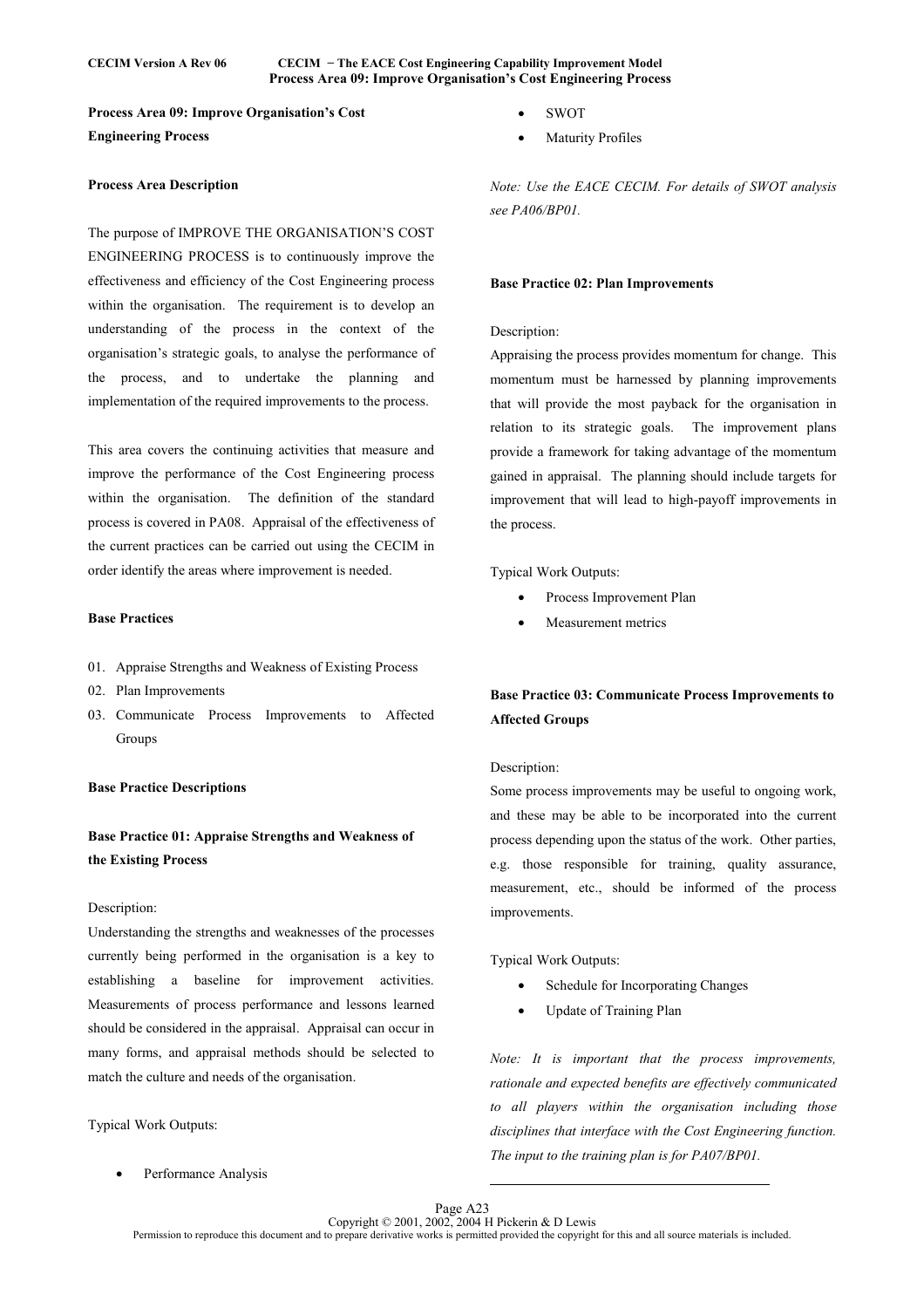# **Process Area 10: Integrate Disciplines**

# **Process Area Description**

The purpose of INTEGRATE DISCIPLINES is to identify the disciplines necessary for effective Cost Engineering to ensure that they can work together towards the organisation's objectives. These disciplines are likely to include Engineering, Finance, Commercial, Project Management, Manufacturing, Quality (and others). It is important that the disciplines are integrated into a co-operative environment. It is important to ensure that the right information gets to the team members in a timely manner.

### **Base Practices**

- 01. Involve the Disciplines that are Essential to Successful Cost Engineering
- 02. Establish Methods for Interdisciplinary Co-Ordination
- 03. Develop and Communicate Goals
- 04. Communicate Results

### **Base Practice Descriptions**

**Base Practice 01: Involve the Disciplines that are Essential to Successful Cost Engineering** 

### Description:

Efficient and effective systems result from a blending of the efforts of people from many disciplines. These people should be identified and involved in the processes that affect them, in time for effective collaboration.

Typical Work Outputs

- Listing of Disciplines
- Schedule for Integrating Disciplines

*Note: The Cost Engineer must be cognisant with the concerns of all disciplines in generating his outputs and ensure their involvement. In PA03 (Cost Control & Analysis) the disciplines will be involved in the delivery of the work content and status reporting related to the estimates generated in PA01 (Cost Estimating). Engineering support will be needed to develop the cost models in PA02 & will also be involved in VA/VE (PA04).* 

# **Base Practice 02: Establish Methods for Interdisciplinary Co-Ordination**

### Description:

In addition to understanding the roles of the various disciplines and appreciating what information it is necessary to share, the Cost Engineer must understand how to share knowledge, i.e., the particular methods of getting information from an individual or group to others who need it. In addition, the Cost Engineer must recognise that other specialities may have their own processes that will need to be integrated with that of Cost Engineering.

Typical Work Outputs:

• Methods for Co-ordination

# **Base Practice 03: Develop and Communicate Goals**

### Description:

For the Cost Engineering process to proceed with reasonable smoothness, each stakeholder must know and work toward the same goals. These goals must be clearly developed and communicated to every member of the staff and other affected groups and individuals.

Typical Work Outputs:

• Developed Goals for Disciplines

*Note: Examples of project objectives include cost/schedule, quality/cost, quality/schedule. Quality metrics are developed in PA11/BP03, Ensure Quality, analyse measurements.* 

# **Base Practice 04: Communicate Results**

#### Description:

The results of interdisciplinary activities will include alternatives considered, the decisions made, and the rationale for the decisions. These results must be communicated promptly to affected groups and individuals.

Typical Work Outputs: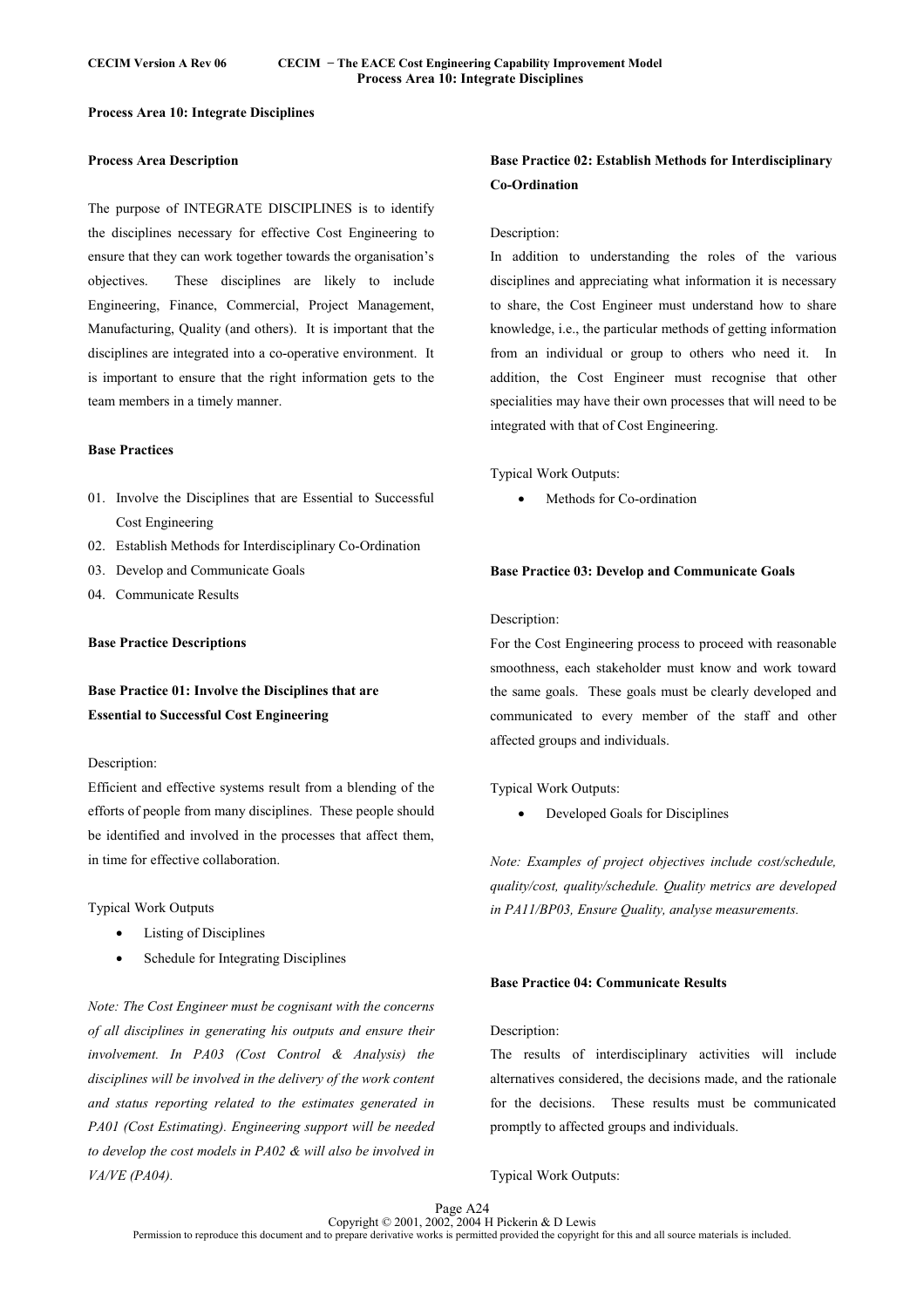$\overline{a}$ 

• Briefing to Disciplines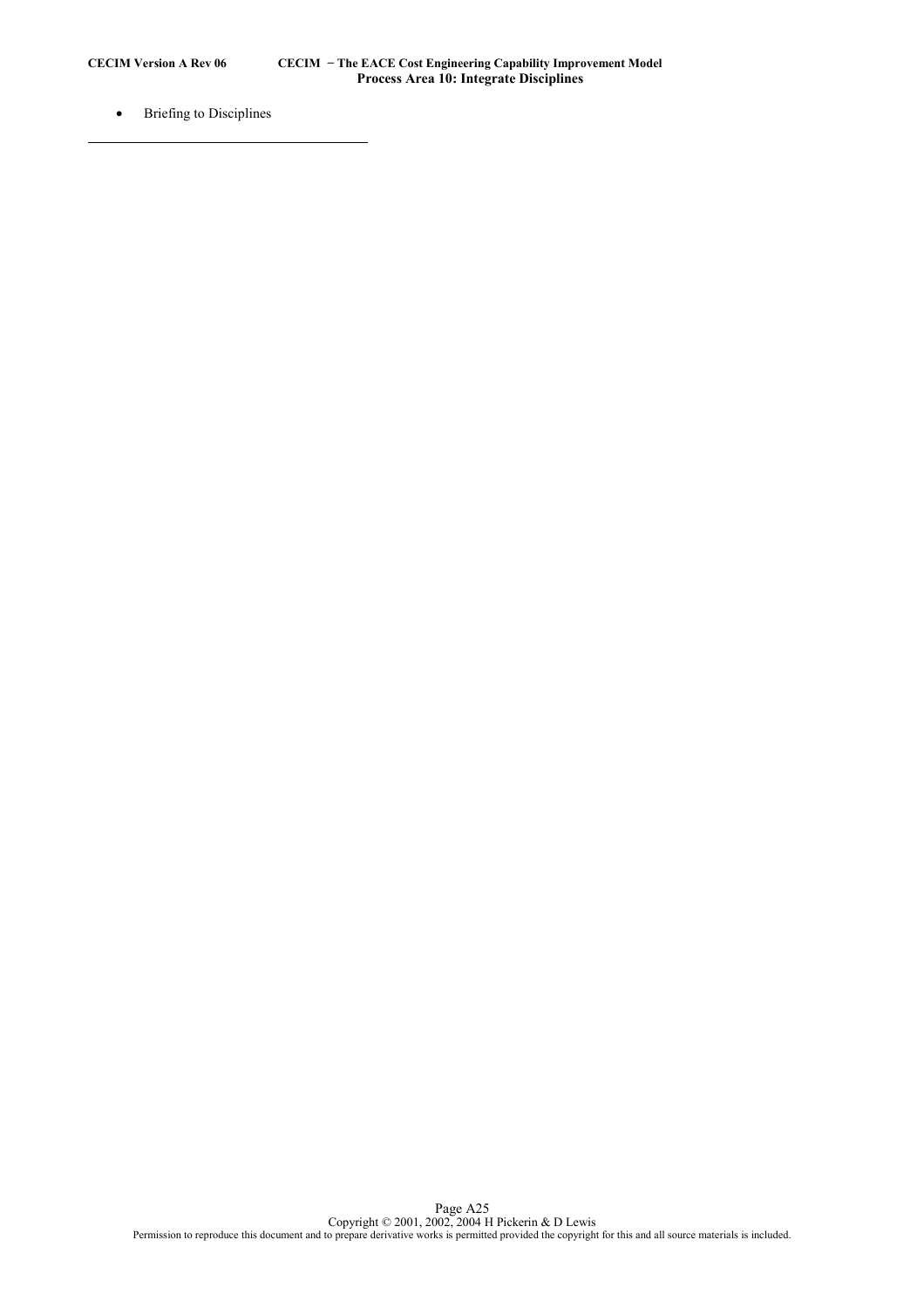# **Process Area 11: Ensure Quality**

# **Process Area Description**

The purpose of ENSURE QUALITY is to address the quality of the Cost Engineering process. A high quality process can only be maintained if a mechanism exists to continuously measure, analyse and take corrective action.

Successful quality requires that the quality efforts be integrated throughout the disciplines and supporting processes. Quality variances that can be looked at include what the customer requires from analysis and reports, including the presentation of the reports.

### **Base Practices**

- 01. Ensure Defined Process is Adhered-To
- 02. Measure the Quality of the Cost Engineering Process
- 03. Analyse Quality Measurements to Develop Recommendations for Quality Improvement
- 04. Initiate Activities that Address Identified Quality Issues or Quality Improvement Opportunities

# **Base Practice Descriptions**

### **Base Practice 01: Ensure Defined Process is Adhered-To**

### Description:

Ensure that the execution follows the process defined for Cost Engineering. Compliance should be checked at regular intervals. Deviations from the defined process and the impact of the deviation should be recorded.

Typical Work Outputs:

- Recorded deviations from process
- Recorded impact of deviations

*Note: there are several methods of monitoring the defined process. These include dedicated resources to observe all or some of the activities or taking samples of the work products.* 

# **Base Practice 02: Measure the Quality of the Cost Engineering Process**

### Description:

Measuring the characteristics of the work product provides an indication of the quality of the system. Measurements should be designed to assess whether the work outputs meet customer requirements. Measurements should also be designed to help isolate problems within the process. The process that is used to create a quality product is as important as the quality of the product. It is important to have a process that is checked by measurement so that problems are caught early, before the final work product is produced and found to not meet requirements. Therefore, having a process that is measured may lead to less waste and higher productivity.

Typical Work Outputs:

Process Quality Certification

*Note: An example of measuring the work product quality is to carry out an analysis of the Estimate values throughout the project / product life cycle (Knowledge management PA14/BP02 and Cost analysis PA03/BP07)* 

# **Base Practice 03: Analyse Quality Measurements to Develop Recommendations for Quality Improvement**

# Description:

Careful examination of all of the available data on product, process, and project performance can reveal causes of problems. This information will then enable improvement of the process and product quality.

Typical Work Outputs:

- Analysis of Deviations
- Defect Reports
- Quality Trends
- Corrective Action Recommendations
- Cause and Effect Diagrams

*Note: For cause and effect diagram information see PA06/BP02*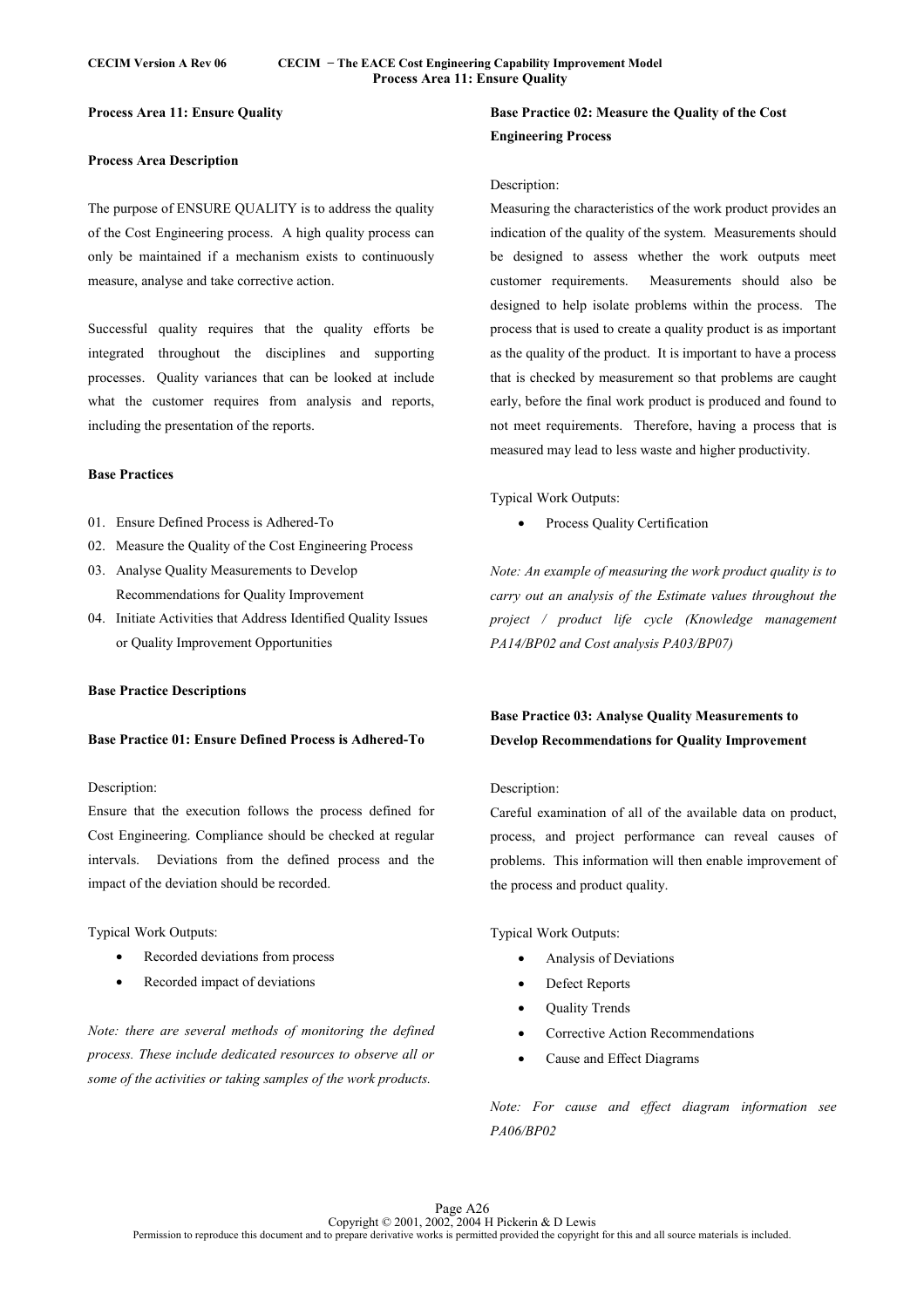**Base Practice 04: Initiate Activities that Address Identified Quality Issues or Quality Improvement Opportunities** 

# Description:

In order to continuously improve quality, specific actions must be planned and executed. Specific aspects of the process that jeopardise product or process quality need to be identified and corrected. This would include minimising cumbersome or bureaucratic systems.

Typical Work Outputs:

 $\overline{a}$ 

- Quality Improvement Plan
- Process Revisions
- Recommendations for Improving Process

*Note: For effective implementation of the improvement activities, participation of the Cost Engineering and inter disciplinary teams should be encouraged. Use EACE CECIM.*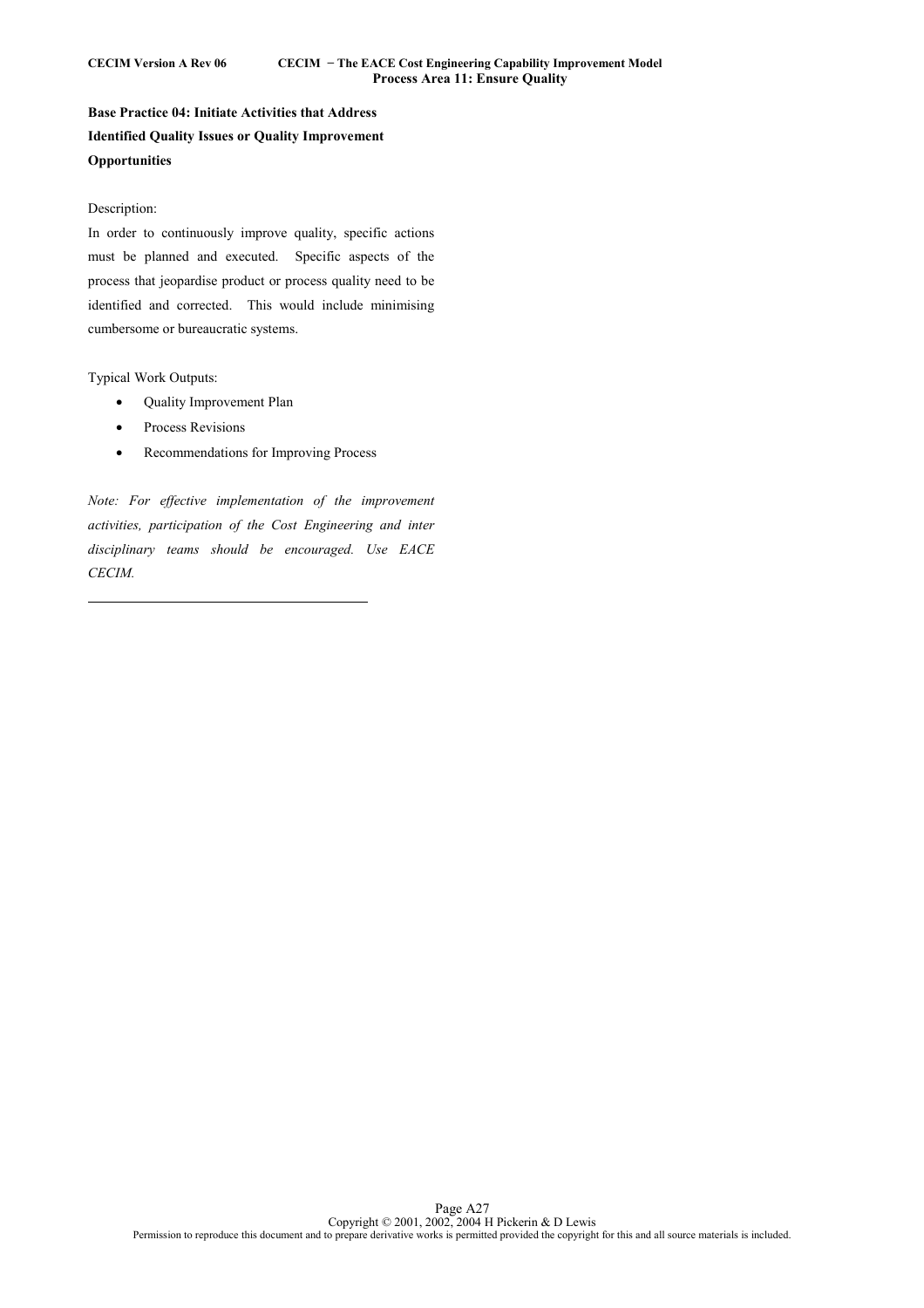### **CECIM Version A Rev 06 CECIM − The EACE Cost Engineering Capability Improvement Model Process Area 12: Design to Cost & CAIV**

**Process Area 12: Design to Cost & CAIV** 

### **Process Area Description**

The purpose of DTC/CAIV is to focus on Cost Performance trade offs in setting system Programme objectives. The process formalises the Cost and Performance trade offs that are needed to arrive at an affordable balance between cost, performance and schedule. The process requires the setting of realistic cost targets for systems and then managing the risks so that these objectives can be met. Cost can then be considered to be another system constraint on an equal footing with conventional performance parameters such as mass and thus worthy of similar analytical treatment within the system definition and development processes. DTC is intended to apply to all phases of the system life cycle to achieve the best balance between the cost of the various phases, performance and schedule.

# **Base Practices**

- 01. Understand Mission Goals, Affordability, Engineering and Management Plans.
- 02. Identify Candidate Solutions
- 03. Cost/Performance/Risk Trade Studies
- 04. Refine Mission Requirement to Meet Cost Constraints.
- 05. Track Progress During Project Life Cycle

### **Base Practice Descriptions**

# **Base Practice 01: Understand Mission Goals, Affordability, Engineering and Management Plans**

### Description:

In order to apply CAIV/DTC techniques, it is necessary to have a full understanding of the objectives: this enables segregation of the essential minimum requirements from the desirable attributes and thus defines the trade space in which the variables can be optimised. Cost budgeting is addressed in PA01/05. The implementation of Performance-Based Specifications assists in the process, by providing the maximum flexibility for the definition of appropriate configurations that meet the objectives, without the imposition of unnecessarily prescriptive constraints.

Typical Work Outputs:

• Trade Space Definition

### **Base Practice 02: Identify Candidate Solutions**

### Description:

In many circumstances, there may be a number of different schemes, configurations or technologies that could form the basis for the solution that is ultimately selected. Candidate configurations must therefore be identified at an early stage. Each candidate may require multiple trade studies to be performed at different levels of the product tree in order to establish the optimal configuration. Decision analysis techniques may prove useful at this stage in preparing a shortlist of candidate solutions.

Typical Work Outputs:

• Candidate Solutions Listing

# **Base Practice 03: Cost/Performance/Risk Trade Studies**

# Description:

Trade studies should be performed to determine the interdependencies between cost, performance, schedule and risk and thus identify the major system drivers and sensitivities: the overall lifecycle must be taken into account in determining system costs. Maximum use should be made of CERs in estimating costs. Trade studies should address the boundary conditions imposed by the system requirements and explore the impacts of providing different levels of functionality that meet or exceed the identified performance thresholds. Trade studies should address the relationships between the trade study elements at different levels within the product tree, since sub-optimal subsystem configurations may be necessary in order to achieve optimal system configuration: implicit in this process is therefore the need to allocate margins, requirements and budgets at subsystem level. It is essential to investigate the relationships in the margins beneath the required performance thresholds in order to identify areas in which minor relaxation of the performance requirements could result in major benefits in cost, schedule or risk reduction. Particular attention must be given to areas in which high rates of change are identified in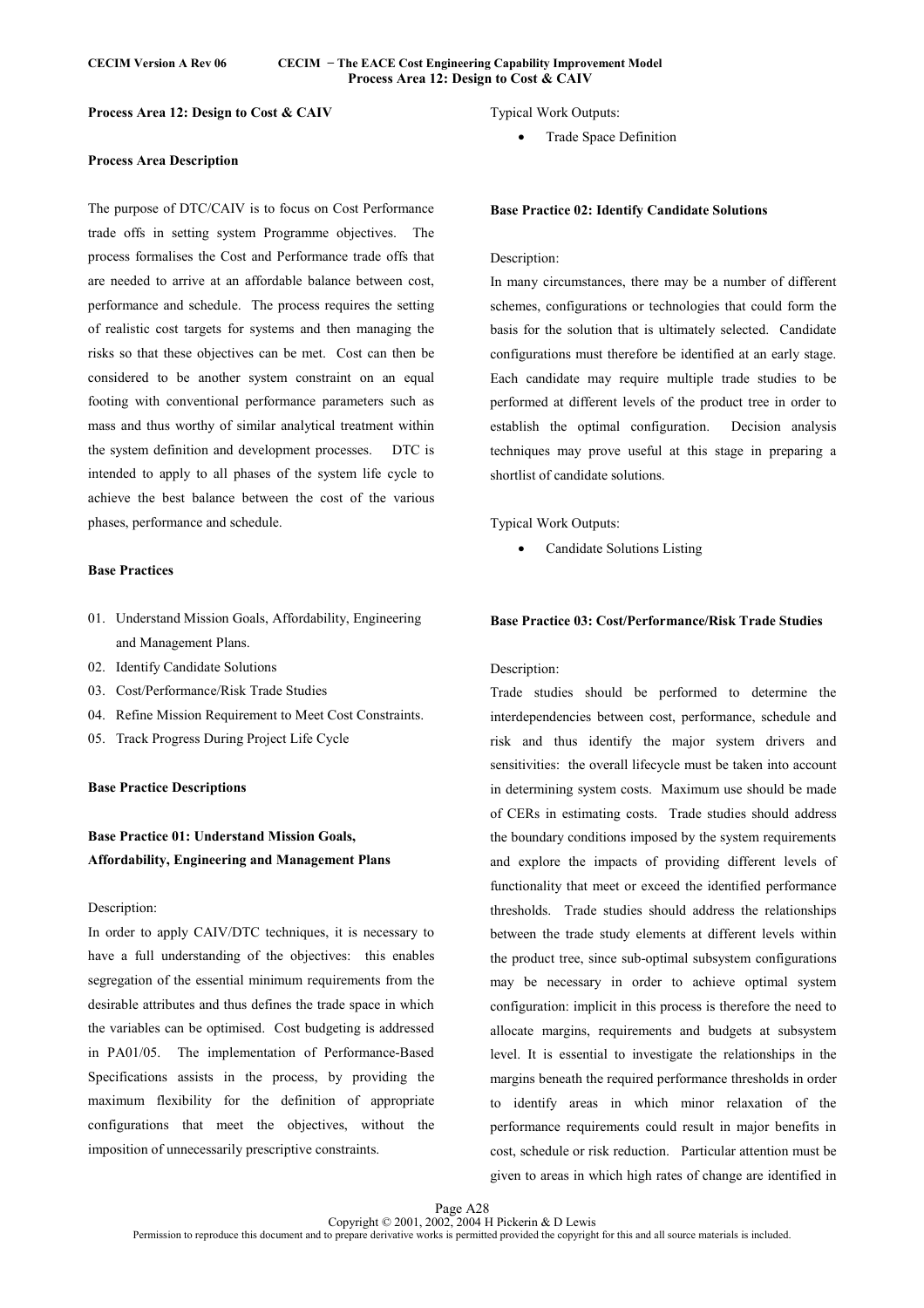# **CECIM Version A Rev 06 CECIM − The EACE Cost Engineering Capability Improvement Model Process Area 12: Design to Cost & CAIV**

 $\overline{a}$ 

one trade element without commensurate changes in the other factors, since it is here that the maximum potential for optimisation exists. Where performance windows are specified, it is important to investigate each of the boundary cases, to avoid the definition of a point-solution that fails to satisfy all conditions.

# Typical Work Outputs:

• Trade Studies

*Note: CERs developed in PA02/BP04, Cost Modelling, Cost Analysis.* 

# **Base Practice 04: Refine Mission Requirement to Meet Cost Constraints**

# Description:

The results of the trade studies should be reviewed to identify candidate solutions that satisfy all imposed criteria. Where no candidates meet the requirements, it is necessary to identify the solutions that offer the closest matches. At this stage, it is necessary to establish how the requirements can be relaxed with minimum impact in order to enlarge the trade space. The trade study output should highlight those requirements where marginal reductions will yield maximum benefits.

# Typical Work Outputs:

• Proposed Requirement Revisions

# **Base Practice 05: Track Progress During Project Life Cycle**

# Description:

During the project cycle, it is necessary to regularly revalidate the cost estimates for the overall mission or product life cycle, to confirm that the cost targets will be achieved. The elimination of early uncertainties may provide opportunities for reallocation of budget margins.

Typical Work Outputs:

- Revalidated Estimates
- Progress Reports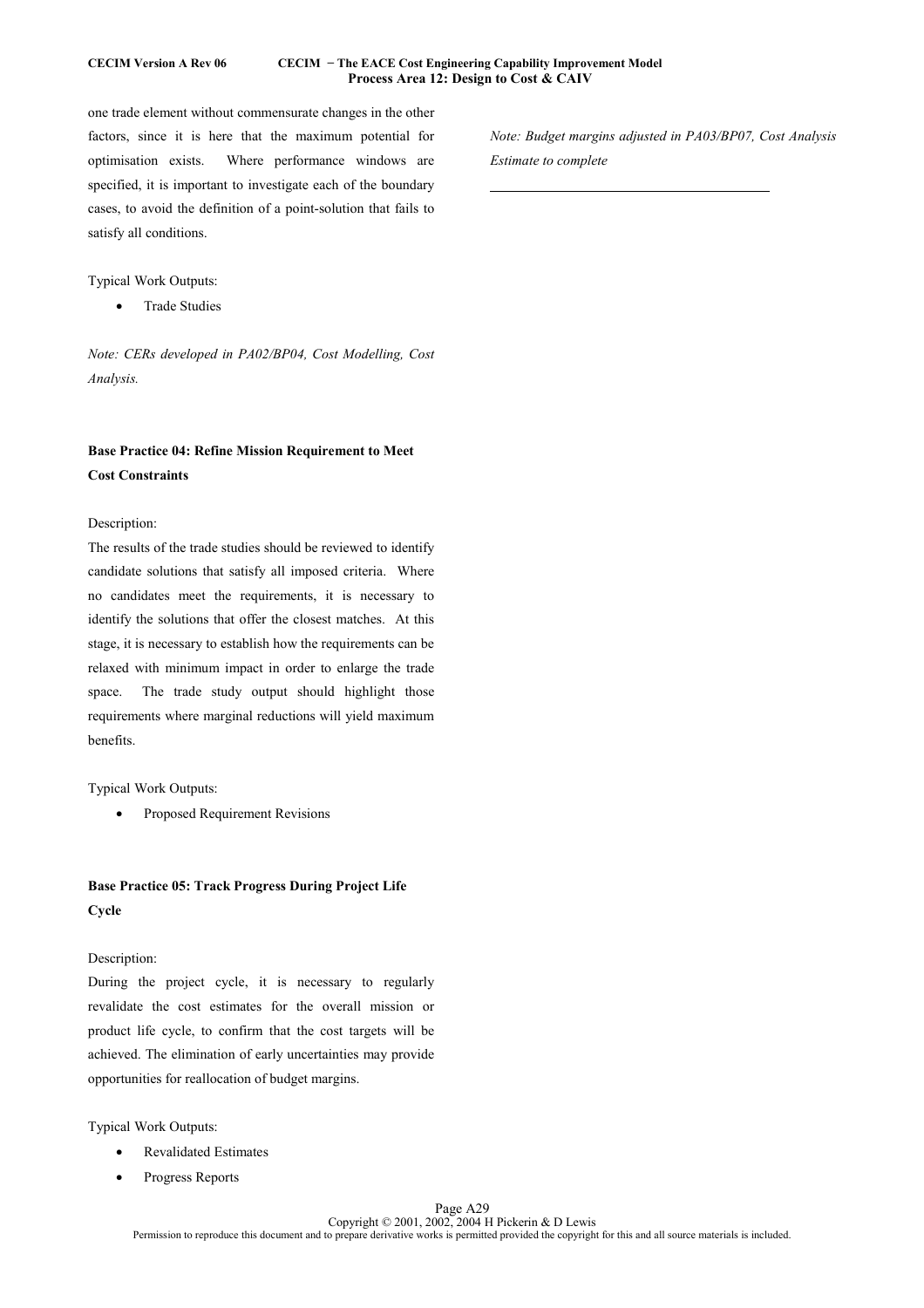# **Process Area 13: Supply Chain Management**

# **Process Area Description**

The purpose of SUPPLY CHAIN MANAGEMENT is to manage and control all aspects of the supplier or subcontractor interface. This commences in the proposal phase when the make/buy plan is developed against the internal strategy in order to determine which elements should be procured from outside sources. Quotes received from the outside sources are subject to value for money appraisal as part of the selection process. During the contract phase supplier prices are then baselined and paid against milestone achievement. All changes are agreed and negotiated.

### **Base Practices**

- 01. Prepare Make/Buy Plan
- 02. Issue RFQs
- 03. Review Supplier Quotes
- 04. Select Supplier
- 05. Analyse and Negotiate Claims and Changes
- 06. Approve Invoices and Milestone Achievement
- 07. Close Out

### **Base Practice Descriptions**

# **Base Practice 01: Prepare Make/Buy Plan**

# Description:

The WBS and requirements should be analysed and internal competences identified, in order to determine those activities for which a preference to create work products in-house exists. A gap analysis should be performed and all synergies with the organisation's strategy should be identified in order to inform the Make/Buy decisions. Capacity impacts should be reviewed to confirm that capacity is adequate for those work elements desired to be undertaken in-house. Potential external sources should be identified, and the possibility of establishing beneficial teaming agreements or virtual enterprise arrangements investigated.

Typical Work Outputs:

• Make/Buy Plan

*Note: Input for the target costs will be provided from PA01/BP07, this is a parallel activity to PA01/BP08, Obtain Material Costs. The opportunity for the implementation of teaming and virtual enterprise arrangements may be influenced by pre-existing agreements made at organisational or project level.* 

#### **Base Practice 02: Issue Requests For Quotation**

### Description:

RQP preparation should commence with the preparation of an RFQ plan and schedule. It is advisable to perform a requirements scrub to ensure that all essential and relevant provisions of customer-imposed requirements are mandated without inclusion of unnecessary or irrelevant requirements. Typical documentation within the RFQ package will include a performance-based specification, statement of work and contract terms and conditions and it is therefore necessary to ensure the availability of these items. Cost Engineering inputs will typically include participation in the development of the work breakdown structure, pricing instructions, evaluation criteria and weightings, schedule and payments plan, management requirements and performance tracking metrics. In parallel, supplier relationships and teaming arrangements should be developed.

Typical Work Outputs:

• RFQs Issued

### **Base Practice 03: Review Supplier Quotes**

# Description:

The adequacy of all responses should be reviewed prior to the performance of an integrated analysis of cost, resource allocation and schedule in accordance with the evaluation criteria and weightings generated in BP02. Cost analysis should be performed utilising appropriate metrics. Historic performance should be taken into account, both with respect to vendor-furnished and locally-held information. Potential vendors' should be short-listed in order of preference. The adequacy of vendor Cost Engineering processes needs to be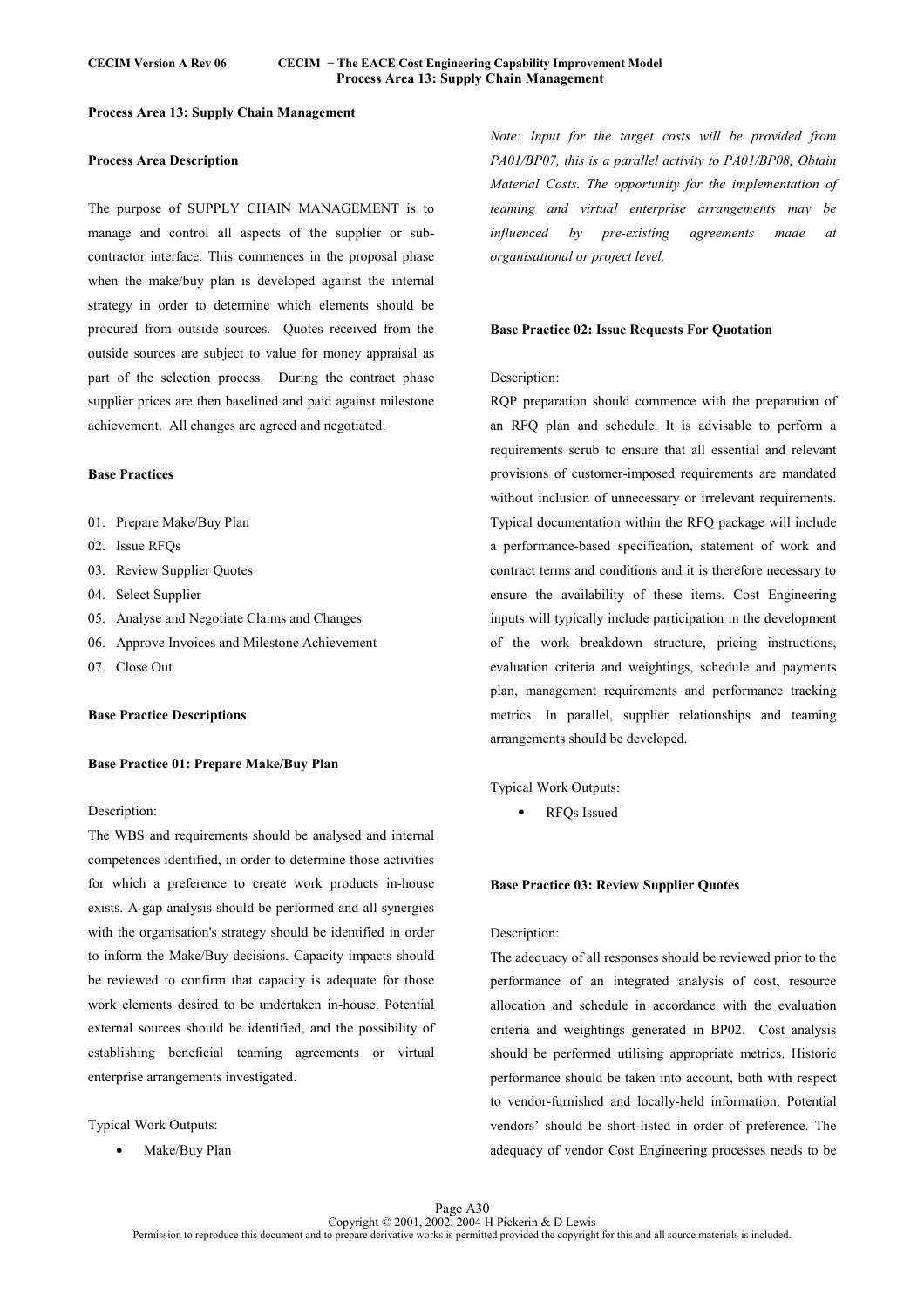determined and requests for improvement or clarification may need to be compiled.

Typical Work Outputs:

Supplier Responses Reviewed

*Note: Use EACE CECIM to determine adequacy of vendor Cost Engineering processes. Target costs generated in PA01/BP05 may need adjustment to take account of any local considerations at the potential supplier based on the supplier historical performance. It may be opportune to hold a contingency between the targets set in PA01/BP05 and the targets imposed on the supplier as a provision to safeguard against poor performance: this should be addressed by revision of the risk plan in PA06.* 

# **Base Practice 05: Select Supplier**

# Description:

Best and Final Offer (BAFO) iterations may need to be performed in order to secure the best offer: this may occur pre- or post-award, depending on prevailing circumstances and commercial considerations. Responses to any BAFO activity and pre-award surveys may need to be undertaken. Measures may need to be taken to integrate the activities of the members of the supply-chain with those of the local organisation: included in this activity will be the implementation of measures to ensure that the vendor processes and those of any sub-tiers are compatible with those of the local organisation to the extent needed to ensure successful performance. The plans for control of the work will need to be revised to incorporate the cost/schedule baseline and milestones of the selected vendor.

Typical Work Outputs:

- Supplier Selection
- Supplier Cost/Schedule Baselines

# **Base Practice 06: Analyse and Negotiate Claims and Changes**

### Description:

In order to provide adequate control of the work, it is necessary for processes to be implemented to enable any changes to the baseline work scope to be tracked, to verify the validity of claims. When changes occur, it is necessary to have effective means of communicating the changes and ensuring a coherent response throughout the supply chain. In the event of changes being requested, means must exist to model the cost/schedule impacts prior to agreement. Thereafter, processes should provide for swift implementation of required adjustments to the cost and schedule baselines.

Typical Work Outputs:

Performance Metrics

# **Base Practice 07: Approve Invoices and Milestone Achievement**

### Description:

Effective processes should exist to provide for prompt approval and disposition of claims and payments. Reconcile claims by determination of the adequacy of work performed and (where appropriate) the validity of incurred costs. Ensure that correct personnel are involved in the approval process. Ensure that the process provides for minimisation of delay between invoice/milestone claim receipt and payment approval.

Typical Work Outputs:

• Approved and verified milestones and payment claims

*Note: Invoice payment and milestone achievement are required for performance analysis PA03/BP06.*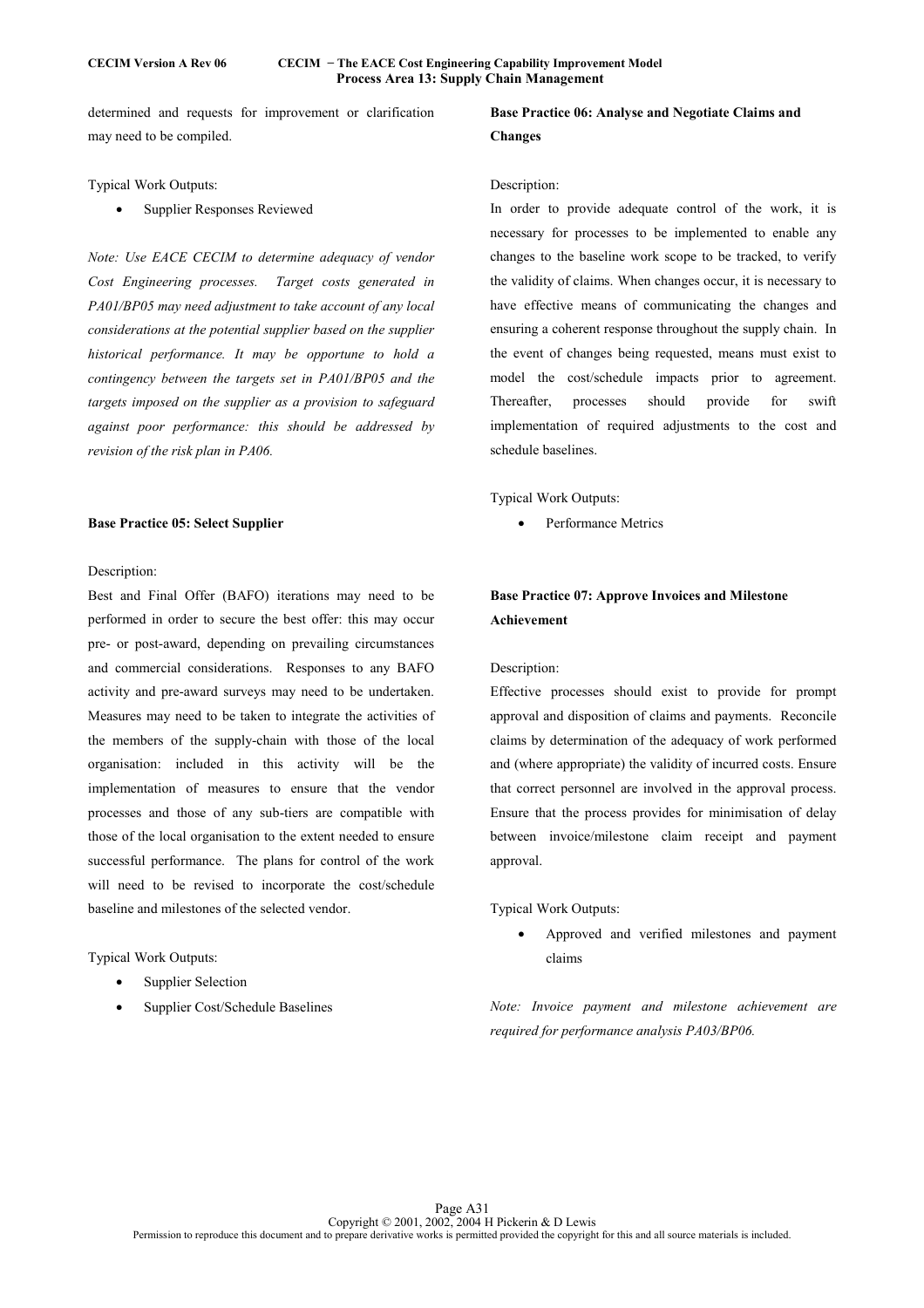# **Base Practice 08: Close Out**

# Description:

Determine at-complete metrics for cost and schedule performance, changes and claims. Ensure capitalisation of any residual risk or schedule margins. As appropriate, allocate provisions for retained payments, performance bonds and incentive payments.

Typical Work Outputs:

- Project Closure
- Supplier Metrics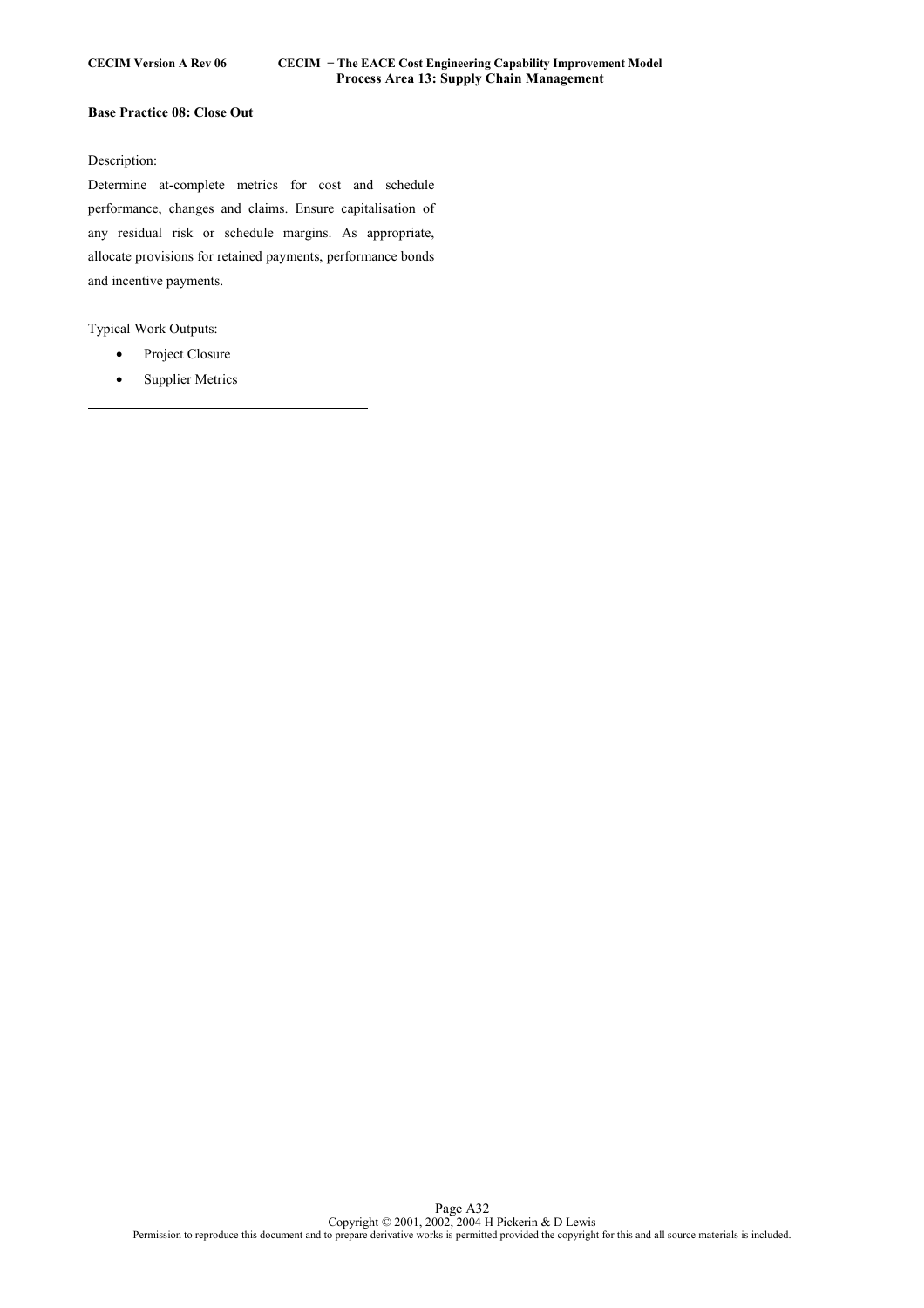# **Process Area 14: Knowledge Management**

# **Process Area Description**

The purpose of KNOWLEDGE MANAGEMENT is to capture and store all cost, programmatic and technical information of use to the Cost Engineering process and to enable its rapid retrieval. The information is required as background data in support of the estimates being generated, as templates for future estimates, and as aids in Lessons Learned and Risk Assessment exercises, in order to improve the whole costing process. The data required are all the source data required to justify the initial estimate.

### **Base Practices**

- 01. Identify Strategic Knowledge Needs and Assets
- 02. Mobilise and Capitalise Assets
- 03. Identify and Implement Mechanisms for Knowledge Capture and Retention

### **Base Practice Descriptions**

**Base Practice 01: Identify Strategic Knowledge Needs and Assets** 

### Description:

Identify the current means by which Cost Engineering know how and information are captured. Identify the Cost Engineering know how and information that are needed in order to capture internal (enterprise) and external (academic, institutional etc.) experience (e.g. methods, metrics) through which to capitalise and consolidate the Cost Engineering processes.

Typical Work Outputs:

- Knowledge Requirements
- Assets "catalogue"

# Description:

Identify and implement techniques by which the exploitation of current know-how and data that are routinely collected can be improved, e.g. by more efficient access, distribution or dissemination, accelerated or automated data processing, integration and consolidation of data sources, enhanced and extended analyses, hierarchical information management and storage. Foster the cultural changes that encourage the sharing of experiences and a mutually-supportive environment in which the individual is neither afraid to admit knowledge deficiencies nor motivated to conceal potential solutions.

**Base Practice 02: Mobilise and Capitalise Assets** 

Typical Work Outputs:

• Improved Knowledge Management techniques

# **Base Practice 03: Identify and Implement Mechanisms for Knowledge Capture and Retention**

#### Description:

Relative to identified strategic knowledge needs that are not being currently satisfied, develop means by which deficiencies can be remedied e.g. through deployment of appropriate tools, design and implementation of specific processes e.g. to enable systematic capture of relevant data and information, identification of new information sources.

Typical Work Outputs:

• Knowledge Database

*Note: Systematic exploitation and capitalisation of the organisation's knowledge assets is accomplished within those specific Process Areas that utilise the knowledge assets.*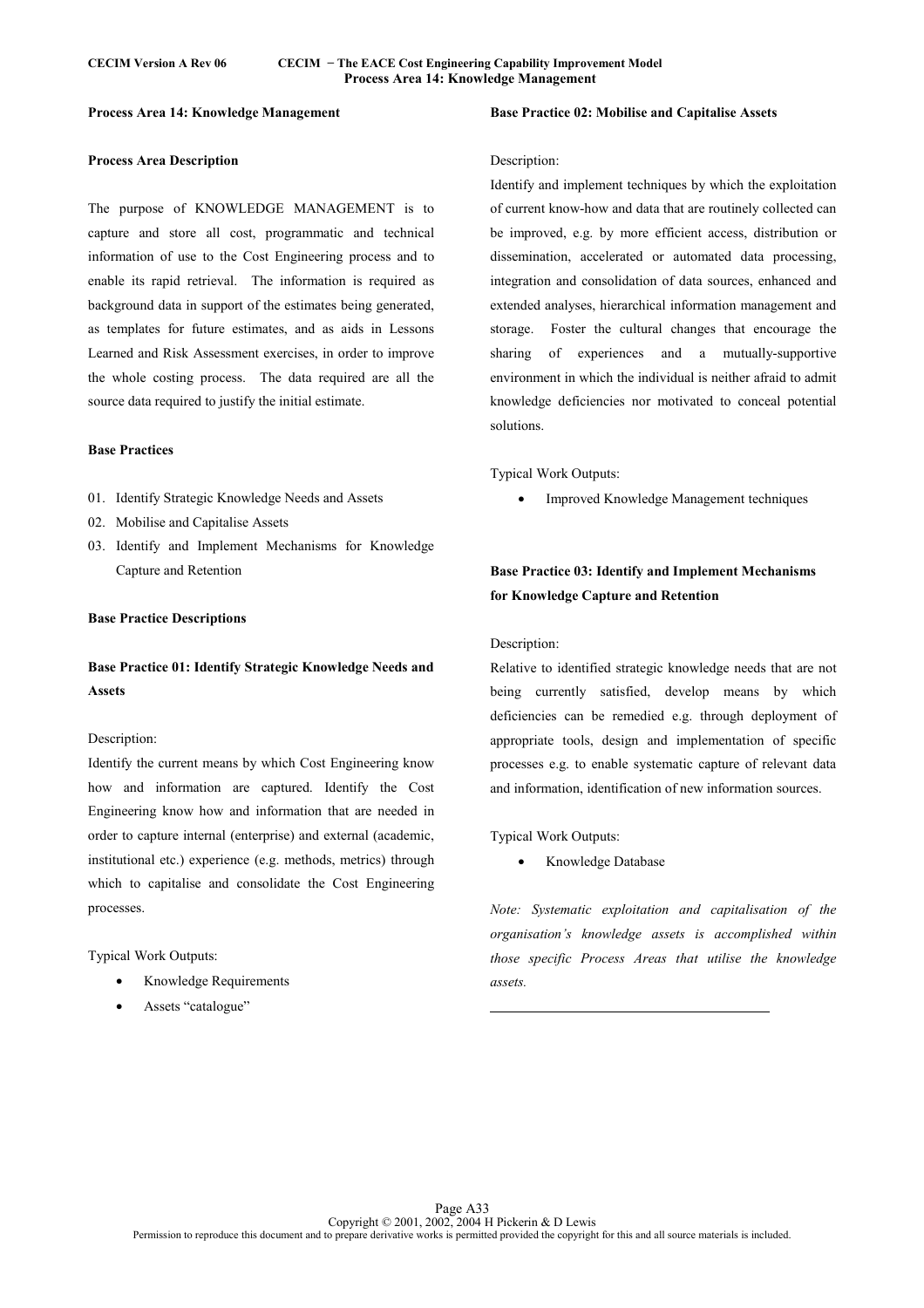### **CECIM Version A Rev 06 CECIM − The EACE Cost Engineering Capability Improvement Model Process Area 15: Capital Asset & Resource Management**

### **Process Area 15: Capital Asset & Resource Management**

# **Process Area Description**

The purpose of CAPITAL ASSET AND RESOURCE MANAGEMENT is to enable the organisation to predict and model the likely requirements for the future, compare against what exists and initiate recruitment or capital expenditure if there is a perceived shortfall.

It is likely that some form of probabilistic analysis will need to be carried out on future requirements using marketing or sales forecasts or related data.

### **Base Practices**

- 01. Obtain Resource Requirements
- 02. Probabilistic Analysis on Future Projects
- 03. Manage Resource Requirements
- 04. Initiate Plan to Cover Shortfalls

### **Base Practice Descriptions**

#### **Base Practice 01: Obtain Resource Requirements**

### Description:

It is important to routinely capture all resource needs in order to sustain current and future work. The information needed should be systematically captured for all work in progress and prospects, through feedback from sources such as estimates at complete for work in progress and proposals for prospective work. Resource types should be identified in accordance with standard definitions (e.g. CBS and OBS categories). Needs should be time-phased to facilitate identification of conflicts and shortfalls. Means of segregating firm (i.e. work in progress) resourcing requirements from speculative requirements (prospects) should be adopted. Availability (capacity) should be projected, taking into account losses through maintenance and downtime, vacations, retirement, lifing and wastage factors. Deficiencies should be highlighted e.g. availability of skill types, requirements for special plant or facilities.

Typical Work Outputs:

Resourcing Plan

*Note: Inputs are from PA01/14, PA03/BP07 and PA05/BP06.* 

# **Base Practice 02: Probabilistic Analysis on Future Projects**

### Description:

Since it is not practical to provision fully against potential future resource requirements arising from projected future work, means of determining the probability of prospective work being realised should be established. The future resource requirement profile can then be analysed in-depth by applying different probability criteria, in order to initiate specialist acquisition activity or other appropriate strategies when appropriate. The resource model should be kept up-todate so that the true cost of new work can be readily determined (e.g. to support bid/no-bid decisions) and future overhead bases determined with improved accuracy.

Typical Work Outputs:

• What-if Plans

### **Base Practice 03: Manage Resource Requirements**

# Description:

Resource needs are dynamic and depend on volume of work and throughput. During the project lifecycle, resource needs may deviate from the baseline due to slippages, changes or under/over prediction of efficiency. External influences can also affect resource needs e.g. reprioritisation, personnel changes, facility and plant availabilities. It is therefore important to monitor resource utilisation and re-forecast regularly, taking into account internal and external factors. The periodic revision of Estimates To Complete should provide visibility of the forecast resource needs. The updated resource plan must be promulgated to enable corrective action to be implemented and should be integrated with the overall resource planning model held at organisational level.

Typical Work Outputs:

• Updated Resource Plans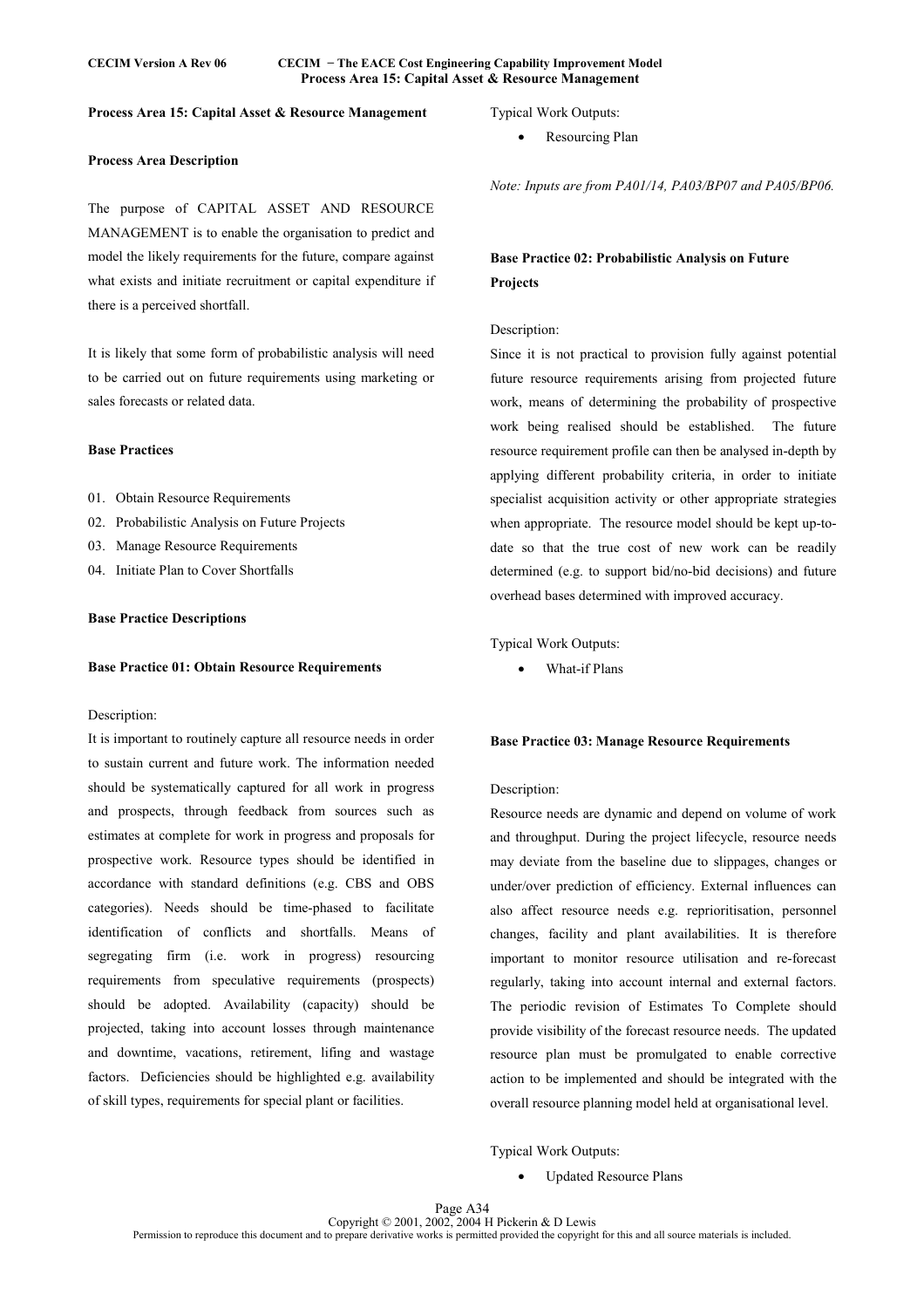*Note: This is a parallel activity to PA03/BP07.* 

### **Base Practice 04: Initiate Plan to Cover Shortfalls**

# Description:

Where the future plan shows resource shortfalls, including capital assets, it will be necessary to recruit resources, either permanent staff or short-term contract staff, and fund or hire the capital assets required to complete the project plan. Conversely, where the plan indicates that resource surpluses are likely, different types of action should be considered, ranging from means to exploit the surplus capacity or divestiture of unneeded capital equipment to short-term layoffs and planned redundancies.

In addition, succession planning should be routinely implemented in order to establish the strategies that are to be followed in the event that key resources become unavailable.

Typical Work Outputs:

- Plan for covering resource shortfalls or surpluses
- Succession plan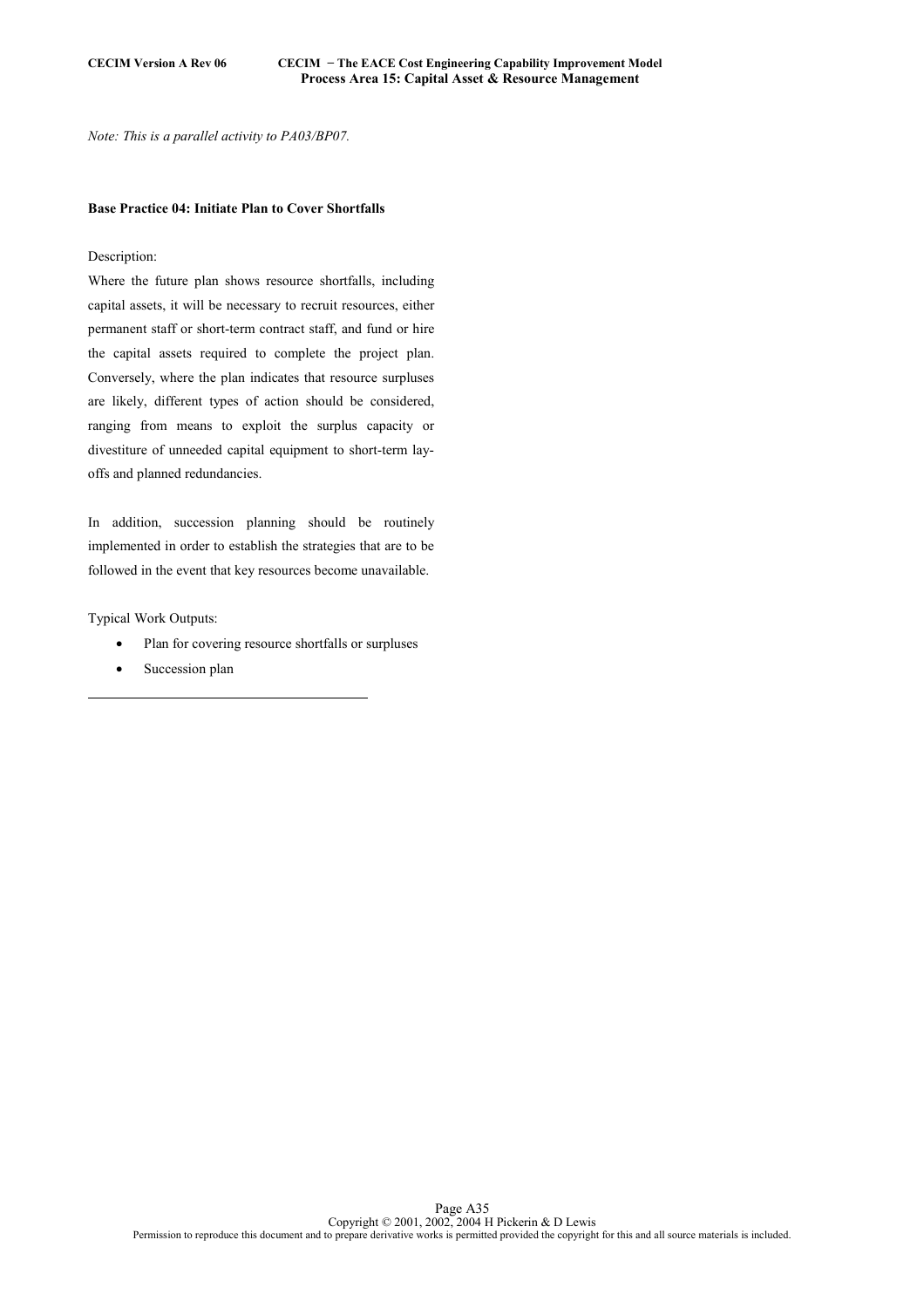# **Process Area 16: Business Analysis**

### **Process Area Description**

The purpose of BUSINESS ANALYSIS is to ensure systematic engagement of the organisations Cost Engineering capability in performing analyses, both to establish the economic health of the organisation and of proposed future undertakings, and to monitor the economic effectiveness with which assets are utilised and proposed assets are capitalised. The potential contribution of Cost Engineering methods, techniques and tools in these areas is frequently overlooked and this in itself represents an inefficient utilisation of corporate resource.

### **Base Practices**

- 01. Monitor Efficiencies
- 02. Benefits Tracking and Analysis
- 03. Identify Profitable Business
- 04. Overheads forecasting

### **Base Practice Descriptions**

# **Base Practice 01: Monitor Efficiencies**

### Description:

Compile and analyse metrics to identify yields and performance indices for labour and capital resources and perform comparisons across business and products. Ensure utilisation of metrics in costing activities.

### Typical Work Outputs:

• Yields Analysis

### **Base Practice 02: Benefits Tracking and Analysis**

### Description:

Establish benefits metrics, perform cost benefit analyses (CBA) and return on investment (ROI) analyses.

#### Typical Work Outputs:

Benefits Analysis

### **Base Practice 03: Identify Profitable Business**

### Description:

Analyse historic, current and projected work to establish strategic fit of new prospects. Perform margin and contributions analysis to grade ongoing and prospective work. Recommend profitable areas for expansion and identify areas for withdrawal.

### Typical Work Outputs:

Strategic Recommendations

### **Base Practice 04: Overheads Forecasting**

### Description:

 $\overline{a}$ 

Analyse business trends, e.g. product mix, to determine future capital asset and labour resource requirements. Forecast impacts on overheads and rate structures. Ensure utilisation in out year costing activities.

### Typical Work Outputs:

• Out-Year Costing Guidelines

*Note: Input into PA19/BP02, Cost Allocation, Establish indirect/direct allocation.*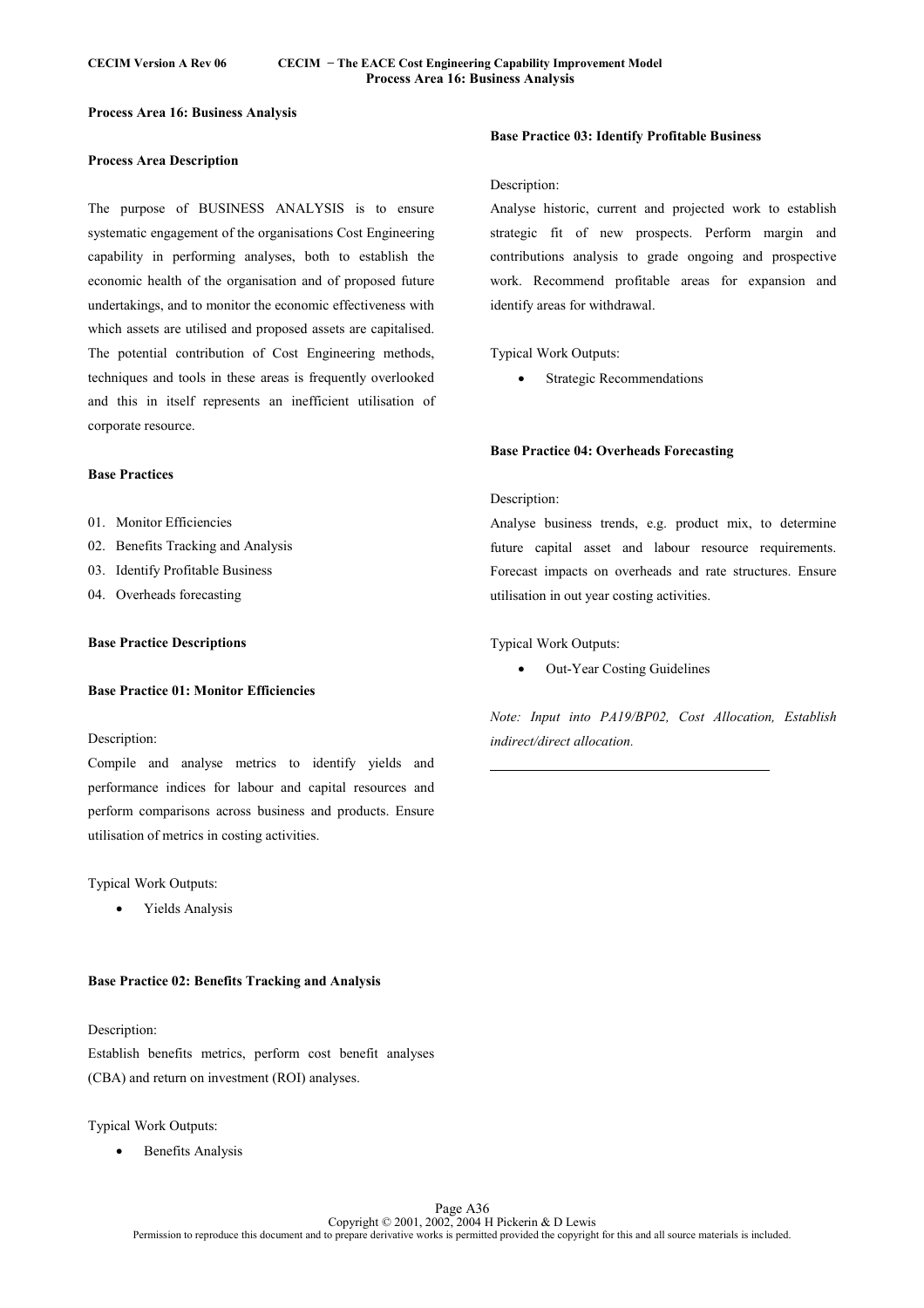### **CECIM Version A Rev 06 CECIM − The EACE Cost Engineering Capability Improvement Model Process Area 17: Business Case Development**

### **Process Area 17: Business Case Development**

### **Process Area Description**

The purpose of BUSINESS CASE DEVELOPMENT is to perform the necessary analyses and thus develop the detailed case for the undertaking of new business ventures. It includes the appraisal of sales volumes and revenue forecasts, definition of the means of financing the venture and the resulting cash flow projections, and culminates in definition of profitability and preparation of the Business Plan.

# **Base Practices**

- 01. Market Analysis
- 02. Financing Scheme Analysis
- 03. Compilation of the Business Plan

### **Base Practice Descriptions**

#### **Base Practice 01: Market Analysis**

#### Description:

In the business plan, all sources of revenues are generated by a perceived economical value to an end customer. The market analysis identifies these end customers and their needs and quantifies the resulting revenues. The market analysis should define the current market value of the product and the changes in value that will occur over time as a result of market penetration and saturation.

### Typical Work Outputs:

**Market Analysis** 

### **Base Practice 02: Financing Scheme Analysis**

### Description:

Appropriate means of financing the undertaking must be established. Initial sources of funding may include use of loans from venture capital funds, government grants and incentives, bank loans or local capital. Finance may also be raised through the sale of equities. In most cases, the use of capital will incur financing costs of some description, and these must be taken into account in determining cash flow.

# Typical Work Outputs:

• Cash Flow Plan

# **Base Practice 03: Compilation of the Business Plan**

### Description:

The business plan integrates the spend derived from the cost estimate, the funding scheme and the source of revenues established with the market analysis to derive the profitability of the business and its break-even point. Comprehensive forecasting must take into account expenditure, revenue and commitments.

### Typical Work Outputs

 $\overline{a}$ 

• Business Plan

*Note: Input from PA01/BP14, Cost Estimating Issue Definitive Estimate. Updated by PA03/BP07, Cost Control and Analysis Estimate to Completion*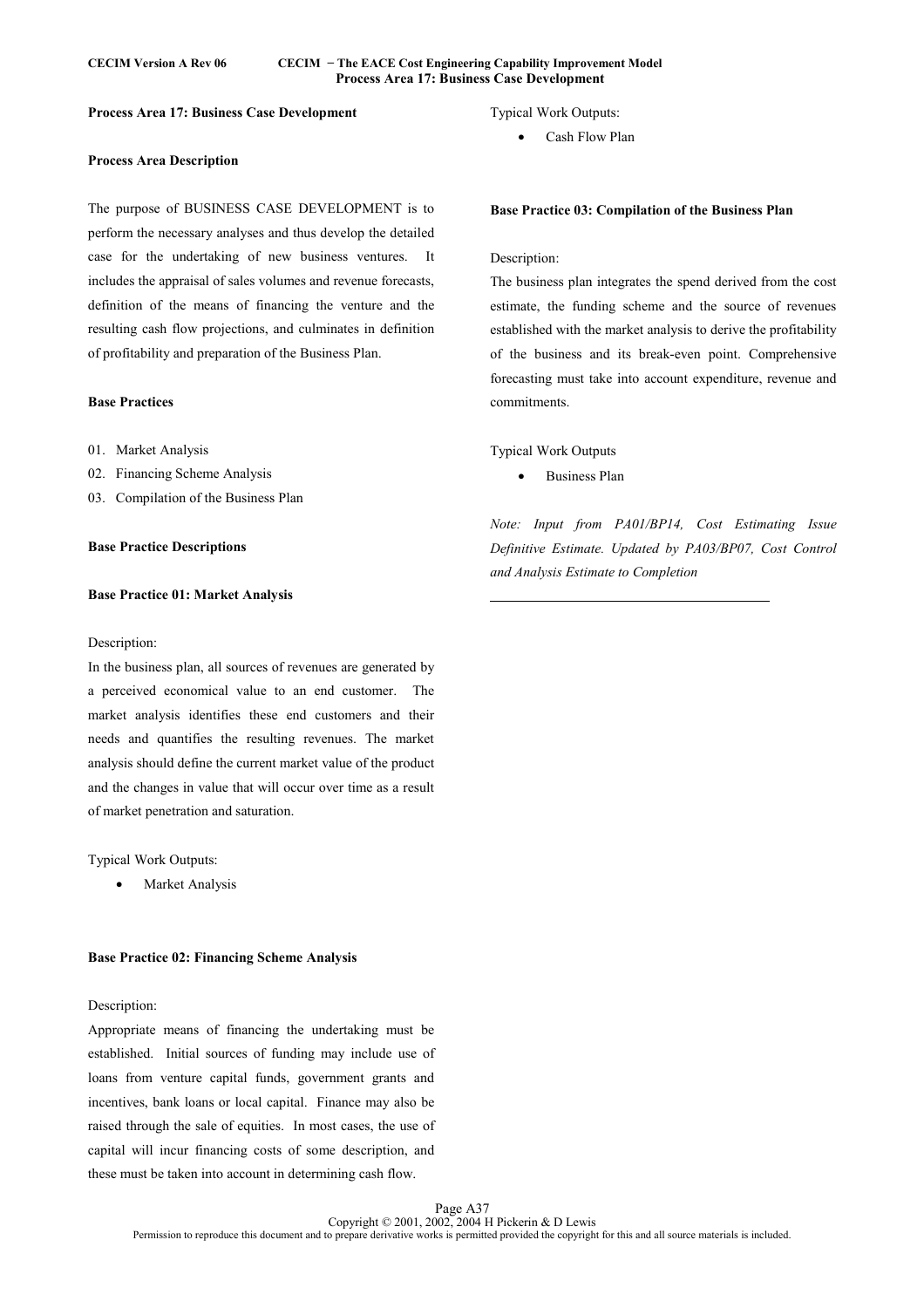### **CECIM Version A Rev 06 CECIM − The EACE Cost Engineering Capability Improvement Model Process Area 18: Audit**

**Process Area 18: Audit** 

# **Process Area Description**

The purpose of AUDIT is to verify that estimating systems and processes operate in accordance with the agreements between client and supplier, in order to establish the correctness of the estimate and to establish a baseline to follow.

# **Base Practices**

- 01. Agree Approach to Audit
- 02. Review Estimating Process
- 03. Carry Out Audit
- 04. Negotiate Findings
- 05. Implement Agreement

### **Base Practice Descriptions**

### **Base Practice 01: Agree Approach to Audit**

### Description:

The auditing authority and the supplier have to jointly agree the approach to the investigation, also the information needed to carry out the task, and how the findings will be applied. The audit can be performed using the complete fully detailed estimate that can be tested by both parties before agreement of the content or else using a representative sample, from the supplier, with an agreement to apply the results to the whole task. This later approach involves preparing an independent estimate for comparison.

In some cases, the contract may provide for payment to be made on the basis of determination of ascertained costs. This involves investigation into the supplier's costs 'that have been properly incurred for the purpose of the contract' (i.e. have been reasonably and fairly incurred). In these cases the customer may apply for a reduction in the price to an amount that he believes is fair and reasonable. The auditor will require access to plans, estimates, cost records, and other supporting evidence such as invoices and details of the agreed cost allocation.

Typical Work Outputs

- Auditors Estimate
- Audit Approach

*Note: Audits are normally carried out by institutional or defence agencies where fees (profits) are regulated by national or international agreements. Audits can be carried out pre-contract on the proposed estimate or post contract on incurred costs.* 

### **Base Practice 02: Review Estimating Process**

#### Description:

The estimating system implemented by the supplier should be examined to establish confidence in the methodology. Estimates produced in a consistent and methodical manner in accordance with a well-documented process are more likely to be accurate. It is necessary for the auditors to visit the work area to understand the environment and processes by which work is carried out.

Typical Work Outputs:

• Supplier estimating process

*Note: Use can be made of the EACE CMM* 

### **Base Practice 03: Carry Out Audit**

### Description:

The auditor will prepare a WBS followed by a detailed independent estimate for all items to be sampled. There is a need for the supplier to ensure that all estimates are capable of withstanding close scrutiny and so complete records of the rationales for all estimates together with supporting evidence should be maintained.

Where payment is to be made on a cost reimbursement basis, it is necessary for the auditor to understand the WBS, statement of work (SOW), Work Package (WP) descriptions, and other relevant documentation involved in work authorisation and scope definition. The auditor will need to review the methods of cost collection and cost coding.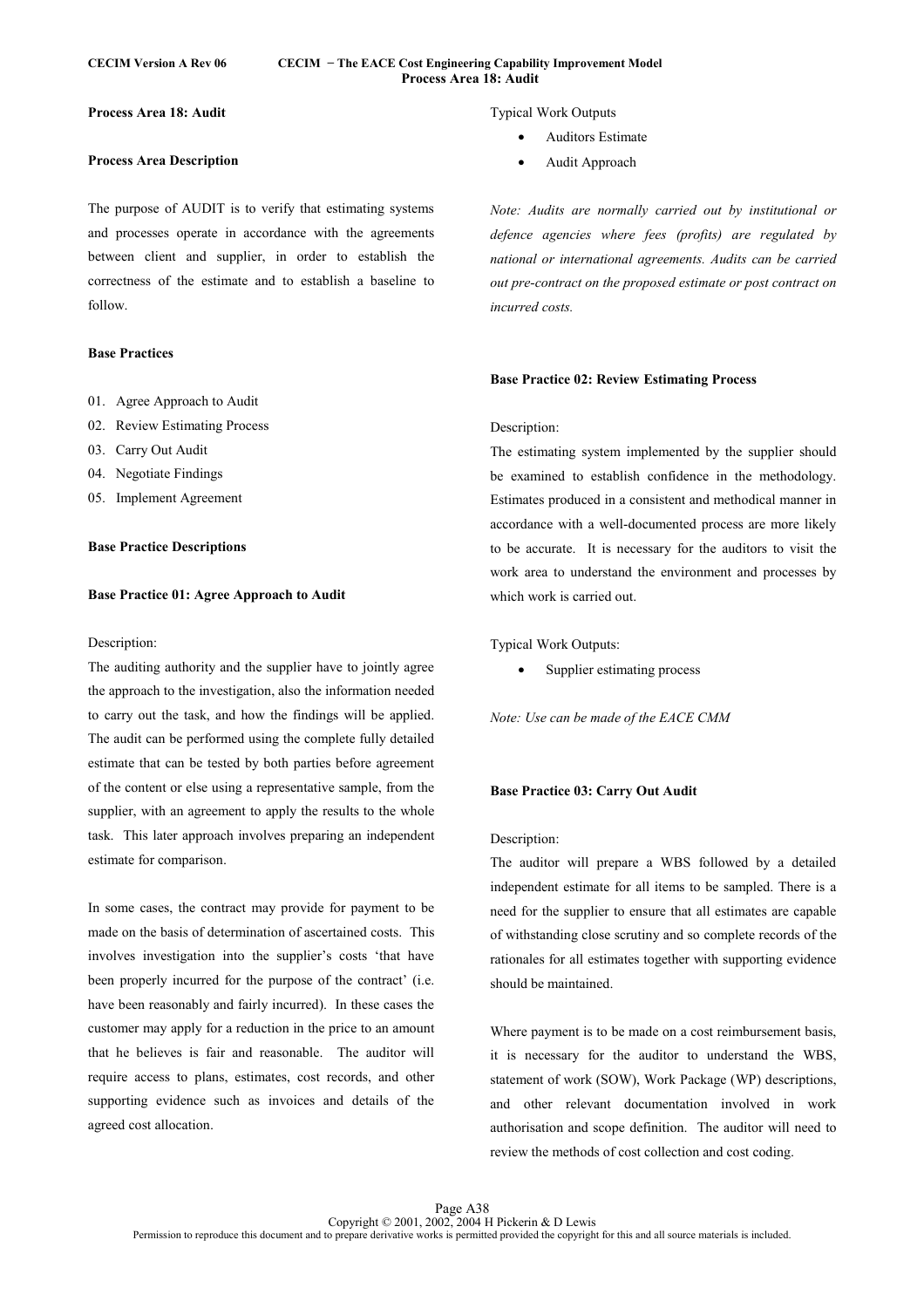# **CECIM Version A Rev 06 CECIM − The EACE Cost Engineering Capability Improvement Model Process Area 18: Audit**

In determining the validity of a supplier claim, the auditor will need to create an independent estimate of the cost of the work performed and compare this with the budgeted spends. Where significant (particularly adverse) variance is apparent, further investigation is warranted. Personnel time booking records are potential sources of abuse and manipulation and these should be investigated to verify that the records are up to date and relevant to the work that has been performed.

Samples should be taken from the WBS to verify that the rates used are consistent with the CBS and skill mix. Invoices should be examined to establish relevance to the contract in respect of quantities and the cost allocation.

Typical Work Outputs:

Estimate for comparison on audit

*Note: The auditors approach is to create an estimate in a similar way to PA01 Cost Estimating, the auditor will use his knowledge database to ascertain estimates against the WBS, he will then use the agreed published cost allocation (PA19/BP03) to calculate the estimate for negotiation with the supplier (BP04). For post contract costing the audit will normally concentrate on the cost recording & invoicing process (PA03)* 

# **Base Practice 04: Negotiate Findings**

# Description:

Record findings and decide strengths and weaknesses of the estimate, or recorded costs and how to approach the negotiation. The auditor should review his own strategy for the negotiation and list what he expects to achieve (the bottom line), what he could concede, and what he will not. It may be necessary to leave some contentious items for later wider or higher level discussions.

Typical Work Outputs:

• Final report

# **Base Practice 05: Implement Agreement**

# Description:

 $\overline{a}$ 

Decide the structure of the report and how to communicate the outcome of the negotiation. Ensure that all follow-up actions are executed punctually and thoroughly.

Typical Work Outputs

Implementation plan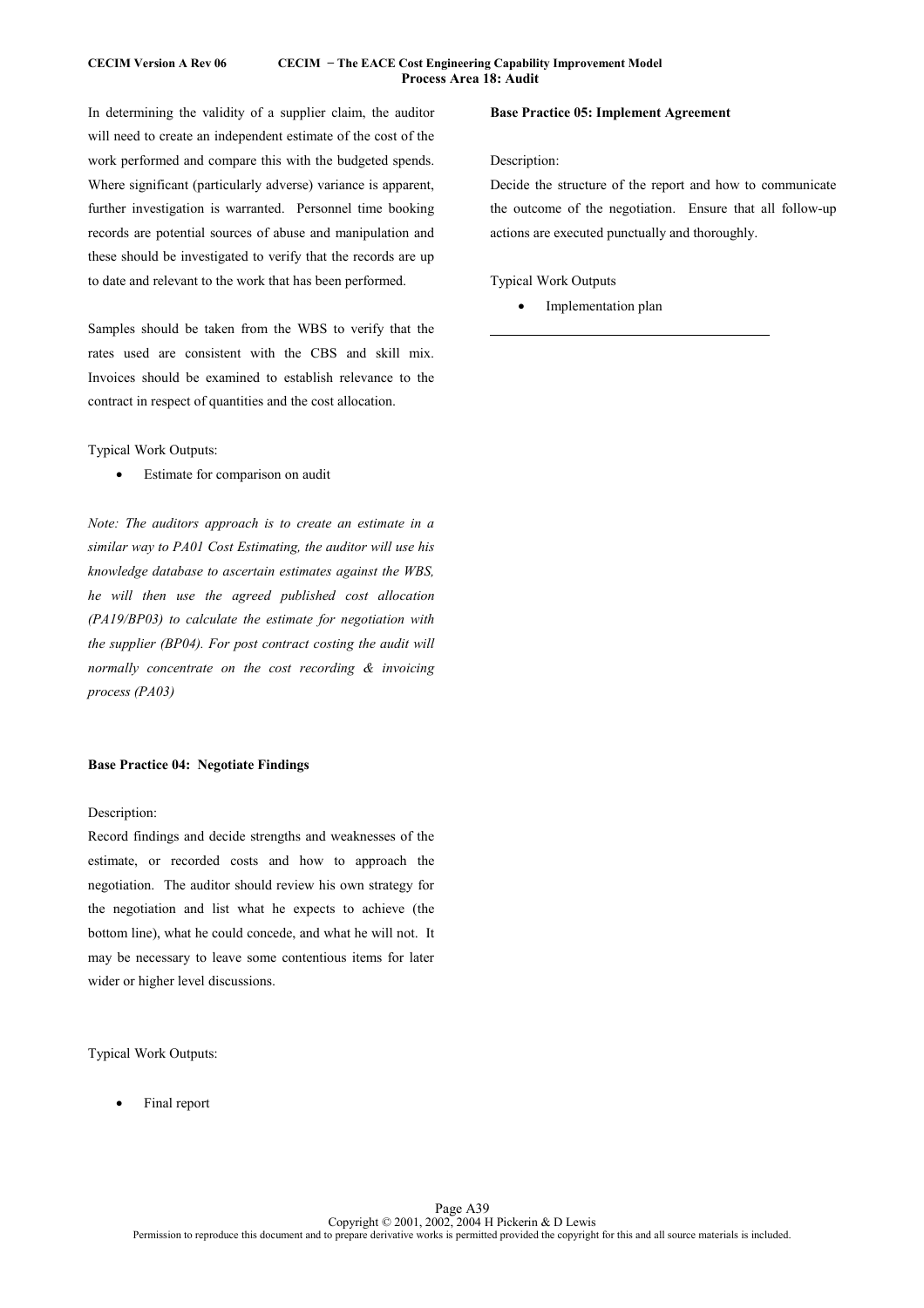### **CECIM Version A Rev 06 CECIM − The EACE Cost Engineering Capability Improvement Model Process Area 19: Cost Allocation**

### **Process Area 19: Cost Allocation**

### **Process Area Description**

The purpose of COST ALLOCATION is to establish the basis to be used for preparing estimates within the organisation by unequivocal segregation and identification of prime costs and overheads. This is the means of determining rates within the organisation. In many organisations, the cost allocation system will be subject to external scrutiny and regulation. Even where this is not the case, it is valuable for the organisation to ensure that a clear and consistent method of cost allocation is established and communicated to those with an involvement in the estimating and cost management processes.

### **Base Practices**

- 01. Decide Basis of Direct and Indirect Allocation
- 02. Establish Costs that are Compatible with Direct and Indirect Allocation
- 03. Publish Cost Allocation
- 04. Apply Cost Allocation to the Estimating Process

### **Base Practice Descriptions**

# **Base Practice 01: Decide Basis of Direct and Indirect Allocation**

# Description:

Cost allocation is fundamental to the estimating process as it defines those activities that may be charged directly (and therefore require inclusion within the estimate as identified chargeable elements) and those which are charged indirectly (and therefore should not be included within the direct estimate). It also specifies how costs of the direct activities are to be charged to contracts. Direct costs are those costs that make up the prime cost of a product, i.e. the cost of all the labour, materials and expenses directly expended on producing the saleable product.

Typical Work Outputs:

• Direct/indirect allocation

*Note: The term product includes reports, data, advice, services, specifications, prototypes, samples and other items in the normal range of the activities of the organisation.* 

# **Base Practice 02: Establish Costs that are Compatible with Direct and Indirect Allocation**

# Description:

There is a need to establish those items that are to be allocated as direct charges to a product or process and will therefore require production of an estimate. All other costs will be assumed to be recovered within overheads.

Typical Work Outputs:

Cost Breakdown Structure

*Note: The direct allocations are included as tasks in the estimate generated in PA01 and in costs allocated in PA03. These tasks will be costed by addition of the Prime & overhead rates.* 

### **Base Practice 03: Publish Cost Allocation**

### Description:

The rates may differ from one department of the organisation to another although the principles in their calculation will be the same. Providing the resulting rates are practical, consistently applied to products and do not significantly distort charges to contracts, they will usually be acceptable to an external customer with rights of oversight or regulation of the cost allocation process. In the estimating process, estimates will be prepared for those direct items that form part of the saleable output and their make-up will comprise labour, materials and expenses elements described as direct costs in the cost allocation. These items are usually listed in the schedule that defines the cost elements that are charged within the scope of the estimate. However some elements, although listed, may be of such small value or so difficult to assess (e.g. paint) that their costs are recovered in the overhead.

Typical Work Outputs:

Cost allocation